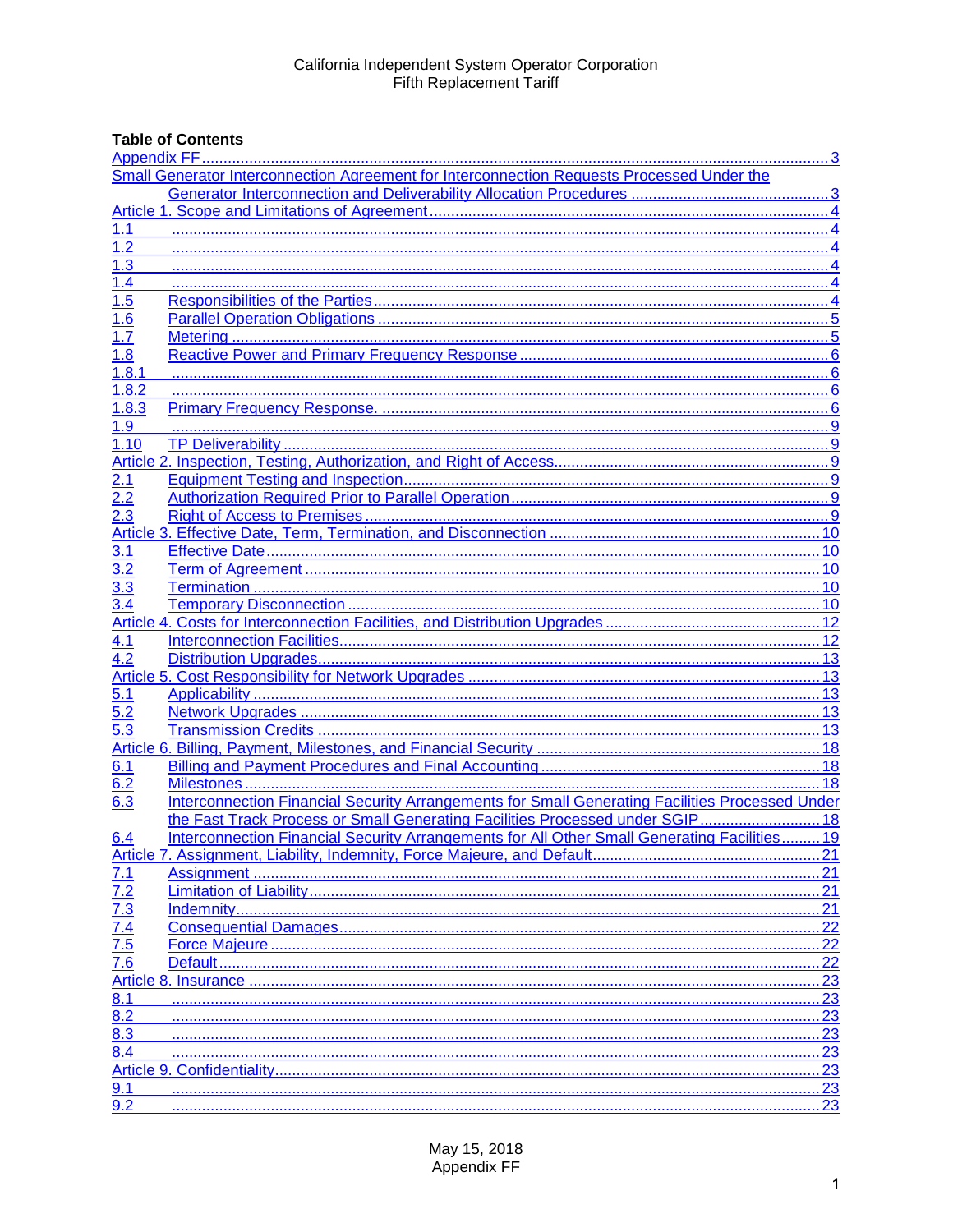| 9.3               |                                                                                                      |    |
|-------------------|------------------------------------------------------------------------------------------------------|----|
|                   |                                                                                                      |    |
| 10.1              |                                                                                                      |    |
| 10.2              |                                                                                                      |    |
| 10.3              |                                                                                                      | 24 |
| 10.4              |                                                                                                      |    |
| 10.5              |                                                                                                      |    |
| 10.6              |                                                                                                      |    |
|                   |                                                                                                      |    |
| 11.1              |                                                                                                      |    |
| 11.2              |                                                                                                      |    |
|                   |                                                                                                      |    |
| 12.1              |                                                                                                      |    |
| 12.2              |                                                                                                      |    |
| $12.\overline{3}$ |                                                                                                      |    |
| 12.4              |                                                                                                      |    |
| 12.5              |                                                                                                      |    |
| 12.6              |                                                                                                      |    |
| 12.7              |                                                                                                      |    |
| 12.8              |                                                                                                      |    |
| 12.9              |                                                                                                      |    |
| 12.10             |                                                                                                      |    |
| 12.11             |                                                                                                      |    |
| 12.12             |                                                                                                      |    |
| 12.13             |                                                                                                      |    |
|                   |                                                                                                      |    |
| 13.1              |                                                                                                      |    |
| 13.2              |                                                                                                      |    |
| 13.3              |                                                                                                      |    |
| 13.4              |                                                                                                      |    |
| 13.5              |                                                                                                      |    |
|                   |                                                                                                      |    |
|                   |                                                                                                      |    |
|                   | Attachment 2 Description and Costs of the Small Generating Facility, Interconnection Facilities, and |    |
|                   |                                                                                                      |    |
|                   | Attachment 3 One-line Diagram Depicting the Small Generating Facility, Interconnection Facilities,   |    |
|                   |                                                                                                      |    |
|                   |                                                                                                      |    |
|                   | Attachment 5 Additional Operating Requirements for the CAISO Controlled Grid and Affected Systems    |    |
|                   |                                                                                                      |    |
|                   | Attachment 6 Participating TO's Description of its Upgrades and Best Estimate of Upgrade Costs 40    |    |
|                   | Attachment 7 Interconnection Requirements for an Asynchronous Small Generating Facility  41          |    |
|                   |                                                                                                      | 43 |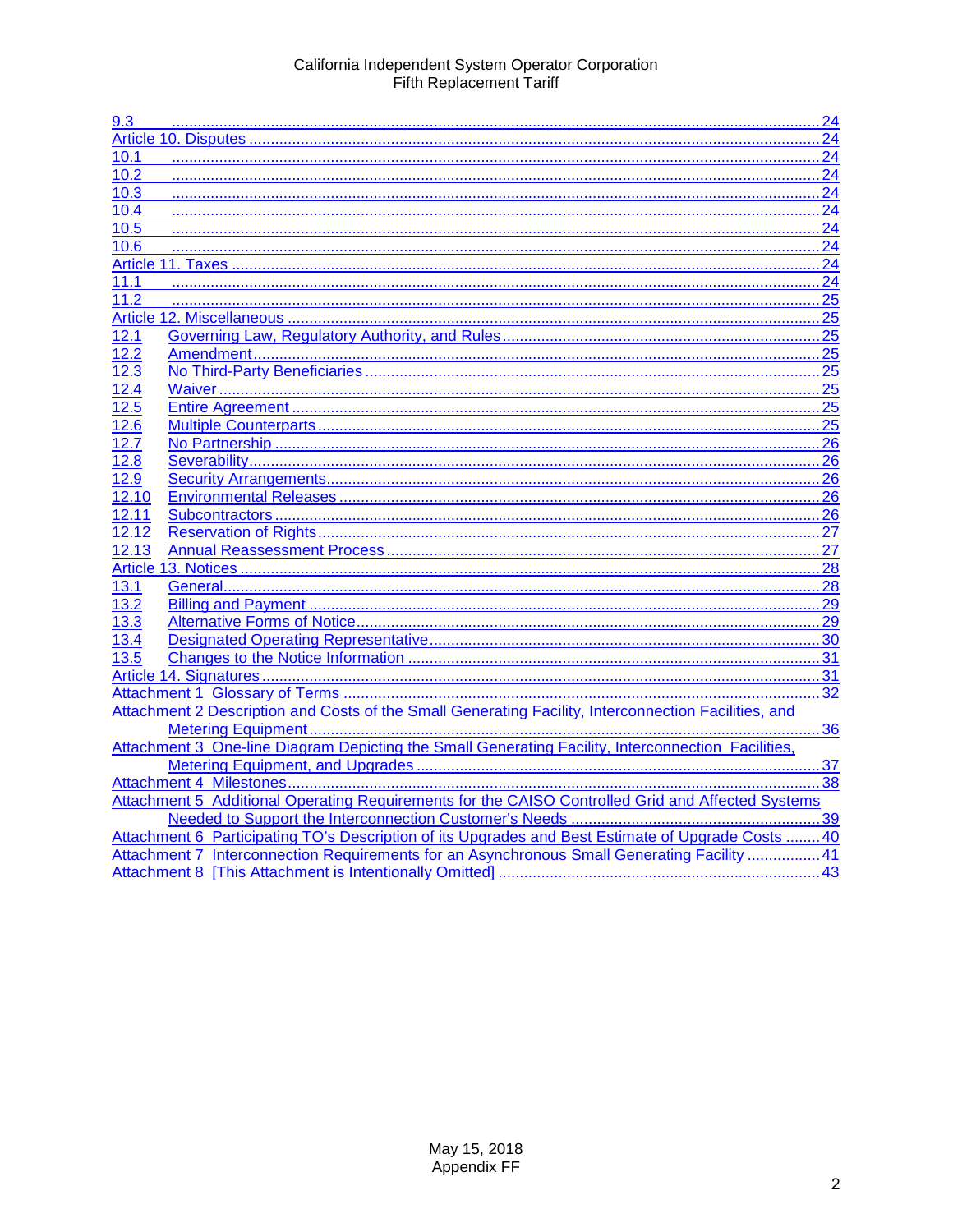# **Appendix FF**

#### <span id="page-2-1"></span><span id="page-2-0"></span>**Small Generator Interconnection Agreement for Interconnection Requests Processed Under the Generator Interconnection and Deliverability Allocation Procedures (Appendix DD to the CAISO Tariff)**

|                                             | This Small Generator Interconnection Agreement ("Agreement") is made and entered into this                    |
|---------------------------------------------|---------------------------------------------------------------------------------------------------------------|
|                                             | public benefit corporation organized and existing under the laws of the State of California ("CAISO") and _   |
|                                             | each hereinafter sometimes referred to individually as "Party" or referred to collectively as the "Parties."  |
| <b>Participating TO Information</b>         |                                                                                                               |
|                                             |                                                                                                               |
|                                             |                                                                                                               |
|                                             |                                                                                                               |
|                                             |                                                                                                               |
|                                             |                                                                                                               |
|                                             |                                                                                                               |
|                                             |                                                                                                               |
| <b>CAISO Information</b>                    |                                                                                                               |
|                                             |                                                                                                               |
| 250 Outcropping Way                         |                                                                                                               |
| Folsom, CA 95630                            |                                                                                                               |
| Phone: <u>www.community.com</u>             | Fax: 2008 2008 2012 2022 2023 2024 2025 2026 2027 2028 2029 2020 2021 2022 2023 2021 2022 2023 2024 2022 2023 |
| E-mail: @caiso.com                          |                                                                                                               |
|                                             |                                                                                                               |
| <b>Interconnection Customer Information</b> |                                                                                                               |
|                                             |                                                                                                               |
|                                             |                                                                                                               |
|                                             |                                                                                                               |
|                                             |                                                                                                               |
|                                             |                                                                                                               |
|                                             |                                                                                                               |

May 15, 2018 Appendix FF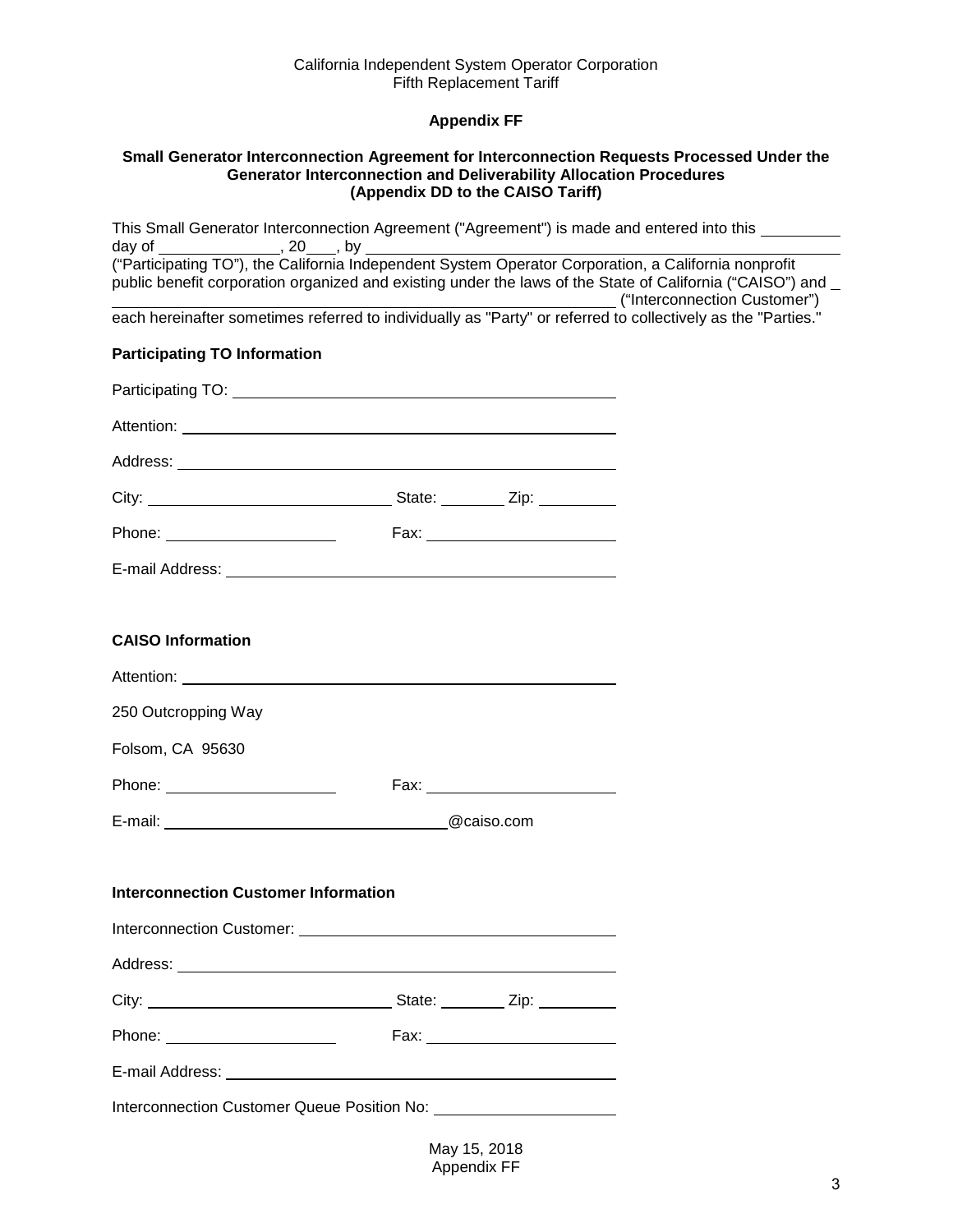In consideration of the mutual covenants set forth herein, the Parties agree as follows:

#### <span id="page-3-0"></span>**Article 1. Scope and Limitations of Agreement**

- <span id="page-3-1"></span>**1.1** This Agreement shall be used for all Small Generating Facility Interconnection Requests submitted under the Generator Interconnection and Transmission Allocation Procedures (GIDAP) set forth in Appendix DD except for those submitted under the 10 kW Inverter Process contained in GIDAP Appendix 7. For those Interconnection Requests, GIDAP Appendix 7 contains the terms and conditions which serve as the Interconnection Agreement.
- <span id="page-3-2"></span>**1.2** This Agreement governs the terms and conditions under which the Interconnection Customer's Small Generating Facility will interconnect with, and operate in parallel with, the Participating TO's Transmission System.
- <span id="page-3-3"></span>**1.3** This Agreement does not constitute an agreement to purchase or deliver the Interconnection Customer's power. The purchase or delivery of power and other services that the Interconnection Customer may require will be covered under separate agreements, if any. The Interconnection Customer will be responsible for separately making all necessary arrangements (including scheduling) for delivery of electricity in accordance with the CAISO Tariff.
- <span id="page-3-4"></span>**1.4** Nothing in this Agreement is intended to affect any other agreement between or among the Parties.

## <span id="page-3-5"></span>**1.5 Responsibilities of the Parties**

- **1.5.1** The Parties shall perform all obligations of this Agreement in accordance with all Applicable Laws and Regulations, Operating Requirements, and Good Utility Practice. The Parties shall use the Large Generator Interconnection Agreement (CAISO Tariff Appendix CC) to interpret the responsibilities of the Parties under this Agreement.
- **1.5.2** The Interconnection Customer shall construct, interconnect, operate and maintain its Small Generating Facility and construct, operate, and maintain its Interconnection Facilities in accordance with the applicable manufacturer's recommended maintenance schedule, and in accordance with this Agreement, and with Good Utility Practice.
- **1.5.3** The Participating TO shall construct, operate, and maintain its Interconnection Facilities and Upgrades in accordance with this Agreement, and with Good Utility Practice. The CAISO and the Participating TO shall cause the Participating TO's Transmission System to be operated and controlled in a safe and reliable manner and in accordance with this Agreement.
- **1.5.4** The Interconnection Customer agrees to construct its facilities or systems in accordance with applicable specifications that meet or exceed those provided by the National Electrical Safety Code, the American National Standards Institute, IEEE, Underwriter's Laboratory, and Operating Requirements in effect at the time of construction and other applicable national and state codes and standards. The Interconnection Customer agrees to design, install, maintain, and operate its Small Generating Facility so as to reasonably minimize the likelihood of a disturbance adversely affecting or impairing the system or equipment of the Participating TO and any Affected Systems. The Interconnection Customer shall comply with the Participating TO's Interconnection Handbook. In the event of a conflict between the terms of this Agreement and the terms of the Participating TO's Interconnection Handbook, the terms in this Agreement shall govern.
- **1.5.5** Each Party shall operate, maintain, repair, and inspect, and shall be fully responsible for the facilities that it now or subsequently may own unless otherwise specified in the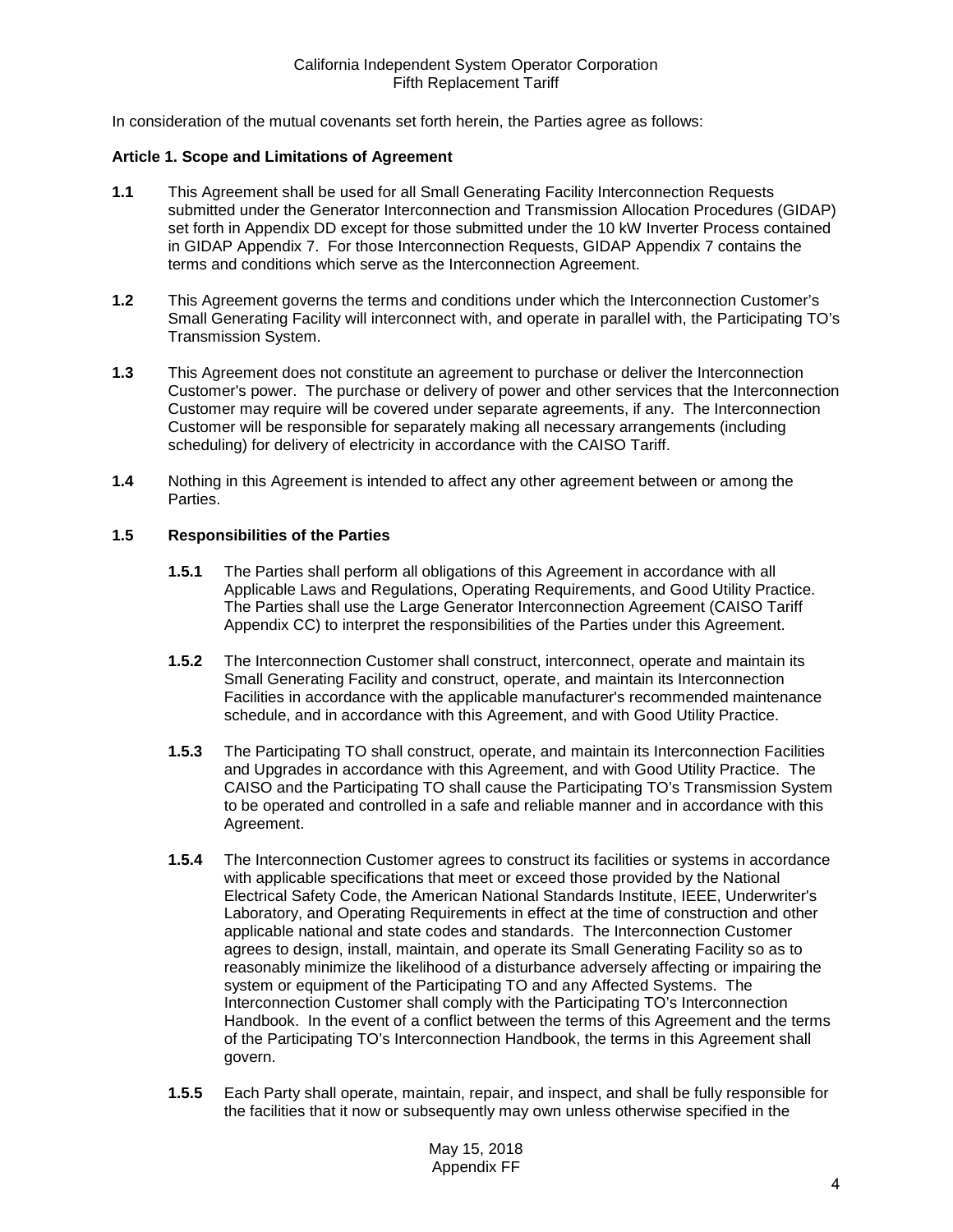Attachments to this Agreement. Each Party shall be responsible for the safe installation, maintenance, repair and condition of their respective lines and appurtenances on their respective sides of the Point of Change of Ownership. The Participating TO and the Interconnection Customer, as appropriate, shall provide Interconnection Facilities that adequately protect the CAISO Controlled Grid, the Participating TO's electric system, the Participating TO's personnel, and other persons from damage and injury. The allocation of responsibility for the design, installation, operation, maintenance and ownership of Interconnection Facilities shall be delineated in the Attachments to this Agreement.

- **1.5.6** The Participating TO and the CAISO shall coordinate with Affected Systems to support the interconnection.
- **1.5.7** For Interconnection Customers that execute or request the un-executed filing of an SGIA on or after October 5, 2016, the Interconnection Customer shall ensure "frequency ridethrough" capability and "voltage ride-through" capability of its Small Generating Facility.

**Frequency Conditions.** The CAISO Controlled Grid is designed to automatically activate a load-shed program as required by the Applicable Reliability Standards and the Applicable Reliability Council in the event of an under-frequency system disturbance. The Interconnection Customer shall implement under-frequency and over-frequency protection set points for the Small Generating Facility as required by Applicable Reliability Standards and the Applicable Reliability Council to ensure "ride-through" capability. Small Generating Facility response to frequency deviations of pre-determined magnitudes, both under-frequency and over-frequency deviations, shall be studied and coordinated with the Participating TO and CAISO in accordance with Good Utility Practice. The term "ride-through" as used herein shall mean the ability of a Generating Facility to stay connected to and synchronized with the CAISO Controlled Grid during system disturbances within a range of under-frequency and over-frequency conditions, in accordance with Good Utility Practice. Asynchronous Generating Facilities are subject to the frequency ride-through requirements set forth in Attachment 7.

**Voltage Conditions.** The Interconnection Customer shall ensure "voltage ride-through" capability of its Small Generating Facility. The Interconnection Customer shall enable these capabilities such that its Small Generating Facility shall not disconnect automatically or instantaneously from the system or equipment of the CAISO and any Affected Systems for an under-voltage or over-voltage condition, as tested pursuant to section 2.1 of this Agreement. The defined conditions shall be in accordance with Good Utility Practice and consistent with any standards and guidelines that are applied to other generating facilities in the Balancing Authority Area on a comparable basis. Asynchronous Generating Facilities are subject to the voltage ride-through requirements set forth in Attachment 7.

## <span id="page-4-0"></span>**1.6 Parallel Operation Obligations**

Once the Small Generating Facility has been authorized to commence parallel operation, the Interconnection Customer shall abide by all rules and procedures pertaining to the parallel operation of the Small Generating Facility in the CAISO Balancing Authority Area, including, but not limited to; 1) the rules and procedures concerning the operation of generation set forth in the CAISO Tariff for the CAISO Controlled Grid and; 2) the Operating Requirements set forth in Attachment 5 of this Agreement.

## <span id="page-4-1"></span>**1.7 Metering**

The Interconnection Customer shall be responsible for the reasonable and necessary cost for the purchase, installation, operation, maintenance, testing, repair, and replacement of metering and data acquisition equipment specified in Attachments 2 and 3 of this Agreement. The

> May 15, 2018 Appendix FF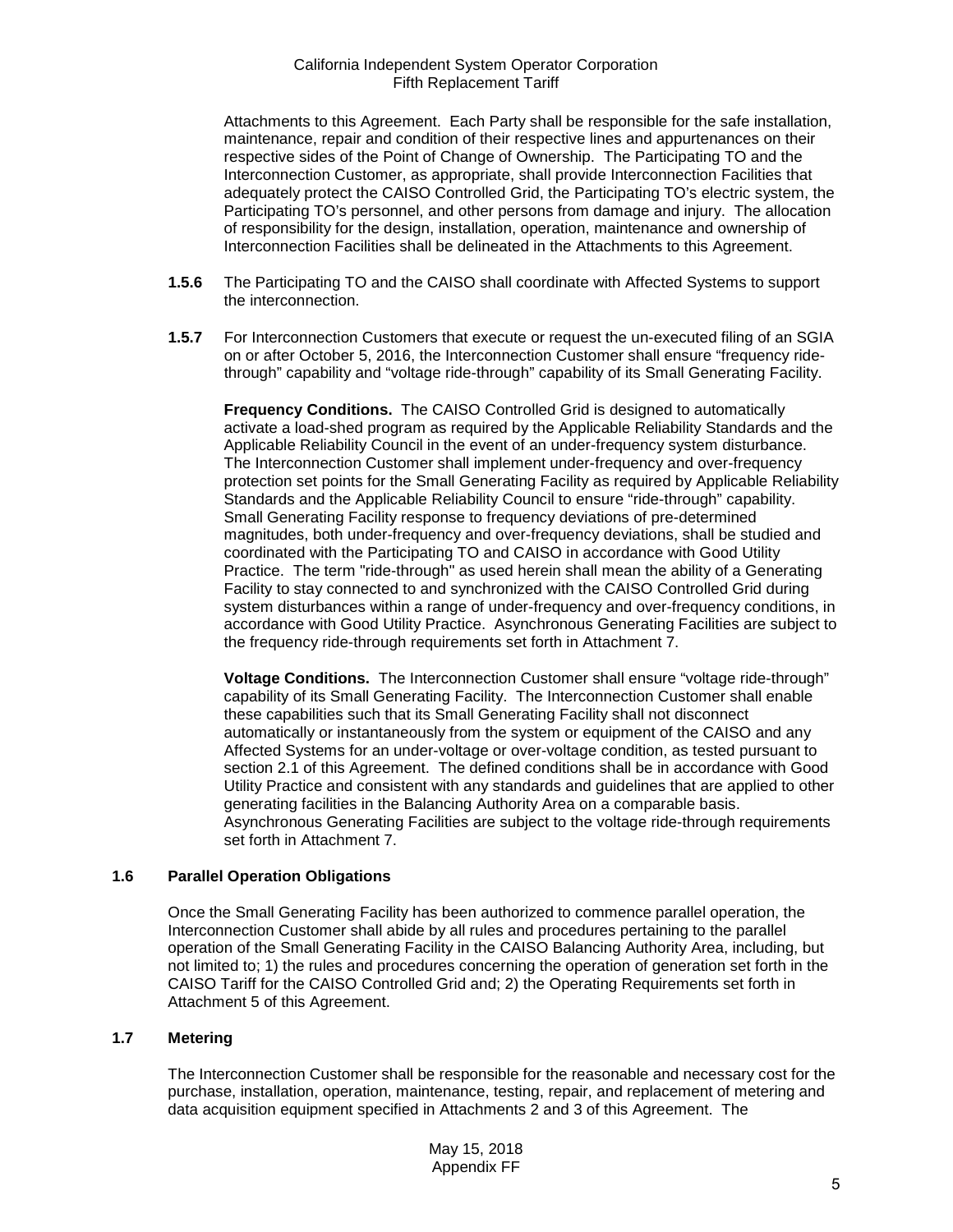Interconnection Customer's metering (and data acquisition, as required) equipment shall conform to applicable industry rules and Operating Requirements.

## <span id="page-5-1"></span><span id="page-5-0"></span>**1.8 Reactive Power and Primary Frequency Response**

**1.8.1** For synchronous Generating Facilities, the Interconnection Customer shall design its Small Generating Facility to maintain a composite power delivery at continuous rated power output at the terminals of each generating unit at a power factor within the range of 0.95 leading to 0.90 lagging, unless the CAISO has established different requirements that apply to all similarly situated generators in the CAISO Balancing Authority Area on a comparable basis. The requirements of this paragraph shall not apply to Asynchronous Generating Facilities and the requirements of Attachment 7 shall apply instead except in the following cases: (a) an Interconnection Customer posts Interconnection Financial Security for an Asynchronous Generating Facility pursuant to Appendix DD of the CAISO Tariff Section 11.2.2 on or after September 21, 2016; or (b) and Interconnection Customer that submits an Interconnection Request for an Asynchronous Generating Facility under the Fast Track Process pursuant to Appendix DD of the CAISO Tariff on or after September 16, 2016.

When an Interconnection Customer posts Interconnection Financial Security for an Asynchronous Generating Facility pursuant to Appendix DD of the CAISO Tariff Section 11.2.2 on or after September 21, 2016, the Interconnection Customer will design the Small Generating Facility to maintain a composite power delivery at continuous rated power output at the high-side of the generator substation at a power factor within the range of 0.95 leading to 0.95 lagging, unless the CAISO has established a different power factor range that applies to all Asynchronous Generating Facilities on a comparable basis. This power factor range standard shall be dynamic and can be met using, for example, power electronics designed to supply this level of reactive capability (taking into account any limitations due to voltage level, real power output, etc.) or fixed and switched capacitors and reactors, or a combination of the two.

When an Interconnection Customer submits an Interconnection Request for an Asynchronous Generating Facility under the Fast Track Process pursuant to Appendix DD of the CAISO Tariff on or after September 21, 2016, the Interconnection Customer will design the Small Generating Facility to maintain a composite power delivery at continuous rated power output at the high-side of the generator substation at a power factor within the range of 0.95 leading to 0.95 lagging, unless the CAISO has established a different power factor range that applies to all Asynchronous Generating Facilities on a comparable basis. This power factor range standard shall be dynamic and can be met using, for example, power electronics designed to supply this level of reactive capability (taking into account any limitations due to voltage level, real power output, etc.) or fixed and switched capacitors and reactors, or a combination of the two.

- <span id="page-5-2"></span>**1.8.2** Payment to the Interconnection Customer for reactive power that the Small Generating Facility provides or absorbs when the CAISO requests the Interconnection Customer to operate its Small Generating Facility outside the range specified in Article 1.8.1 will be made by the CAISO in accordance with the applicable provisions of the CAISO Tariff.
- <span id="page-5-3"></span>**1.8.3 Primary Frequency Response.** Interconnection Customer shall ensure the primary frequency response capability of its Small Generating Facility by installing, maintaining, and operating a functioning governor or equivalent controls. The term "functioning governor or equivalent controls" as used herein shall mean the required hardware and/or software that provides frequency responsive real power control with the ability to sense changes in system frequency and autonomously adjust the Small Generating Facility's real power output in accordance with the droop and deadband parameters and in the direction needed to correct frequency deviations. Interconnection Customer is required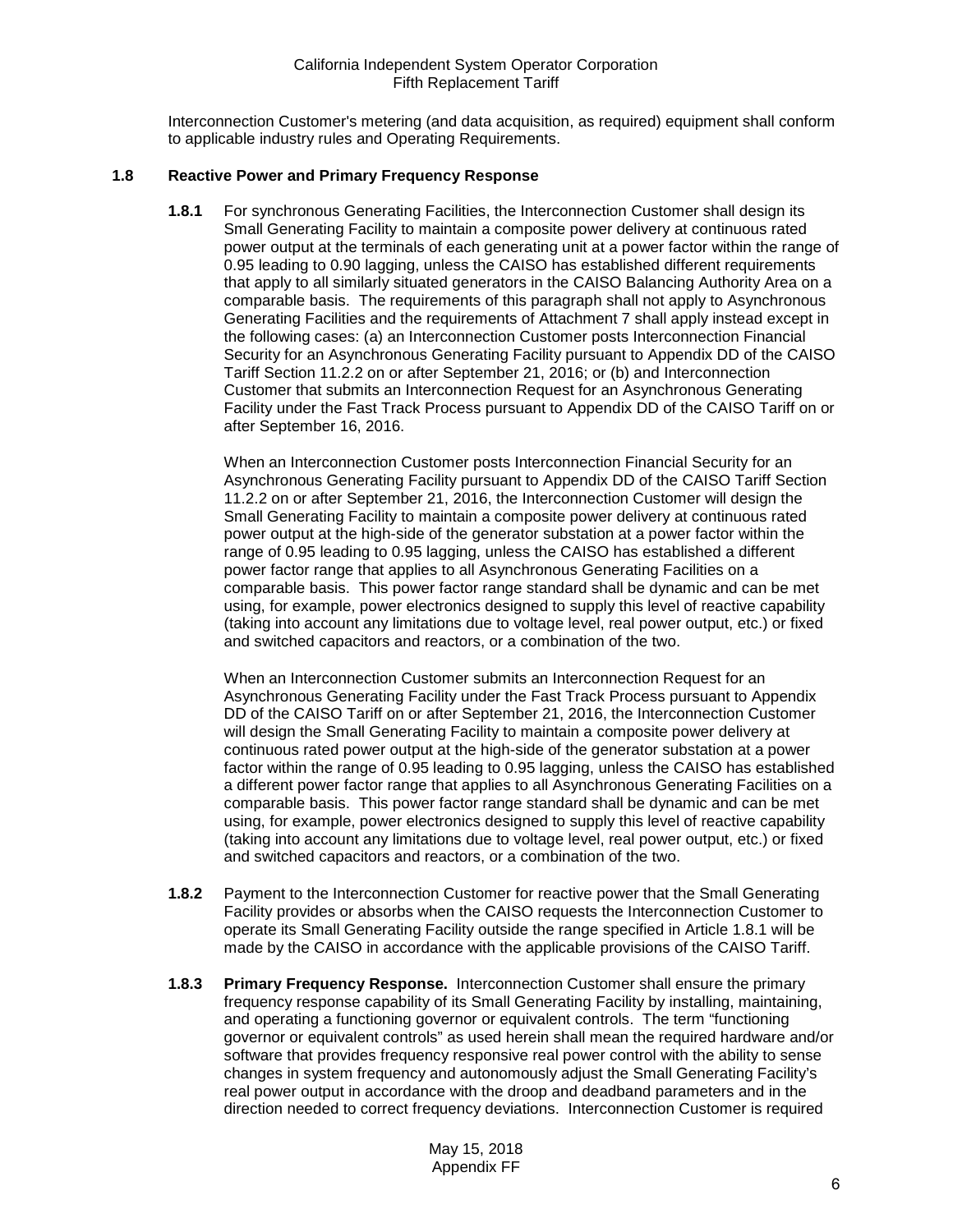to install a governor or equivalent controls with the capability of operating: (1) with a maximum 5 percent droop and  $\pm 0.036$  Hz deadband; or (2) in accordance with the relevant droop, deadband, and timely and sustained response settings from Applicable Reliability Standards providing for equivalent or more stringent parameters. The droop characteristic shall be: (1) based on the nameplate capacity of the Small Generating Facility, and shall be linear in the range of frequencies between 59 to 61 Hz that are outside of the deadband parameter; or (2) based on Applicable Reliability Standards providing for an equivalent or more stringent parameter. The deadband parameter shall be: the range of frequencies above and below nominal (60 Hz) in which the governor or equivalent controls is not expected to adjust the Small Generating Facility's real power output in response to frequency deviations. The deadband shall be implemented: (1) without a step to the droop curve, that is, once the frequency deviation exceeds the deadband parameter, the expected change in the Small Generating Facility's real power output in response to frequency deviations shall start from zero and then increase (for under-frequency deviations) or decrease (for over-frequency deviations) linearly in proportion to the magnitude of the frequency deviation; or (2) in accordance with Applicable Reliability Standards providing for an equivalent or more stringent parameter. Interconnection Customer shall notify the CAISO that the primary frequency response capability of the Small Generating Facility has been tested and confirmed during commissioning. Once Interconnection Customer has synchronized the Small Generating Facility with the CAISO Controlled Grid, Interconnection Customer shall operate the Small Generating Facility consistent with the provisions specified in Sections 1.8.3.1 and 1.8..2 of this SGIA. The primary frequency response requirements contained herein shall apply to both synchronous and non-synchronous Small Generating Facilities.

- **1.8.3.1 Governor or Equivalent Controls.** Whenever the Small Generating Facility is operated in parallel with the CAISO Controlled Grid, Interconnection Customer shall operate the Small Generating Facility with its governor or equivalent controls in service and responsive to frequency. Interconnection Customer shall, in coordination with the CAISO, set the deadband parameter to: (1) a maximum of  $\pm 0.036$  Hz and set the droop parameter to a maximum of 5 percent; or (2) implement the relevant droop and deadband settings from Applicable Reliability Standards that provides for equivalent or more stringent parameters. Interconnection Customer shall be required to provide the status and settings of the governor or equivalent controls to the CAISO upon request. If Interconnection Customer needs to operate the Small Generating Facility with its governor or equivalent controls not in service, Interconnection Customer shall immediately notify the CAISO, and provide the following information: (1) the operating status of the governor or equivalent controls (i.e., whether it is currently out of service or when it will be taken out of service); (2) the reasons for removing the governor or equivalent controls from service; and (3) a reasonable estimate of when the governor or equivalent controls will be returned to service. Interconnection Customer shall make Reasonable Efforts to return its governor or equivalent controls into service as soon as practicable. Interconnection Customer shall make Reasonable Efforts to keep outages of the Small Generating Facility's governor or equivalent controls to a minimum whenever the Small Generating Facility is operated in parallel with the CAISO Controlled Grid.
- **1.8.3.2 Timely and Sustained Response.** Interconnection Customer shall ensure that the Small Generating Facility's real power response to sustained frequency deviations outside of the deadband setting is automatically provided and shall begin immediately after frequency deviates outside of the deadband, and to the extent the Small Generating Facility has operating capability in the direction needed to correct the frequency deviation. Interconnection Customer shall not block or otherwise inhibit the ability of the governor or equivalent controls to respond and shall ensure that the response is not inhibited, except under certain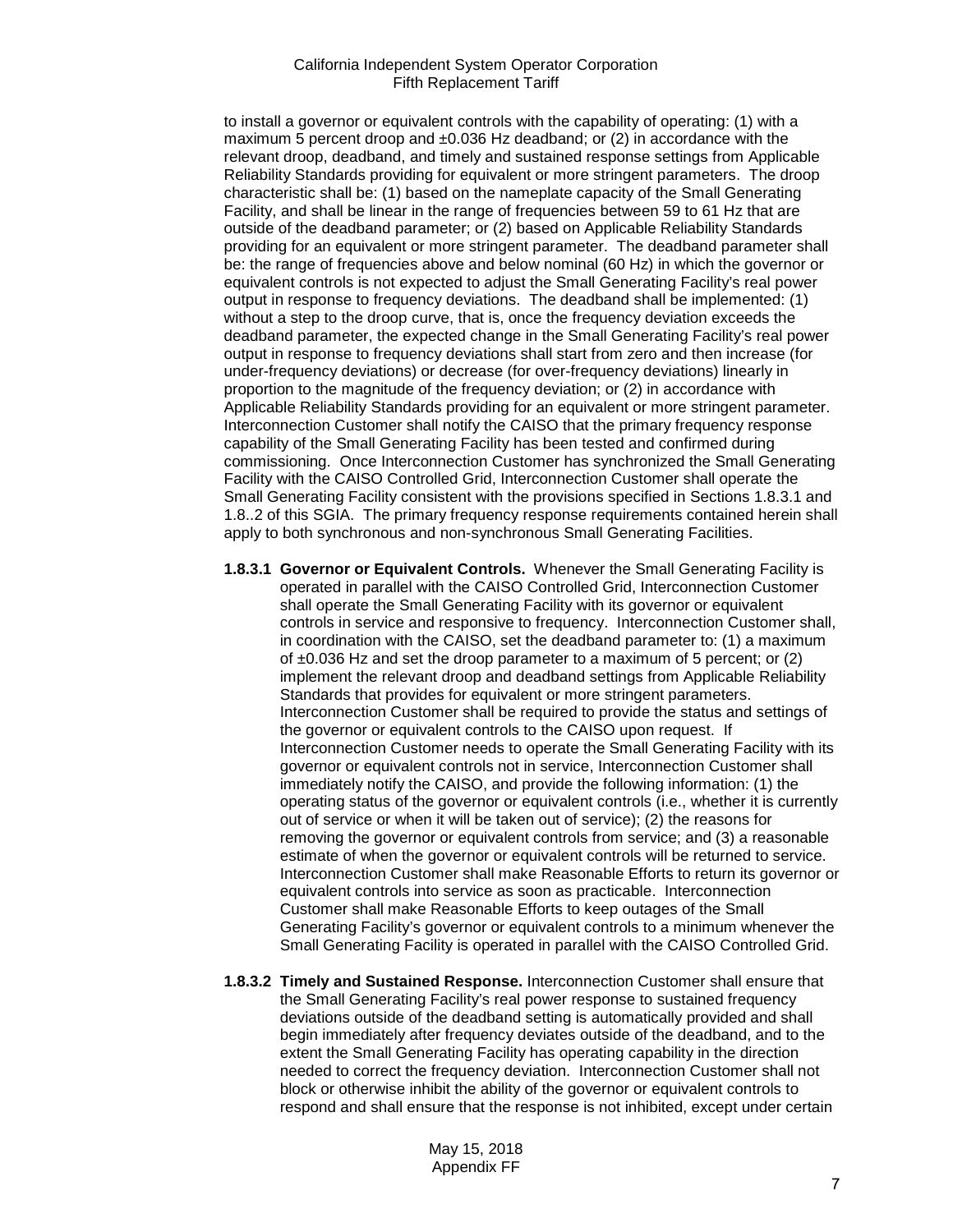operational constraints including, but not limited to, ambient temperature limitations, physical energy limitations, outages of mechanical equipment, or regulatory requirements. The Small Generating Facility shall sustain the real power response at least until system frequency returns to a value within the deadband setting of the governor or equivalent controls. A FERC-approved Applicable Reliability Standard with equivalent or more stringent requirements shall supersede the above requirements.

- **1.8.3.3 Exemptions.** Small Generating Facilities that are regulated by the Nuclear Regulatory Commission shall be exempt from Sections 1.8.3, 1.8.3.1, and 1.8.3.2 of this SGIA. Small Generating Facilities that are behind-the-meter generation that is sized-to-load (i.e., the thermal load and the generation are near-balanced in real-time operation and the generation is primarily controlled to maintain the unique thermal, chemical, or mechanical output necessary for the operating requirements of its host facility) shall be required to install primary frequency response capability in accordance with the droop and deadband capability requirements specified in Section 1.8.3, but shall be otherwise exempt from the operating requirements in Sections 1.8.3, 1.8.3.1, 1.8.3.2, and 1.8.3.4 of this SGIA.
- **1.8.3.4 Electric Storage Resources.** Interconnection Customer interconnecting an electric storage resource shall establish an operating range in Attachment 5 of this SGIA that specifies a minimum state of charge and a maximum state of charge between which the electric storage resource will be required to provide primary frequency response consistent with the conditions set forth in Sections 1.8.3, 1.8.3.1, 1.8.3.2, and 1.8.3.3 of this SGIA. Attachment 5 shall specify whether the operating range is static or dynamic, and shall consider: (1) the expected magnitude of frequency deviations in the interconnection; (2) the expected duration that system frequency will remain outside of the deadband parameter in the interconnection; (3) the expected incidence of frequency deviations outside of the deadband parameter in the interconnection; (4) the physical capabilities of the electric storage resource; (5) operational limitations of the electric storage resource due to manufacturer specifications; and (6) any other relevant factors agreed to by the CAISO and Interconnection Customer, and in consultation with the relevant transmission owner or balancing authority as appropriate. If the operating range is dynamic, then Attachment 5 must establish how frequently the operating range will be reevaluated and the factors that may be considered during its reevaluation.

Interconnection Customer's electric storage resource is required to provide timely and sustained primary frequency response consistent with Section 1.8.3.2 of this SGIA when it is online and dispatched to inject electricity to the CAISO Controlled Grid and/or receive electricity from the Participating TO's Transmission System or the CAISO Controlled Grid. This excludes circumstances when the electric storage resource is not dispatched to inject electricity to the CAISO Controlled Grid and/or dispatched to receive electricity from the Participating TO's Transmission System or the CAISO Controlled Grid. If Interconnection Customer's electric storage resource is charging at the time of a frequency deviation outside of its deadband parameter, it is to increase (for over-frequency deviations) or decrease (for under-frequency deviations) the rate at which it is charging in accordance with its droop parameter. Interconnection Customer's electric storage resource is not required to change from charging to discharging, or vice versa, unless the response necessitated by the droop and deadband settings requires it to do so and it is technically capable of making such a transition.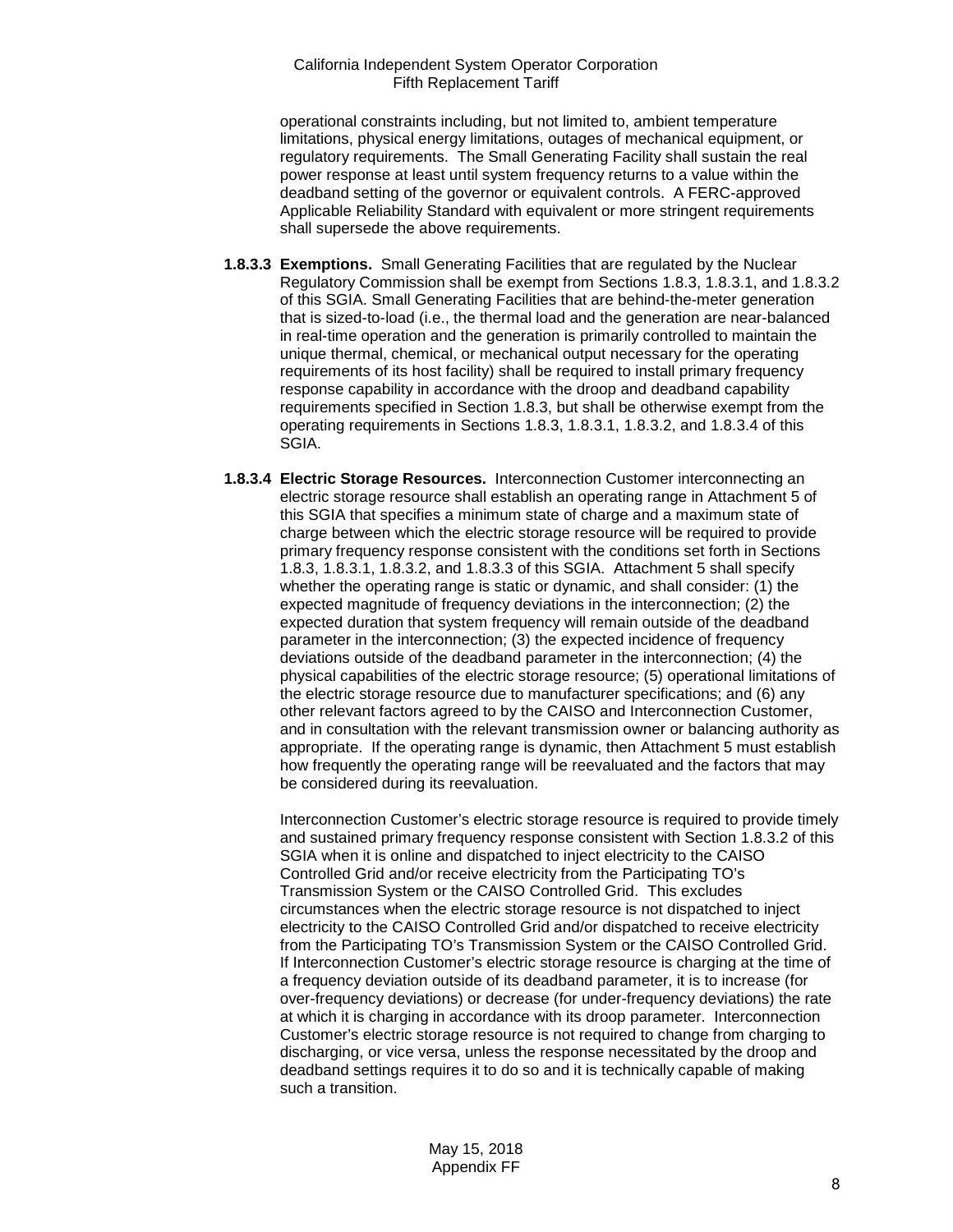<span id="page-8-0"></span>**1.9** Capitalized terms used herein shall have the meanings specified in the Glossary of Terms in Attachment 1 or the body of this Agreement.

## <span id="page-8-1"></span>**1.10 TP Deliverability**

To the extent that an Interconnection Customer is eligible for and has been allocated TP Deliverability pursuant to Section 8.9 of the GIDAP, the Interconnection Customer's right to retain such allocated TP Deliverability shall be contingent upon satisfying the obligations set forth in Section 8.9.3 of the GIDAP.

#### <span id="page-8-2"></span>**Article 2. Inspection, Testing, Authorization, and Right of Access**

#### <span id="page-8-3"></span>**2.1 Equipment Testing and Inspection**

- **2.1.1** The Interconnection Customer shall test and inspect its Small Generating Facility and Interconnection Facilities prior to interconnection. The Interconnection Customer shall notify the Participating TO and the CAISO of such activities no fewer than five (5) Business Days (or as may be agreed to by the Parties) prior to such testing and inspection. Testing and inspection shall occur on a Business Day. The Participating TO and the CAISO may, at their own expense, send qualified personnel to the Small Generating Facility site to inspect the interconnection and observe the testing. The Interconnection Customer shall provide the Participating TO and the CAISO a written test report when such testing and inspection is completed.
- **2.1.2** The Participating TO and the CAISO shall provide the Interconnection Customer written acknowledgment that they have received the Interconnection Customer's written test report. Such written acknowledgment shall not be deemed to be or construed as any representation, assurance, guarantee, or warranty by the Participating TO or the CAISO of the safety, durability, suitability, or reliability of the Small Generating Facility or any associated control, protective, and safety devices owned or controlled by the Interconnection Customer or the quality of power produced by the Small Generating Facility.

## <span id="page-8-4"></span>**2.2 Authorization Required Prior to Parallel Operation**

- **2.2.1** The Participating TO and the CAISO shall use Reasonable Efforts to list applicable parallel operation requirements in Attachment 5 of this Agreement. Additionally, the Participating TO and the CAISO shall notify the Interconnection Customer of any changes to these requirements as soon as they are known. The Participating TO and the CAISO shall make Reasonable Efforts to cooperate with the Interconnection Customer in meeting requirements necessary for the Interconnection Customer to commence parallel operations by the in-service date.
- **2.2.2** The Interconnection Customer shall not operate its Small Generating Facility in parallel with the Participating TO's Transmission System without prior written authorization of the Participating TO. The Participating TO will provide such authorization to the Interconnection Customer and the CAISO once the Participating TO receives notification that the Interconnection Customer has complied with all applicable parallel operation requirements. Such authorization shall not be unreasonably withheld, conditioned, or delayed.

#### <span id="page-8-5"></span>**2.3 Right of Access to Premises**

**2.3.1** Upon reasonable notice, the Participating TO and the CAISO may send a qualified person to the premises of the Interconnection Customer at or immediately before the time the Small Generating Facility first produces energy to inspect the interconnection, and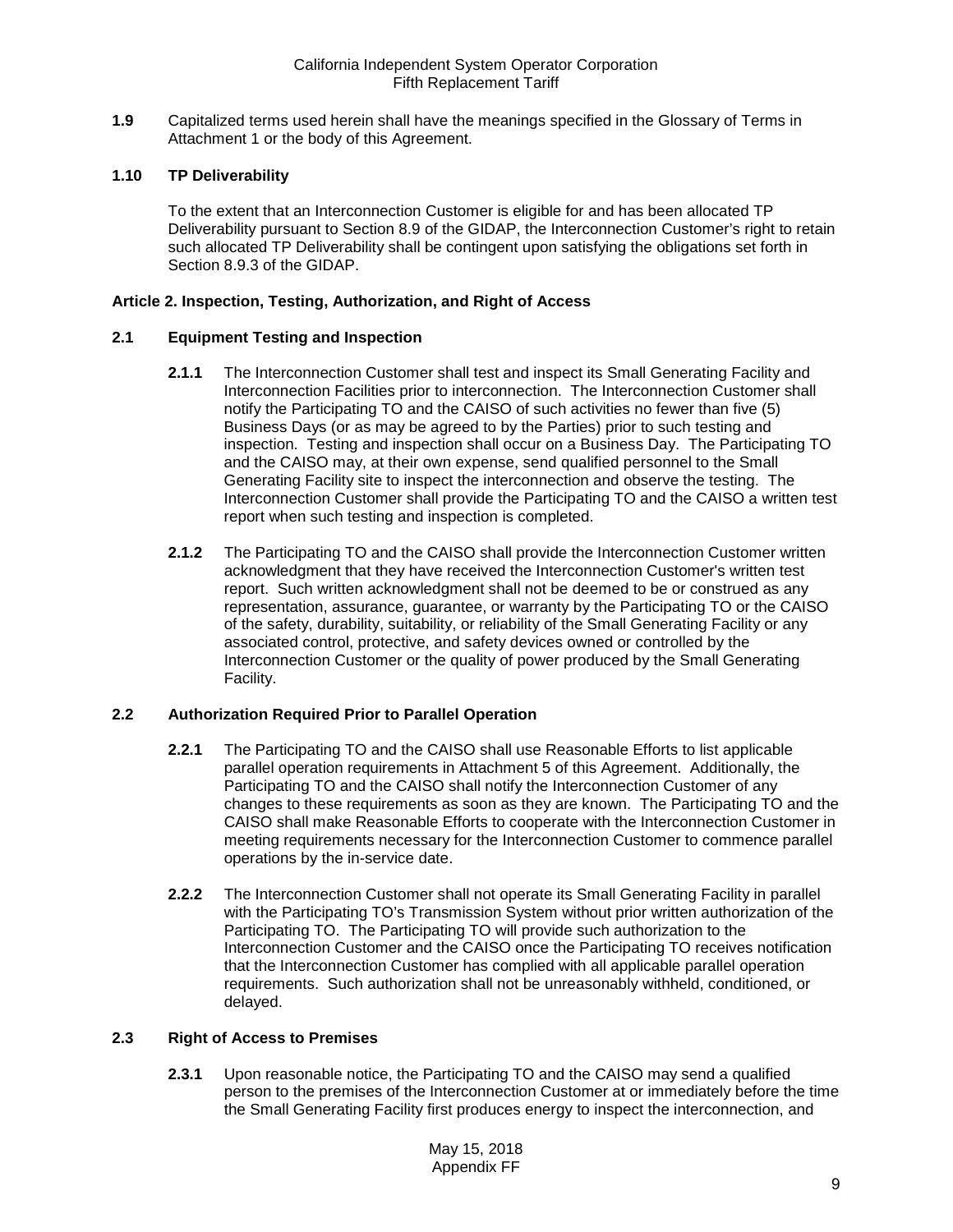observe the commissioning of the Small Generating Facility (including any required testing), startup, and operation for a period of up to three (3) Business Days after initial start-up of the unit. In addition, the Interconnection Customer shall notify the Participating TO and the CAISO at least five (5) Business Days prior to conducting any on-site verification testing of the Small Generating Facility.

- **2.3.2** Following the initial inspection process described above, at reasonable hours, and upon reasonable notice, or at any time without notice in the event of an emergency or hazardous condition, the Participating TO and the CAISO shall have access to the Interconnection Customer's premises for any reasonable purpose in connection with the performance of the obligations imposed on it by this Agreement or if necessary to meet its legal obligation to provide service to its customers.
- **2.3.3** Each Party shall be responsible for its own costs associated with following this article.

#### <span id="page-9-0"></span>**Article 3. Effective Date, Term, Termination, and Disconnection**

#### <span id="page-9-1"></span>**3.1 Effective Date**

This Agreement shall become effective upon execution by the Parties subject to acceptance by FERC (if applicable), or if filed unexecuted, upon the date specified by the FERC. The Participating TO and the CAISO shall promptly file this Agreement with the FERC upon execution, if required.

#### <span id="page-9-2"></span>**3.2 Term of Agreement**

This Agreement shall become effective on the Effective Date and shall remain in effect for a period of \_\_\_\_ years from the Effective Date (term specified in individual agreements to be ten (10) years or such other longer period as the Interconnection Customer may request) and shall be automatically renewed for each successive one-year period thereafter, unless terminated earlier in accordance with Article 3.3 of this Agreement.

#### <span id="page-9-3"></span>**3.3 Termination**

No termination shall become effective until the Parties have complied with all Applicable Laws and Regulations applicable to such termination, including the filing with FERC of a notice of termination of this Agreement (if required), which notice has been accepted for filing by FERC.

- **3.3.1** The Interconnection Customer may terminate this Agreement at any time by giving the Participating TO and the CAISO twenty (20) Business Days written notice.
- **3.3.2** Any Party may terminate this Agreement after Default pursuant to Article 7.6.
- **3.3.3** Upon termination of this Agreement, the Small Generating Facility will be disconnected from the CAISO Controlled Grid. All costs required to effectuate such disconnection shall be borne by the terminating Party, unless such termination resulted from the nonterminating Party's Default of this Agreement or such non-terminating Party otherwise is responsible for these costs under this Agreement.
- **3.3.4** The termination of this Agreement shall not relieve any Party of its liabilities and obligations, owed or continuing at the time of termination.
- **3.3.5** The provisions of this article shall survive termination or expiration of this Agreement.

## <span id="page-9-4"></span>**3.4 Temporary Disconnection**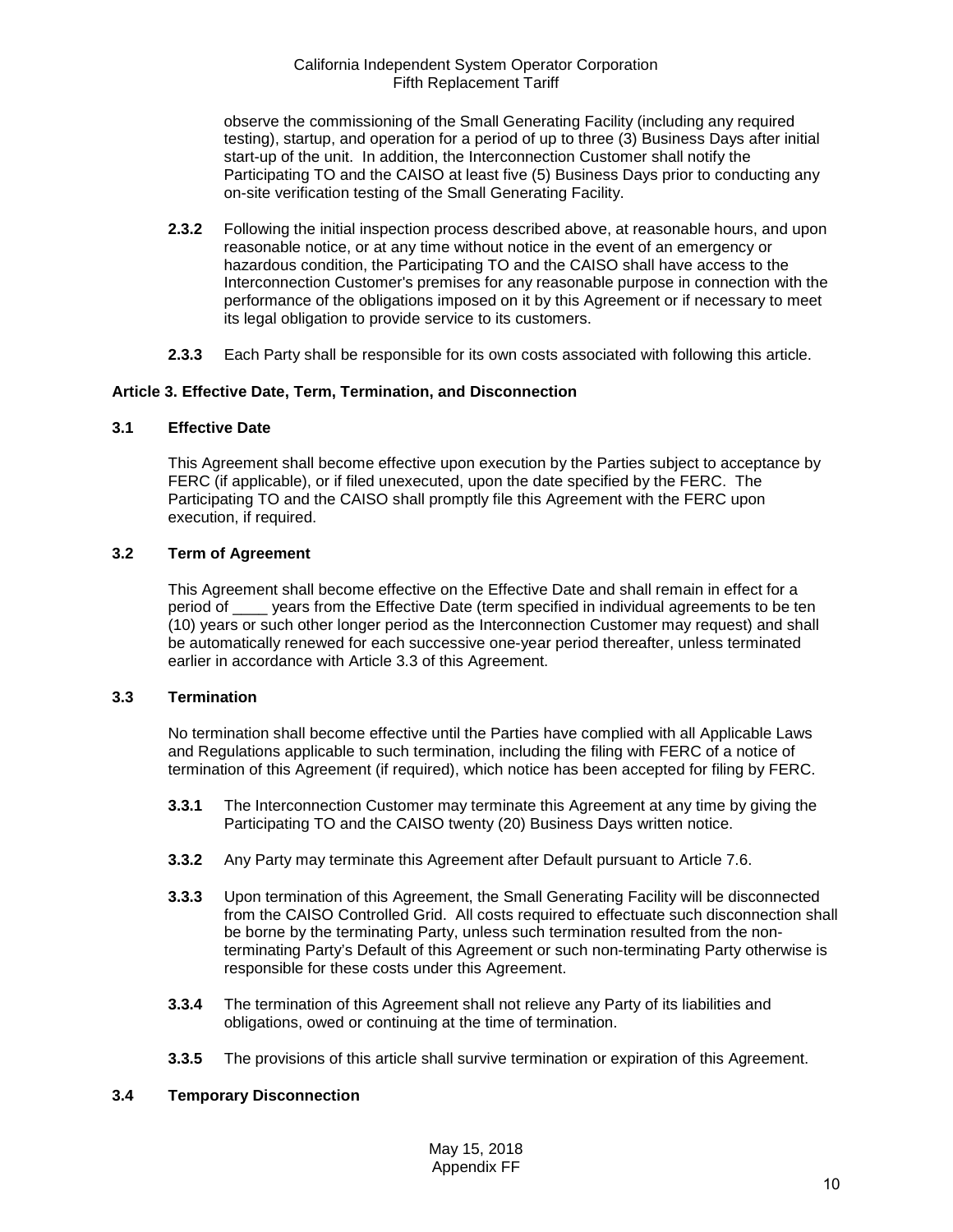Temporary disconnection of the Small Generating Facility or associated Interconnection Facilities shall continue only for so long as reasonably necessary under Good Utility Practice.

## **3.4.1 Emergency Conditions**

**"Emergency Condition"** shall mean a condition or situation: (1) that in the judgment of the Party making the claim is imminently likely to endanger life or property; (2) that, in the case of the CAISO, is imminently likely (as determined in a non-discriminatory manner) to cause a material adverse effect on the security of, or damage to, the CAISO Controlled Grid or the electric systems of others to which the CAISO Controlled Grid is directly connected; (3) that, in the case of the Participating TO, is imminently likely (as determined in a non-discriminatory manner) to cause a material adverse effect on the security of, or damage to, the Participating TO's Transmission System, the Participating TO's Interconnection Facilities, Distribution System, or the electric systems of others to which the Participating TO's electric system is directly connected; or (4) that, in the case of the Interconnection Customer, is imminently likely (as determined in a nondiscriminatory manner) to cause a material adverse effect on the security of, or damage to, the Small Generating Facility or the Interconnection Customer's Interconnection Facilities. Under Emergency Conditions, the CAISO or the Participating TO may immediately suspend interconnection service and temporarily disconnect the Small Generating Facility. The Participating TO or the CAISO shall notify the Interconnection Customer promptly when it becomes aware of an Emergency Condition that may reasonably be expected to affect the Interconnection Customer's operation of the Small Generating Facility or the Interconnection Customer's Interconnection Facilities. The Interconnection Customer shall notify the Participating TO and the CAISO promptly when it becomes aware of an Emergency Condition that may reasonably be expected to affect the CAISO Controlled Grid, the Participating TO's Interconnection Facilities, or any Affected Systems. To the extent information is known, the notification shall describe the Emergency Condition, the extent of the damage or deficiency, the expected effect on the operation of the Interconnection Customer's or Participating TO's facilities and operations, its anticipated duration, and the necessary corrective action.

## **3.4.2 Routine Maintenance, Construction, and Repair**

The Participating TO or the CAISO may interrupt interconnection service or curtail the output of the Small Generating Facility and temporarily disconnect the Small Generating Facility from the CAISO Controlled Grid when necessary for routine maintenance, construction, and repairs on the CAISO Controlled Grid or the Participating TO's electric system. The Party scheduling the interruption shall provide the Interconnection Customer with (5) five Business Days notice prior to such interruption. The Party scheduling the interruption shall use Reasonable Efforts to coordinate such reduction or temporary disconnection with the Interconnection Customer.

The Interconnection Customer shall update its planned maintenance schedules in accordance with the CAISO Tariff. The CAISO may request the Interconnection Customer to reschedule its maintenance as necessary to maintain the reliability of the CAISO Controlled Grid in accordance with the CAISO Tariff. Such planned maintenance schedules and updates and changes to such schedules shall be provided by the Interconnection Customer to the Participating TO concurrently with their submittal to the CAISO.

## **3.4.3 Forced Outages**

During any forced outage, the Participating TO or the CAISO may suspend interconnection service to effect immediate repairs on the CAISO Controlled Grid or the Participating TO's electric system. The Participating TO or the CAISO shall use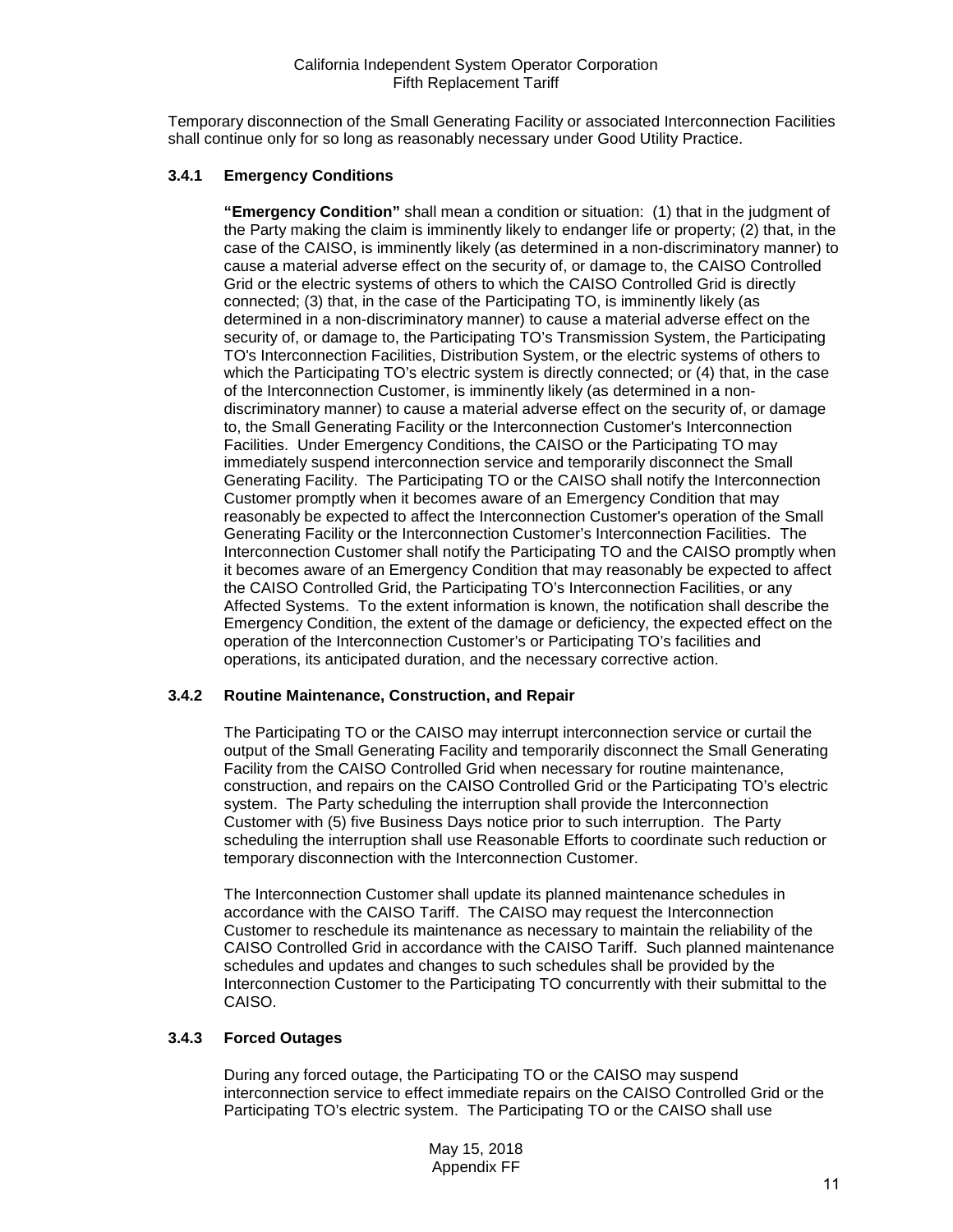Reasonable Efforts to provide the Interconnection Customer with prior notice. If prior notice is not given, the Participating TO or the CAISO shall, upon request, provide the Interconnection Customer written documentation after the fact explaining the circumstances of the disconnection. The Interconnection Customer shall notify CAISO, as soon as practicable, of all forced outages or reductions of the Small Generating Facility in accordance with the CAISO Tariff.

## **3.4.4 Adverse Operating Effects**

The Participating TO or the CAISO shall notify the Interconnection Customer as soon as practicable if, based on Good Utility Practice, operation of the Small Generating Facility may cause disruption or deterioration of service to other customers served from the same electric system, or if operating the Small Generating Facility could cause damage to the CAISO Controlled Grid, the Participating TO's Transmission System or Affected Systems. Supporting documentation used to reach the decision to disconnect shall be provided to the Interconnection Customer upon request. If, after notice, the Interconnection Customer fails to remedy the adverse operating effect within a reasonable time, the Participating TO or the CAISO may disconnect the Small Generating Facility. The Participating TO or the CAISO shall provide the Interconnection Customer with (5) five Business Day notice of such disconnection, unless the provisions of Article 3.4.1 apply.

## **3.4.5 Modification of the Small Generating Facility**

Prior to making any modifications to the Small Generating Facility, the Interconnection Customer must first request that the CAISO evaluate whether such modification is a Material Modification and receive written authorization from the Participating TO and the CAISO. Such authorization shall not be unreasonably withheld. Modifications shall be done in accordance with Good Utility Practice. The CAISO may engage the services of the applicable Participating TO to assess the modification. Costs incurred by the Participating TO and CAISO (if any) shall be borne by the party making the request under Section 6.7.2 of Appendix DD, and such costs shall be included in any CAISO invoice for modification assessment activities. If the Interconnection Customer makes such modification without the Participating TO's and the CAISO's prior written authorization, the Participating TO or the CAISO shall have the right to temporarily disconnect the Small Generating Facility. Any change to the Point of Interconnection, except those deemed acceptable under this article of the GIDAP SGIA or so allowed elsewhere, shall constitute a Material Modification. The Interconnection Customer may then withdraw the proposed modification or proceed with a new Interconnection Request for such modification.

## **3.4.6 Reconnection**

The Parties shall cooperate with each other to restore the Small Generating Facility, Interconnection Facilities, the Participating TO's electric system, and the CAISO Controlled Grid to their normal operating state as soon as reasonably practicable following a temporary disconnection.

## <span id="page-11-0"></span>**Article 4. Costs for Interconnection Facilities, and Distribution Upgrades**

## <span id="page-11-1"></span>**4.1 Interconnection Facilities**

**4.1.1** The Interconnection Customer shall pay for the cost of the Interconnection Facilities itemized in Attachment 2 of this Agreement. The Participating TO shall provide a best estimate cost, including overheads, for the purchase and construction of its Interconnection Facilities and provide a detailed itemization of such costs. Costs associated with Interconnection Facilities may be shared with other entities that may benefit from such facilities by agreement of the Interconnection Customer, such other

> May 15, 2018 Appendix FF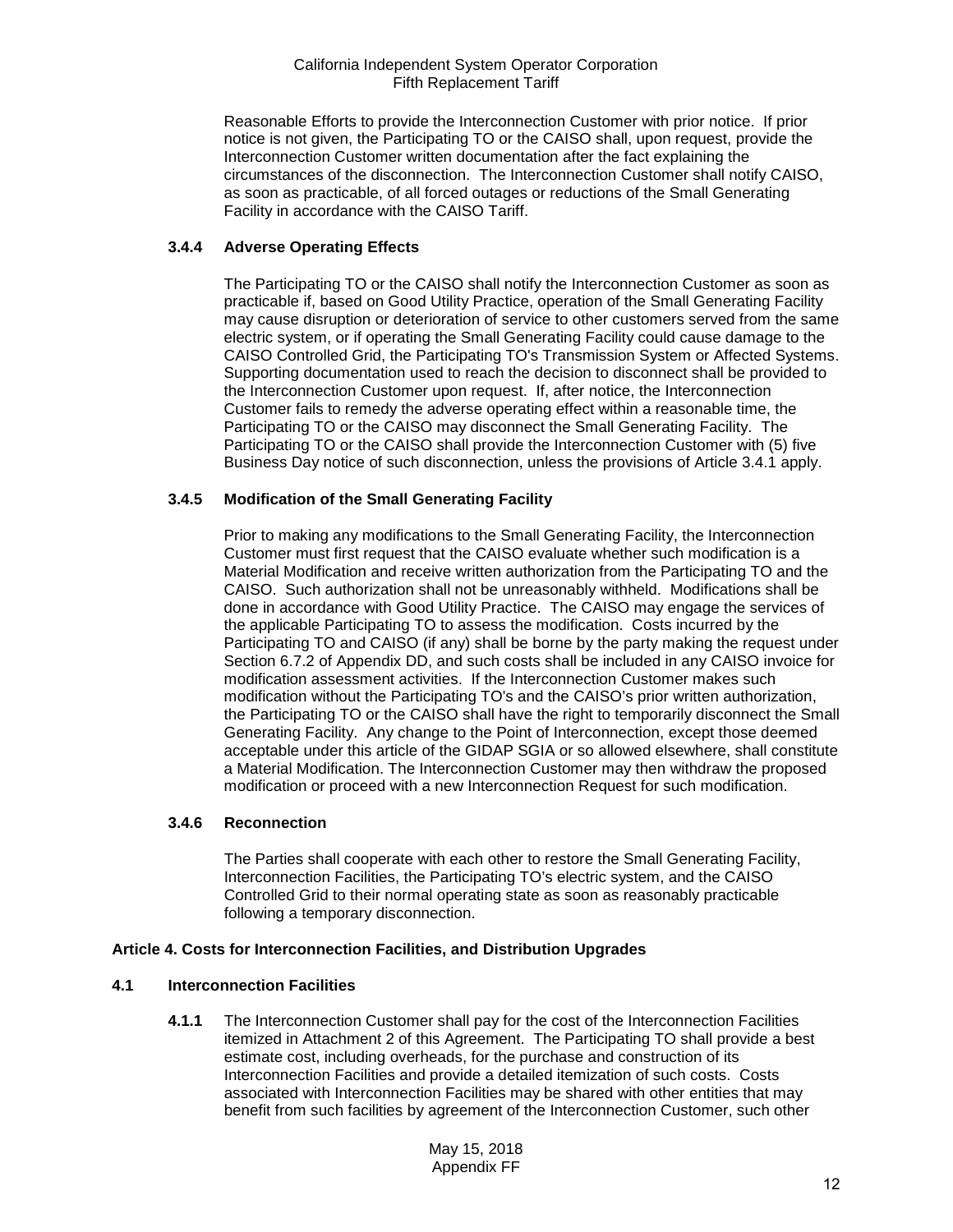entities, the CAISO, and the Participating TO.

**4.1.2** The Interconnection Customer shall be responsible for its share of all reasonable expenses, including overheads, associated with (1) owning, operating, maintaining, repairing, and replacing its own Interconnection Facilities, and (2) operating, maintaining, repairing, and replacing the Participating TO's Interconnection Facilities.

## <span id="page-12-0"></span>**4.2 Distribution Upgrades**

The Participating TO shall design, procure, construct, install, and own the Distribution Upgrades described in Attachment 6 of this Agreement. If the Participating TO and the Interconnection Customer agree, the Interconnection Customer may construct Distribution Upgrades that are located on land owned by the Interconnection Customer. The actual cost of the Distribution Upgrades, including overheads, shall be directly assigned to the Interconnection Customer.

#### <span id="page-12-1"></span>**Article 5. Cost Responsibility for Network Upgrades**

#### <span id="page-12-2"></span>**5.1 Applicability**

No portion of this Article 5 shall apply unless the interconnection of the Small Generating Facility requires Network Upgrades.

## <span id="page-12-3"></span>**5.2 Network Upgrades**

The Participating TO shall design, procure, construct, install, and own the Network Upgrades described in Attachment 6 of this Agreement, except for Merchant Network Upgrades. If the Participating TO and the Interconnection Customer agree, the Interconnection Customer may construct Network Upgrades that are located on land owned by the Interconnection Customer. The actual cost of the Network Upgrades, including overheads, shall be borne initially by the Interconnection Customer. For costs associated with Area Delivery Network Upgrades, any cost estimates will be advisory in nature and will not be considered as definitive or as establishing a cap on the maximum cost responsibility of the Interconnection Customer for Area Delivery Network Upgrades.

## **5.2.1 Merchant Network Upgrades**

If the Interconnection Customer is an Option (B) Interconnection Customer, the Interconnection Customer may elect to have a party other than the applicable Participating TO construct some or all of the LDNU and ADNU that the Interconnection Customer has the obligation to fund and that are not subject to reimbursement. Such LDNU and ADNU will be constructed and incorporated into the CAISO Controlled Grid pursuant to the provisions for Merchant Transmission Facilities in CAISO Tariff Sections 24.4.6.1 and 36.11.

## <span id="page-12-4"></span>**5.3 Transmission Credits**

No later than thirty (30) calendar days prior to the Commercial Operation Date, the Interconnection Customer may make a one-time election by written notice to the CAISO and the Participating TO to (a) receive Congestion Revenue Rights as defined in and as available under the CAISO Tariff at the time of the election in accordance with the CAISO Tariff, in lieu of a repayment of the cost of Network Upgrades in accordance with Article 5.3.1, and/or (b) decline all or a part of a refund of the cost of Network Upgrades entitled to the Interconnection Customer in accordance with Article 5.3.1.

## **5.3.1 Repayment of Amounts Advanced for Network Upgrades**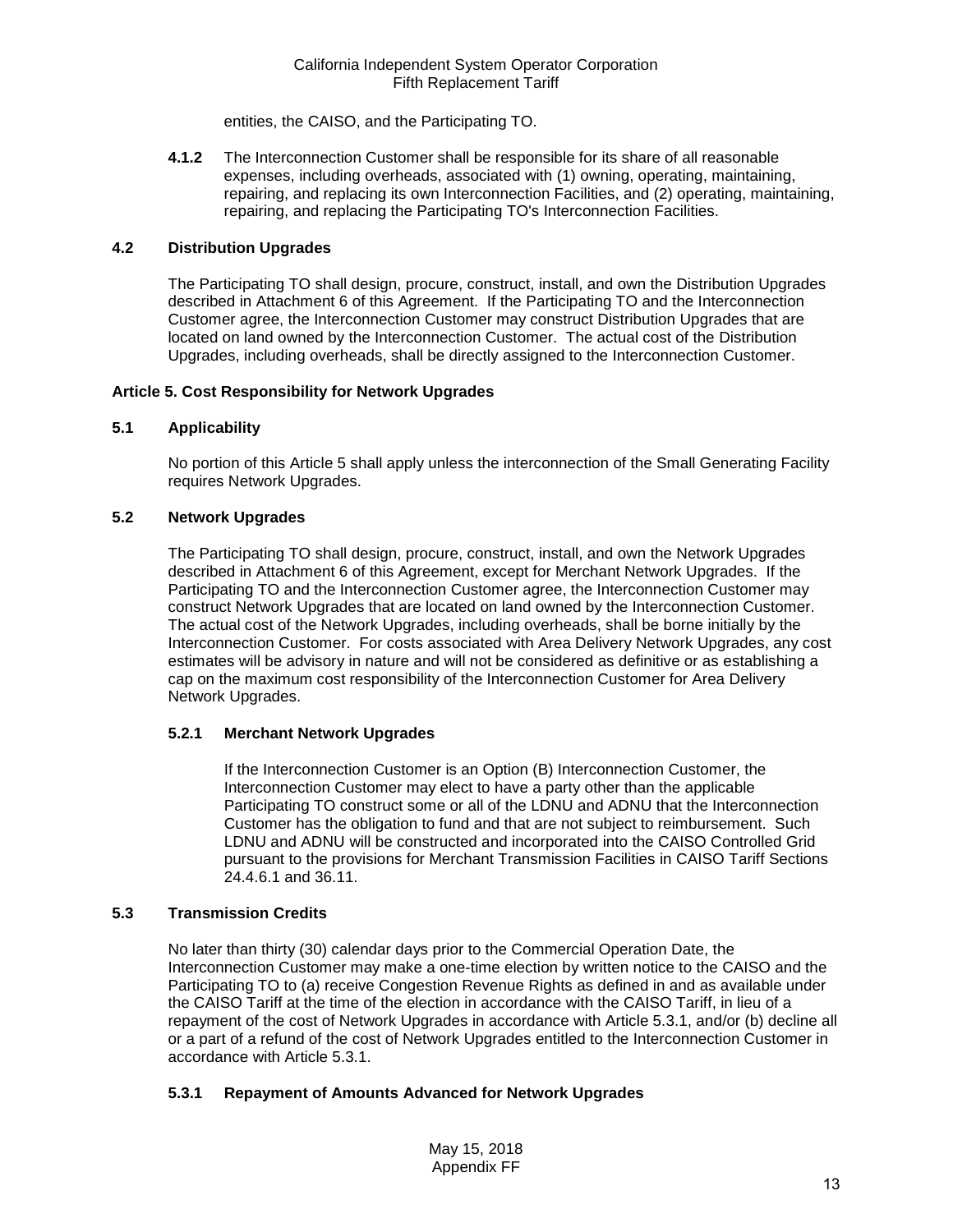## **5.3.1.1 Repayment of Amounts Advanced Regarding Non-Phased Generating Facilities**

An Interconnection Customer with a non-Phased Generating Facility in Queue Cluster 5 or earlier, or an Interconnection Customer in the Independent Study Process or the Fast Track Process that has been tendered a Generator Interconnection Agreement before December 19, 2014, shall be entitled to a repayment for the Interconnection Customer's contribution to the cost of Network Upgrades commencing upon the Commercial Operation Date of its Generating Facility.

An Interconnection Customer with a non-Phased Generating Facility in Queue Cluster 6 or later, or an Interconnection Customer in the Independent Study Process or the Fast Track Process that has not been tendered an Interconnection Agreement before December 19, 2014, shall be entitled to repayment for the Interconnection Customer's contribution to the cost of Network Upgrades placed in service on or before the Commercial Operation Date of its Small Generating Facility, commencing upon the Commercial Operation Date of the Small Generating Facility. Repayment for the Interconnection Customer's contribution to the cost of Network Upgrades placed into service after the Commercial Operation Date of its Small Generating Facility shall, for each of these Network Upgrades, commence no later than the later of: (i) the first month of the calendar year following the year in which the Network Upgrade is placed into service or (ii) 90 days after the Network Upgrade is placed into service.

An Interconnection Customer subject to this Article 5.3.1.1 shall be entitled to repayment for its contribution to the cost of Network Upgrades as follows:

- (a) For Reliability Network Upgrades, the Interconnection Customer shall be entitled to a repayment of the Interconnection Customer's assigned cost responsibility for Reliability Network Upgrades up to a maximum of \$60,000 per MW of generating capacity. For purposes of this determination, generating capacity will be based on the capacity of the Interconnection Customer's Generating Facility at the time it achieves Commercial Operation. To the extent that such repayment does not cover all of the costs of the Interconnection Customer's Reliability Network Upgrades, the Interconnection Customer shall receive CRRs for that portion of its Reliability Network Upgrades that are not covered by cash repayment.
- (b) For Local Delivery Network Upgrades:
	- i. If the Interconnection Customer is an Option (B) Interconnection Customer and has been allocated and continues to be eligible to receive TP Deliverability pursuant to the GIDAP, the Interconnection Customer shall be entitled to repayment of a portion of the total amount paid to the Participating TO for the cost of Local Delivery Network Upgrades for which it is responsible. The repayment amount shall be determined by dividing the amount of TP Deliverability received by the amount of deliverability requested by the Interconnection Customer, and multiplying that percentage by the total amount paid to the Participating TO by the Interconnection Customer for Local Delivery Network Upgrades.
	- ii. If the Interconnection Customer is an Option (B) Interconnection

May 15, 2018 Appendix FF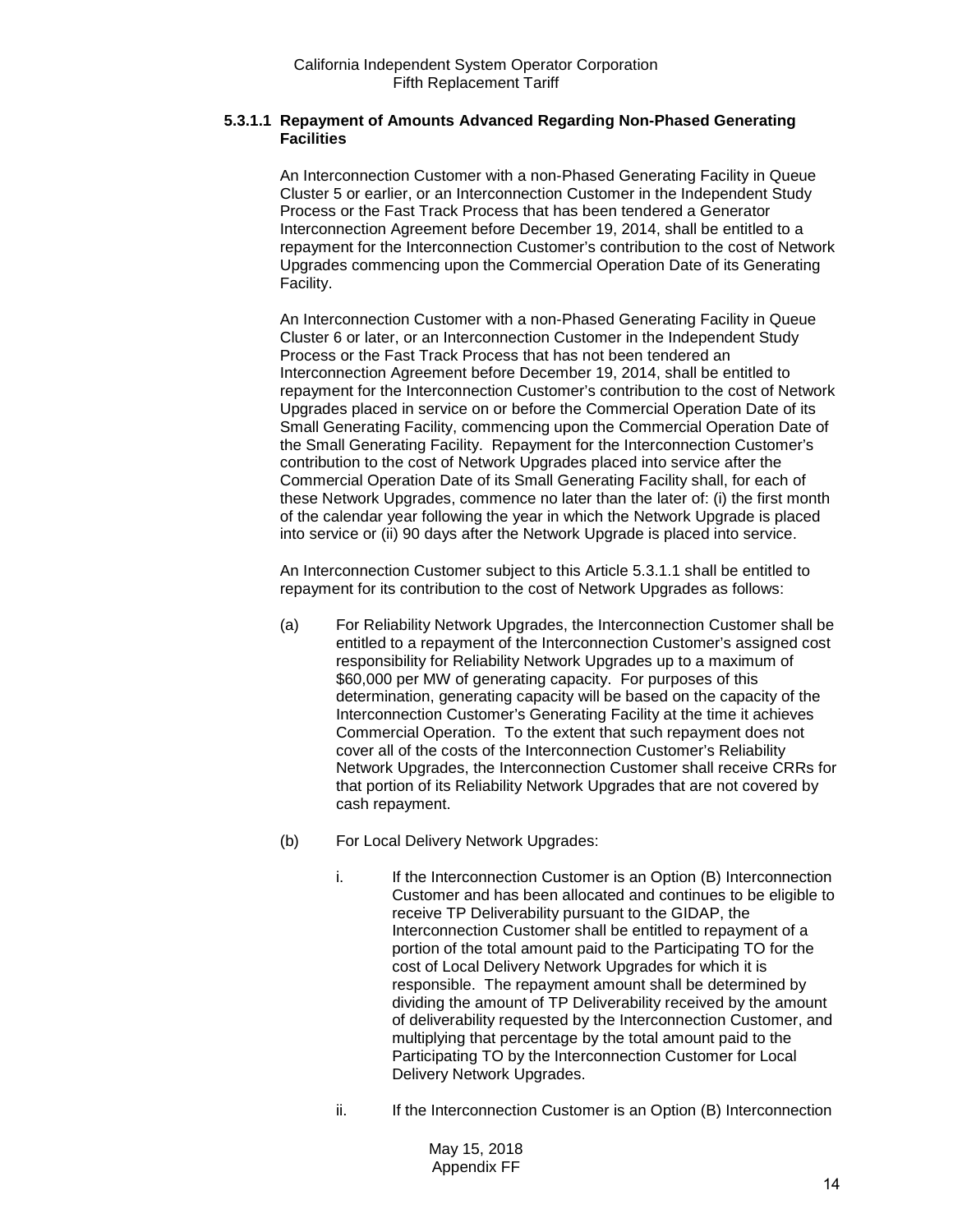> Customer and has not been allocated any TP Deliverability, the Interconnection Customer shall not be entitled to repayment for the cost of Local Delivery Network Upgrades.

- iii. If the Interconnection Customer is an Option (A) Interconnection Customer, the Interconnection Customer shall be entitled to a repayment equal to the total amount paid to the Participating TO for the costs of Local Delivery Network Upgrades for which it is responsible.
- (c) For Area Delivery Network Upgrades, the Interconnection Customer shall not be entitled to repayment for the costs of Area Delivery Network Upgrades.
- (d) If an Option (B) Interconnection Customer elects and is eligible to construct and own Merchant Network Upgrades as set forth in Article 5.2.1 of this SGIA, then the Interconnection Customer shall not be entitled to any repayment pursuant to this SGIA.

Unless an Interconnection Customer has provided written notice to the CAISO that it is declining all or part of such repayment, such amounts shall include any tax gross-up or other tax-related payments associated with Network Upgrades not refunded to the Interconnection Customer, and shall be paid to the Interconnection Customer by the Participating TO on a dollar-for-dollar basis either through (1) direct payments made on a levelized basis over the five-year period commencing on the applicable date as provided for in this Article 5.3.1.1; or (2) any alternative payment schedule that is mutually agreeable to the Interconnection Customer and Participating TO, provided that such amount is paid within five (5) years of the applicable commencement date. Notwithstanding the foregoing, if this Agreement terminates within five (5) years of the applicable commencement date, the Participating TO's obligation to pay refunds to the Interconnection Customer shall cease as of the date of termination.

## **5.3.1.2 Repayment of Amounts Advanced Regarding Phased Generating Facilities**

Upon the Commercial Operation Date of each phase of a Phased Generating Facility, the Interconnection Customer shall be entitled to a repayment equal to the amount paid to the Participating TO for the cost of Network Upgrades for that completed phase for which the Interconnection Customer is responsible, subject to the limitations specified in Article 5.3.1.1, if the following conditions are satisfied as described below:

- (a) The Small Generating Facility is capable of being constructed in phases;
- (b) The Small Generating Facility is specified in the SGIA as being constructed in phases;
- (c) The completed phase corresponds to one of the phases specified in the SGIA;
- (d) The Interconnection Customer has tendered notice pursuant to the SGIA that the phase has achieved Commercial Operation;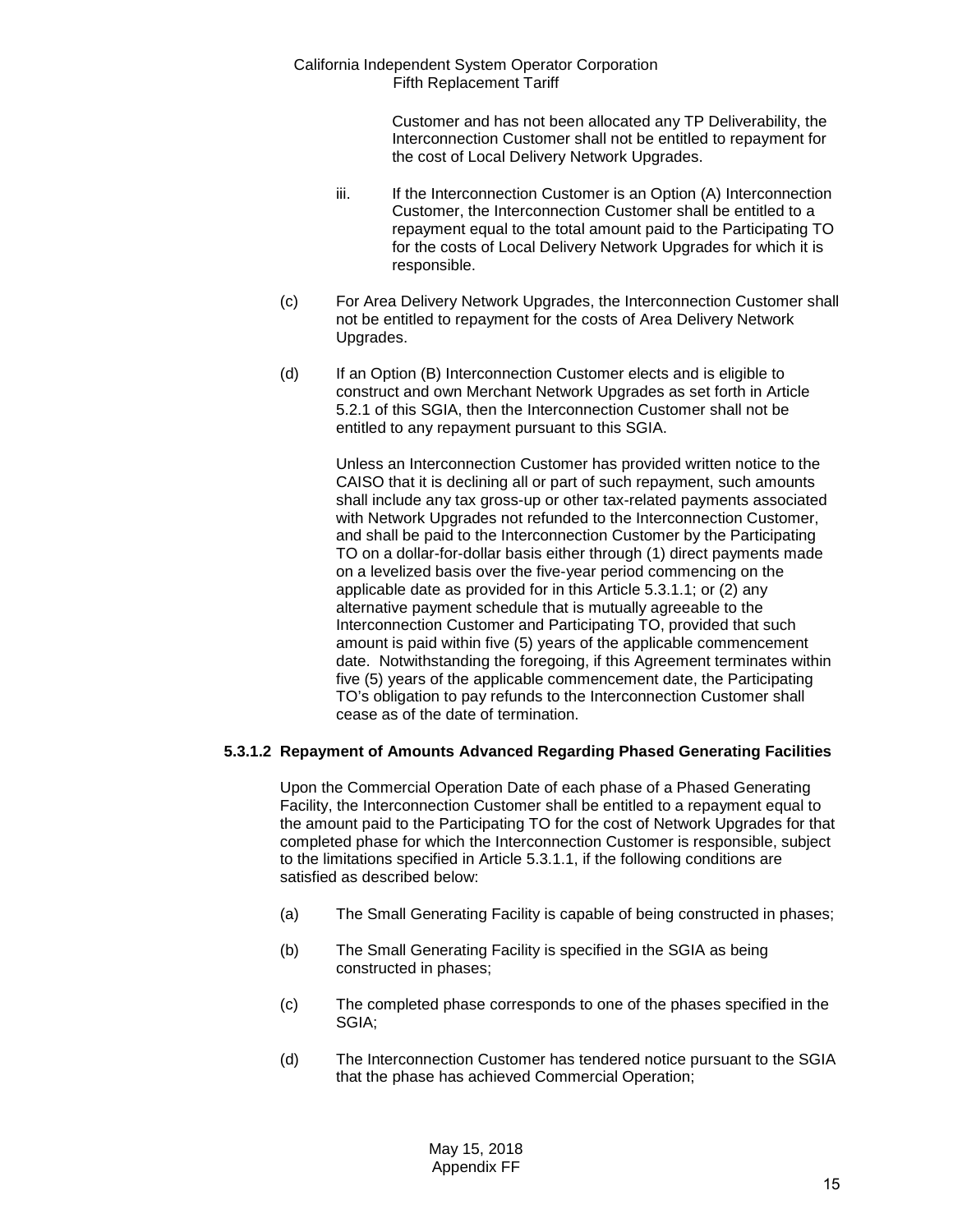- (e) All parties to the SGIA have agreed that the completed phase meets the requirements set forth in the SGIA and any other operating, metering, and interconnection requirements to permit generation output of the entire capacity of the completed phase as specified in the SGIA;
- (f) The Network Upgrades necessary for the completed phase to meet the desired level of deliverability are in service; and
- (g) The Interconnection Customer has posted one hundred (100) percent of the Interconnection Financial Security required for the Network Upgrades for all the phases of the Small Generating Facility.

Following satisfaction of these conditions (a) through (g), an Interconnection Customer in a Queue Cluster earlier than Queue Cluster 5, or an Interconnection Customer in the Independent Study Process or the Fast Track Process that has been tendered a Generator Interconnection Agreement before December 19, 2014, shall be entitled to receive a partial repayment of its financed cost responsibility, to the extent that it is otherwise eligible for such repayment pursuant to Article 5.3.1.1, in an amount equal to the percentage of the Small Generating Facility declared to be in Commercial Operation multiplied by the cost of the Network Upgrades associated with the completed phase. The Interconnection Customer shall be entitled to repayment in this manner for each completed phase until the entire Small Generating Facility is completed.

Following satisfaction of these conditions (a) through (e) and (g), an Interconnection Customer in Queue Cluster 6 or a later Queue Cluster, or an Interconnection Customer in the Independent Study Process or the Fast Track Process that has not been tendered a Generator Interconnection Agreement before December 19, 2014, shall be entitled to receive a repayment of its financed cost responsibility for the Network Upgrades associated with the completed phase that have been placed in service. The Interconnection Customer shall be entitled to repayment in this manner for each completed phase until the entire Small Generating Facility is completed. With respect to any Network Upgrades necessary for a completed phase to meet its desired level of deliverability that are not in service by the time the phase achieves Commercial Operation, repayment for each such Network Upgrade will commence no later than the later of: (i) the first month of the calendar year following the year in which the Network Upgrade is placed into service or (ii) 90 days after the Network Upgrade is placed into service.

If the SGIA includes a partial termination provision and the partial termination right has been exercised with regard to a phase that has not been built, then the Interconnection Customer's eligibility for repayment under this Article 5.3.1.2 as to the remaining phases shall not be diminished. If the Interconnection Customer completes one or more phases and then defaults on the SGIA, the Participating TO and the CAISO shall be entitled to offset any losses or damages resulting from the default against any repayments made for Network Upgrades related to the completed phases, provided that the Party seeking to exercise the offset has complied with any requirements which may be required to apply the stream of payments utilized to make the repayment to the Interconnection Customer as an offset.

Any repayment amount provided pursuant to this Article 5.3.1.2 shall include any tax gross-up or other tax-related payments associated with Network Upgrades not refunded to the Interconnection Customer, and shall be paid to the Interconnection Customer by the Participating TO on a dollar-for-dollar basis

> May 15, 2018 Appendix FF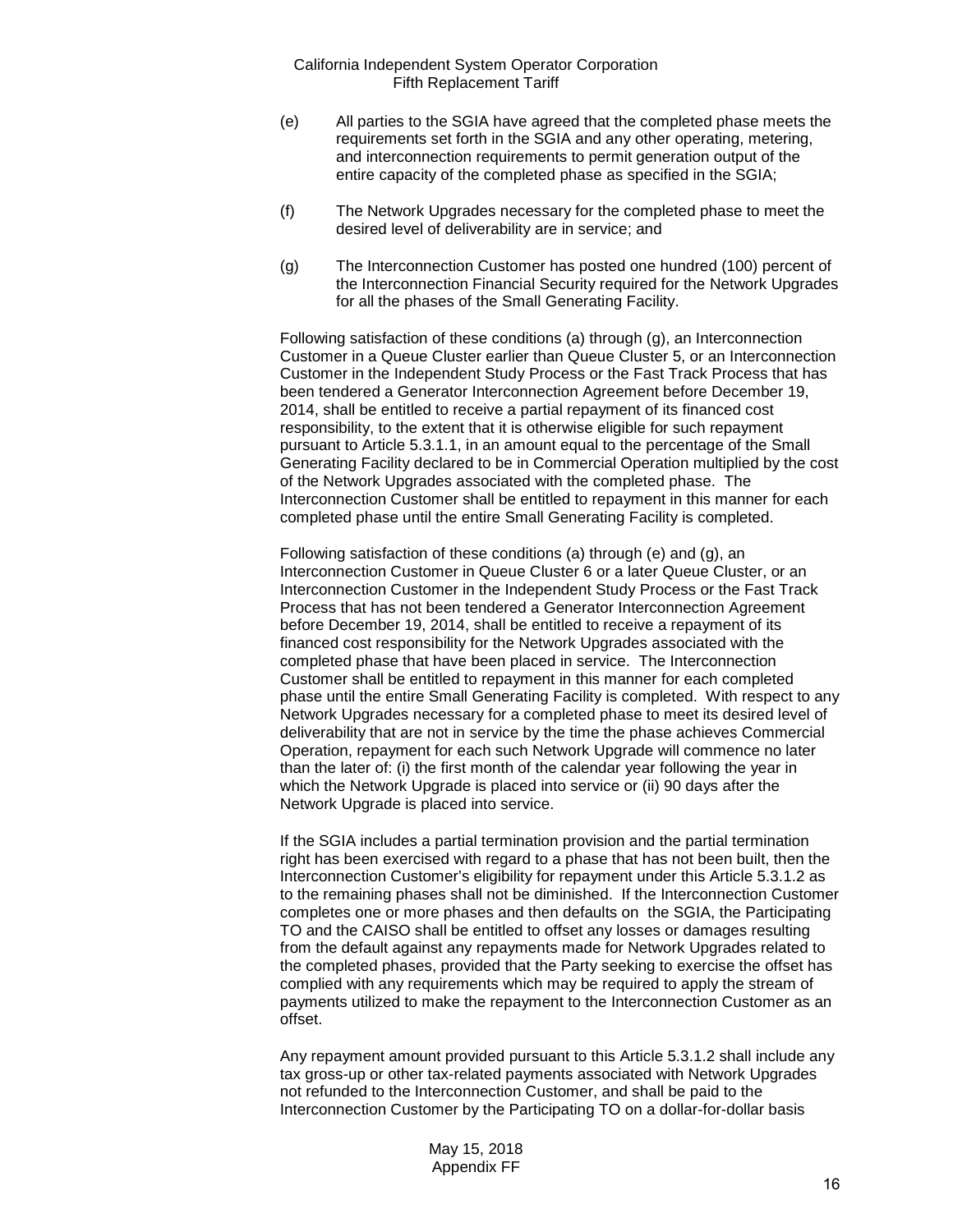either through (1) direct payments made on a levelized basis over the five-year period commencing on the applicable date as provided for in this Article 5.3.1.2; or (2) any alternative payment schedule that is mutually agreeable to the Interconnection Customer and Participating TO, provided that such amount is paid within five (5) years of the applicable commencement date. Notwithstanding the foregoing, if this Agreement terminates within five (5) years of the applicable commencement date, the Participating TO's obligation to pay refunds to the Interconnection Customer shall cease as of the date of termination.

## **5.3.1.3 Interest Payments and Assignment Rights**

Any repayment shall include interest calculated in accordance with the methodology set forth in FERC's regulations at 18 C.F.R. §35.19a(a)(2)(iii) from the date of any payment for Network Upgrades through the date on which the Interconnection Customer receives a repayment of such payment. Interest shall continue to accrue on the repayment obligation so long as this Agreement is in effect. The Interconnection Customer may assign such repayment rights to any person.

## **5.3.1.4 Failure to Achieve Commercial Operation**

If the Small Generating Facility fails to achieve commercial operation, but it or another generating facility is later constructed and makes use of the Network Upgrades, the Participating TO shall at that time reimburse Interconnection Customer for the amounts advanced for the Network Upgrades. Before any such reimbursement can occur, the Interconnection Customer, or the entity that ultimately constructs the generating facility, if different, is responsible for identifying the entity to which reimbursement must be made.

# **5.3.2 Special Provisions for Affected Systems**

The Interconnection Customer shall enter into an agreement with the owner of the Affected System and/or other affected owners of portions of the CAISO Controlled Grid, as applicable, in accordance with the GIDAP. Such agreement shall specify the terms governing payments to be made by the Interconnection Customer to the owner of the Affected System and/or other affected owners of portions of the CAISO Controlled Grid. In no event shall the Participating TO be responsible for the repayment for any facilities that are not part of the Participating TO's Transmission System.

## **5.3.3 Rights Under Other Agreements**

Notwithstanding any other provision of this Agreement, nothing herein shall be construed as relinquishing or foreclosing any rights, including but not limited to firm transmission rights, capacity rights, transmission congestion rights, or transmission credits, that the Interconnection Customer shall be entitled to, now or in the future, under any other agreement or tariff as a result of, or otherwise associated with, the transmission capacity, if any, created by the Network Upgrades, including the right to obtain cash reimbursements or transmission credits for transmission service that is not associated with the Small Generating Facility.

#### **5.3.4 Compensation for Customer-Funded Upgrades Utilized by Subsequent Interconnection Customers.**

If the Interconnection Customer funds Network Upgrades for which it is not eligible for repayment, the Interconnection Customer will be entitled to direct compensation by any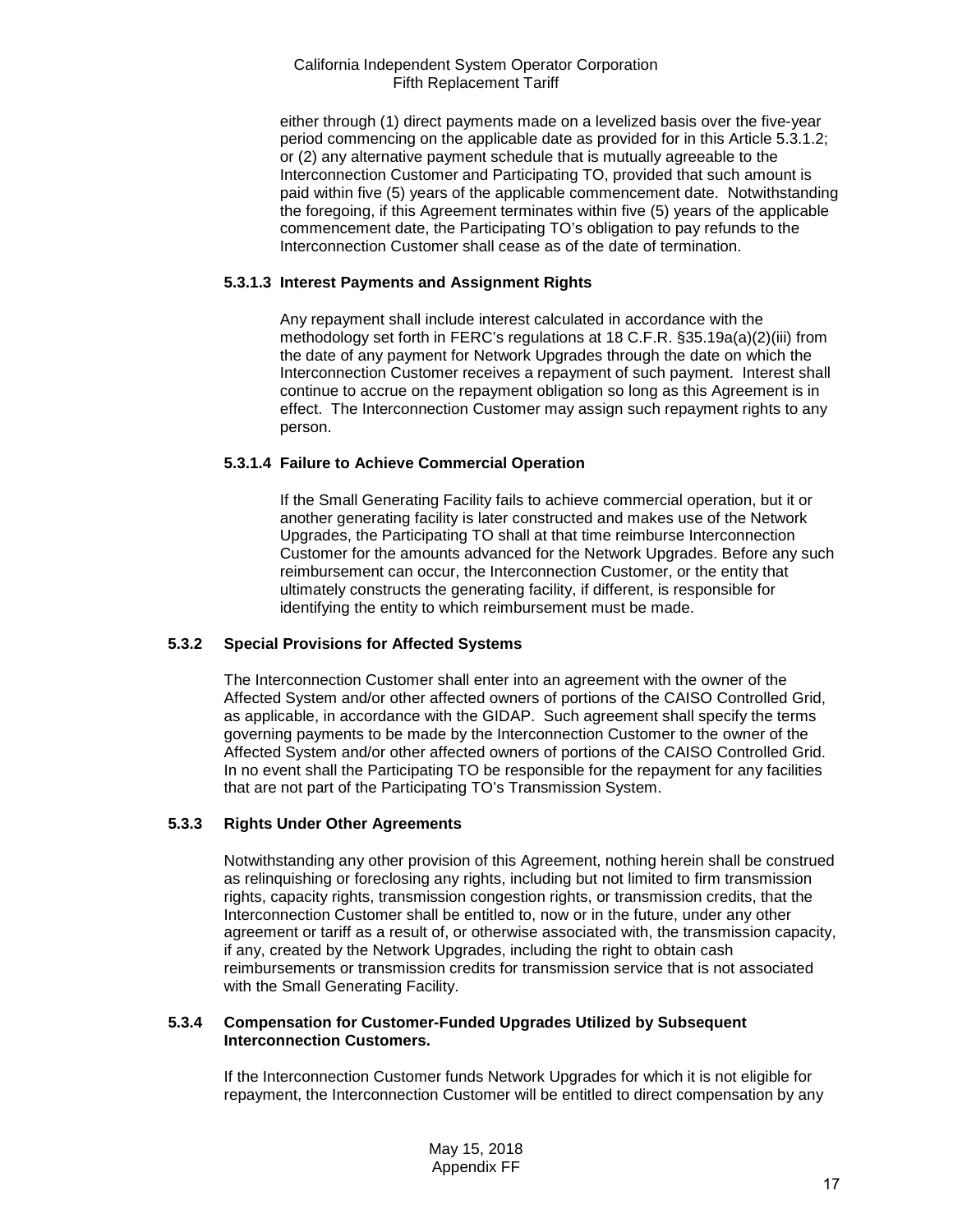Interconnection Customers in later Queue Clusters that utilize such Network Upgrades. Such compensation will be determined based on the distribution flow factors of the Generating Facilities that will be using the Network Upgrades.

## <span id="page-17-0"></span>**Article 6. Billing, Payment, Milestones, and Financial Security**

## <span id="page-17-1"></span>**6.1 Billing and Payment Procedures and Final Accounting**

- **6.1.1** The Participating TO shall bill the Interconnection Customer for the design, engineering, construction, and procurement costs of Interconnection Facilities and Upgrades contemplated by this Agreement on a monthly basis, or as otherwise agreed by the Parties. The Interconnection Customer shall pay each bill within thirty (30) calendar days of receipt, or as otherwise agreed to by the Parties. Notwithstanding the foregoing, any invoices between the CAISO and another Party shall be submitted and paid in accordance with the CAISO Tariff.
- **6.1.2** Within six (6) months of completing the construction and installation of the Participating TO's Interconnection Facilities and/or Upgrades described in the Attachments to this Agreement, the Participating TO shall provide the Interconnection Customer with a final accounting report of any difference between (1) the Interconnection Customer's cost responsibility for the actual cost of such facilities or Upgrades, and (2) the Interconnection Customer's previous aggregate payments to the Participating TO for such facilities or Upgrades. If the Interconnection Customer's cost responsibility exceeds its previous aggregate payments, the Participating TO shall invoice the Interconnection Customer for the amount due and the Interconnection Customer shall make payment to the Participating TO within thirty (30) calendar days. If the Interconnection Customer's previous aggregate payments exceed its cost responsibility under this Agreement, the Participating TO shall refund to the Interconnection Customer an amount equal to the difference within thirty (30) calendar days of the final accounting report.

## <span id="page-17-2"></span>**6.2 Milestones**

The Parties shall agree on milestones for which each Party is responsible and list them in Attachment 4 of this Agreement. A Party's obligations under this provision may be extended by agreement. If a Party anticipates that it will be unable to meet a milestone for any reason other than a Force Majeure Event, as defined in Article 7.5.1, it shall immediately notify the other Parties of the reason(s) for not meeting the milestone and (1) propose the earliest reasonable alternate date by which it can attain this and future milestones, and (2) request appropriate amendments to Attachment 4. The Parties affected by the failure to meet a milestone shall not unreasonably withhold agreement to such an amendment unless (1) they will suffer significant uncompensated economic or operational harm from the delay, (2) attainment of the same milestone has previously been delayed, or (3) they have reason to believe that the delay in meeting the milestone is intentional or unwarranted notwithstanding the circumstances explained by the Party proposing the amendment.

#### <span id="page-17-3"></span>**6.3 Interconnection Financial Security Arrangements for Small Generating Facilities Processed Under the Fast Track Process or Small Generating Facilities Processed under SGIP**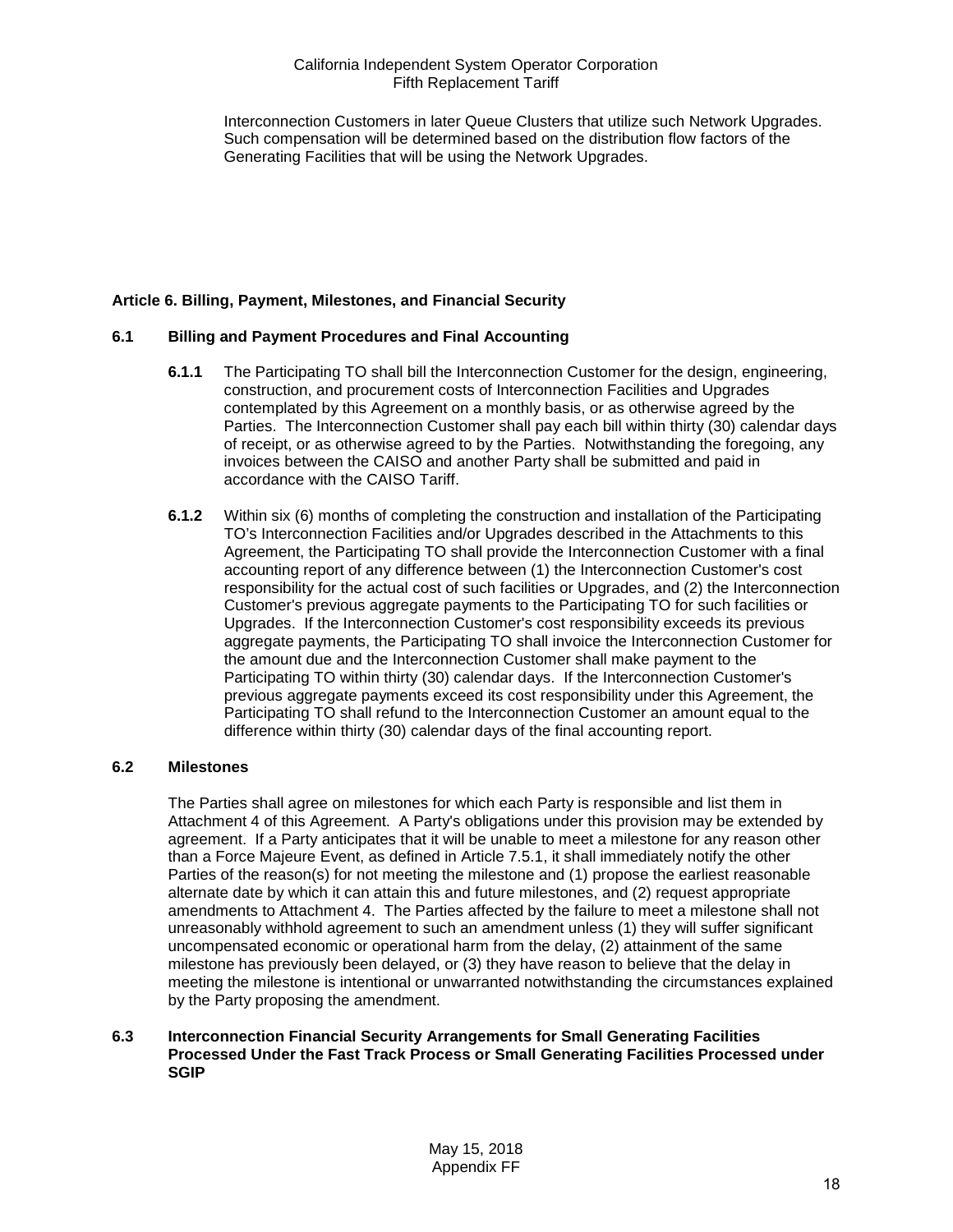The terms and conditions of this Article 6.3 shall apply only to Small Generating Facilities that are no larger than 5 MW that are processed under the Fast Track Process under the GIDAP, CAISO Tariff Appendix DD.

*In such case, the terms of Article 6.4 below do not apply to this Agreement.*

*For easy reference, the Parties shall check the Box below when this Article 6.3 applies:* 

# **[ ] THIS ARTICLE 6.3 APPLIES**

- **6.3.1** At least twenty (20) Business Days prior to the commencement of the design, procurement, installation, or construction of a discrete portion of the Participating TO's Interconnection Facilities and Upgrades, the Interconnection Customer shall provide the Participating TO, at the Interconnection Customer's option, a guarantee, a surety bond, letter of credit or other form of security that is reasonably acceptable to the Participating TO and is consistent with the Uniform Commercial Code of the jurisdiction where the Point of Interconnection is located. Such security for payment shall be in an amount sufficient to cover the costs for constructing, designing, procuring, and installing the applicable portion of the Participating TO's Interconnection Facilities and Upgrades and shall be reduced on a dollar-for-dollar basis for payments made to the Participating TO under this Agreement during its term.
- **6.3.2** If a guarantee is provided, the guarantee must be made by an entity that meets the creditworthiness requirements of the Participating TO, and contain terms and conditions that guarantee payment of any amount that may be due from the Interconnection Customer, up to an agreed-to maximum amount.
- **6.3.3** If a letter of credit or surety bond is provided, the letter of credit or surety bond must be issued by a financial institution or insurer reasonably acceptable to the Participating TO and must specify a reasonable expiration date.

#### <span id="page-18-0"></span>**6.4 Interconnection Financial Security Arrangements for All Other Small Generating Facilities**

The terms of this Article 6.4 apply to Small Generating Facilities that have been processed under either the Cluster Study Process or the Independent Study Track Process of the GIDAP set forth in CAISO Tariff Appendix DD. In such case, the provisions of Article 6.3 do not apply to this Agreement.

*In such case, the terms of Article 6.3 above do not apply to this Agreement.* 

For easy reference, the Parties shall check the Box below when this Article 6.4 applies:

# **[ ] THIS ARTICLE 6.4 APPLIES**

- **6.4.1** The Interconnection Customer is obligated to provide all necessary Interconnection Financial Security required under Section 9 of the GIDAP in a manner acceptable under Section 9 of the GIDAP. Failure by the Interconnection Customer to timely satisfy the GIDAP's requirements for the provision of Interconnection Financial Security shall be deemed a breach of this Agreement and a condition of Default of this Agreement.
- **6.4.2** Notwithstanding any other provision in this Agreement for notice of Default and opportunity to cure such Default, the CAISO or the Participating TO shall provide Interconnection Customer with written notice of any Default due to timely failure to post Interconnection Financial Security, and the Interconnection Customer shall have five (5) Business Days from the date of such notice to cure such Default by posting the required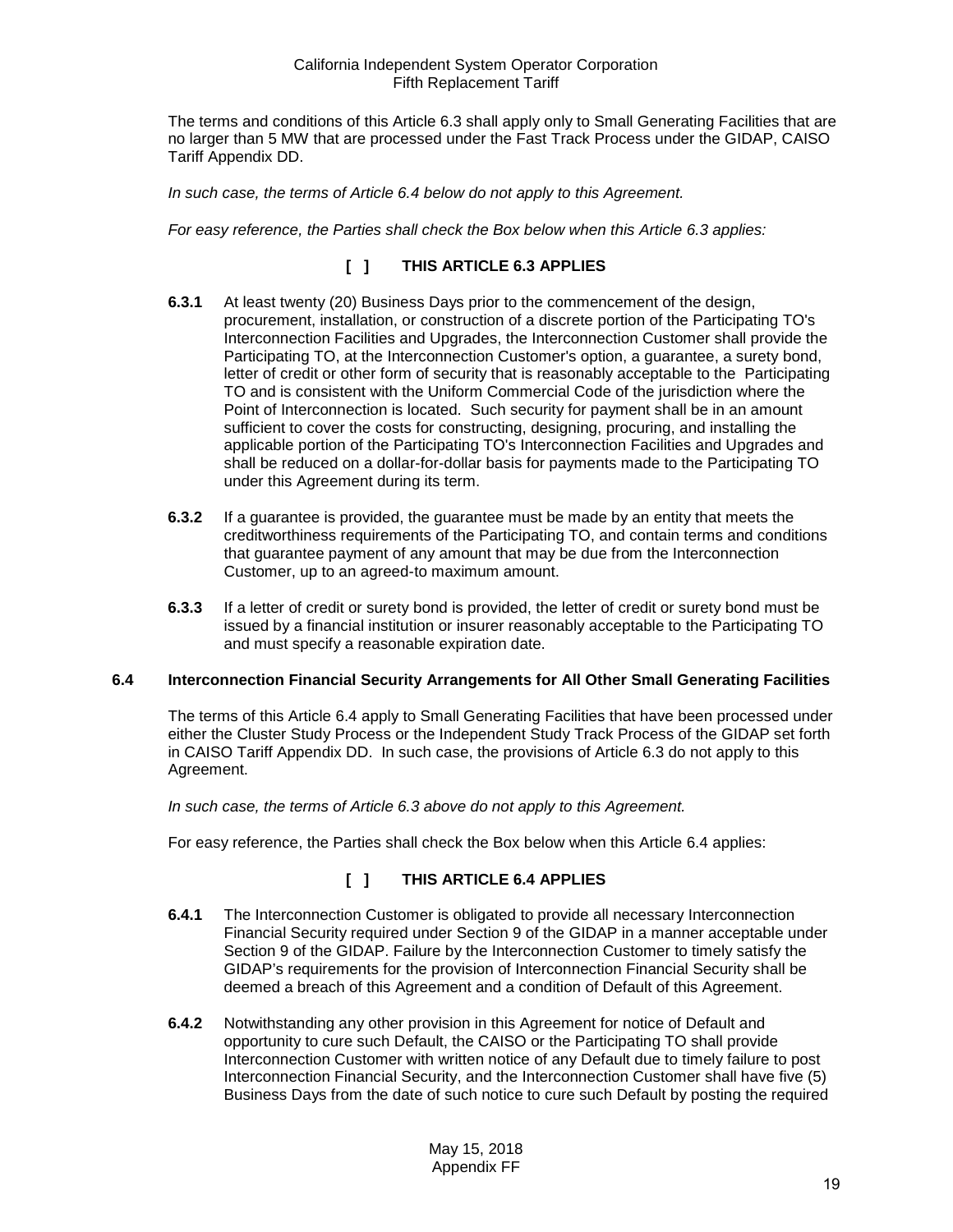Interconnection Financial Security. If the Interconnection Customer fails to cure the Default, then this Agreement shall be deemed terminated.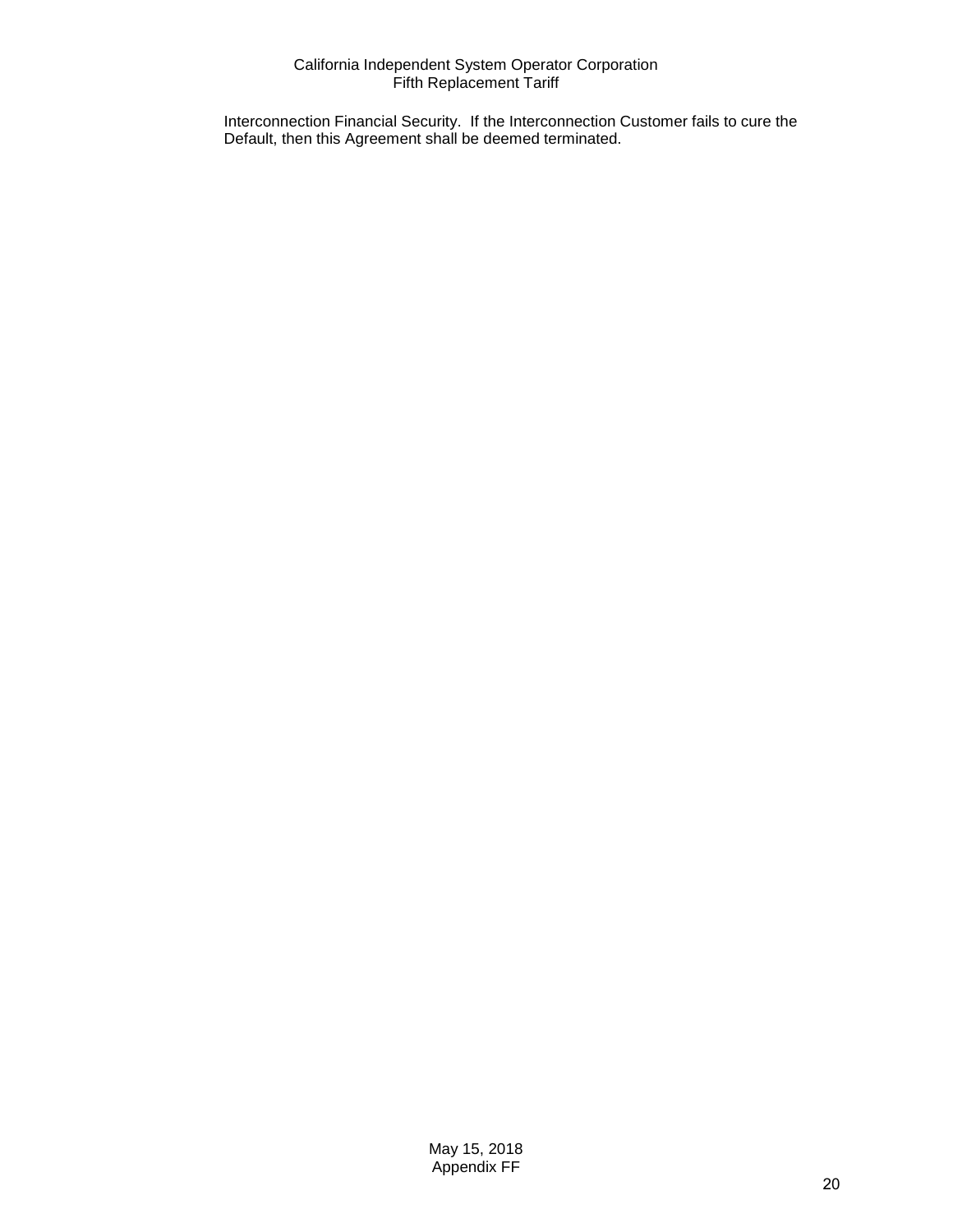## <span id="page-20-0"></span>**Article 7. Assignment, Liability, Indemnity, Force Majeure, and Default**

## <span id="page-20-1"></span>**7.1 Assignment**

This Agreement may be assigned by any Party upon fifteen (15) Business Days prior written notice and opportunity to object by the other Parties; provided that:

- **7.1.1** Any Party may assign this Agreement without the consent of the other Parties to any affiliate of the assigning Party with an equal or greater credit rating and with the legal authority and operational ability to satisfy the obligations of the assigning Party under this Agreement, provided that the Interconnection Customer promptly notifies the Participating TO and the CAISO of any such assignment;
- **7.1.2** The Interconnection Customer shall have the right to assign this Agreement, without the consent of the Participating TO or the CAISO, for collateral security purposes to aid in providing financing for the Small Generating Facility, provided that the Interconnection Customer will promptly notify the Participating TO and the CAISO of any such assignment.
- **7.1.3** Any attempted assignment that violates this article is void and ineffective. Assignment shall not relieve a Party of its obligations, nor shall a Party's obligations be enlarged, in whole or in part, by reason thereof. An assignee is responsible for meeting the same financial, credit, and insurance obligations as the Interconnection Customer. Where required, consent to assignment will not be unreasonably withheld, conditioned or delayed.

## <span id="page-20-2"></span>**7.2 Limitation of Liability**

Each Party's liability to the other Parties for any loss, cost, claim, injury, liability, or expense, including reasonable attorney's fees, relating to or arising from any act or omission in its performance of this Agreement, shall be limited to the amount of direct damage actually incurred. In no event shall any Party be liable to the other Parties for any indirect, special, consequential, or punitive damages, except as authorized by this Agreement.

## <span id="page-20-3"></span>**7.3 Indemnity**

- **7.3.1** This provision protects each Party from liability incurred to third parties as a result of carrying out the provisions of this Agreement. Liability under this provision is exempt from the general limitations on liability found in Article 7.2.
- **7.3.2** The Parties shall at all times indemnify, defend, and hold the other Parties harmless from, any and all damages, losses, claims, including claims and actions relating to injury to or death of any person or damage to property, demand, suits, recoveries, costs and expenses, court costs, attorney fees, and all other obligations by or to third parties, arising out of or resulting from another Party's action or failure to meet its obligations under this Agreement on behalf of the indemnifying Party, except in cases of gross negligence or intentional wrongdoing by the indemnified Party.
- **7.3.3** If an indemnified Party is entitled to indemnification under this article as a result of a claim by a third party, and the indemnifying Party fails, after notice and reasonable opportunity to proceed under this article, to assume the defense of such claim, such indemnified Party may at the expense of the indemnifying Party contest, settle or consent to the entry of any judgment with respect to, or pay in full, such claim.
- **7.3.4** If an indemnifying Party is obligated to indemnify and hold any indemnified Party harmless under this article, the amount owing to the indemnified Party shall be the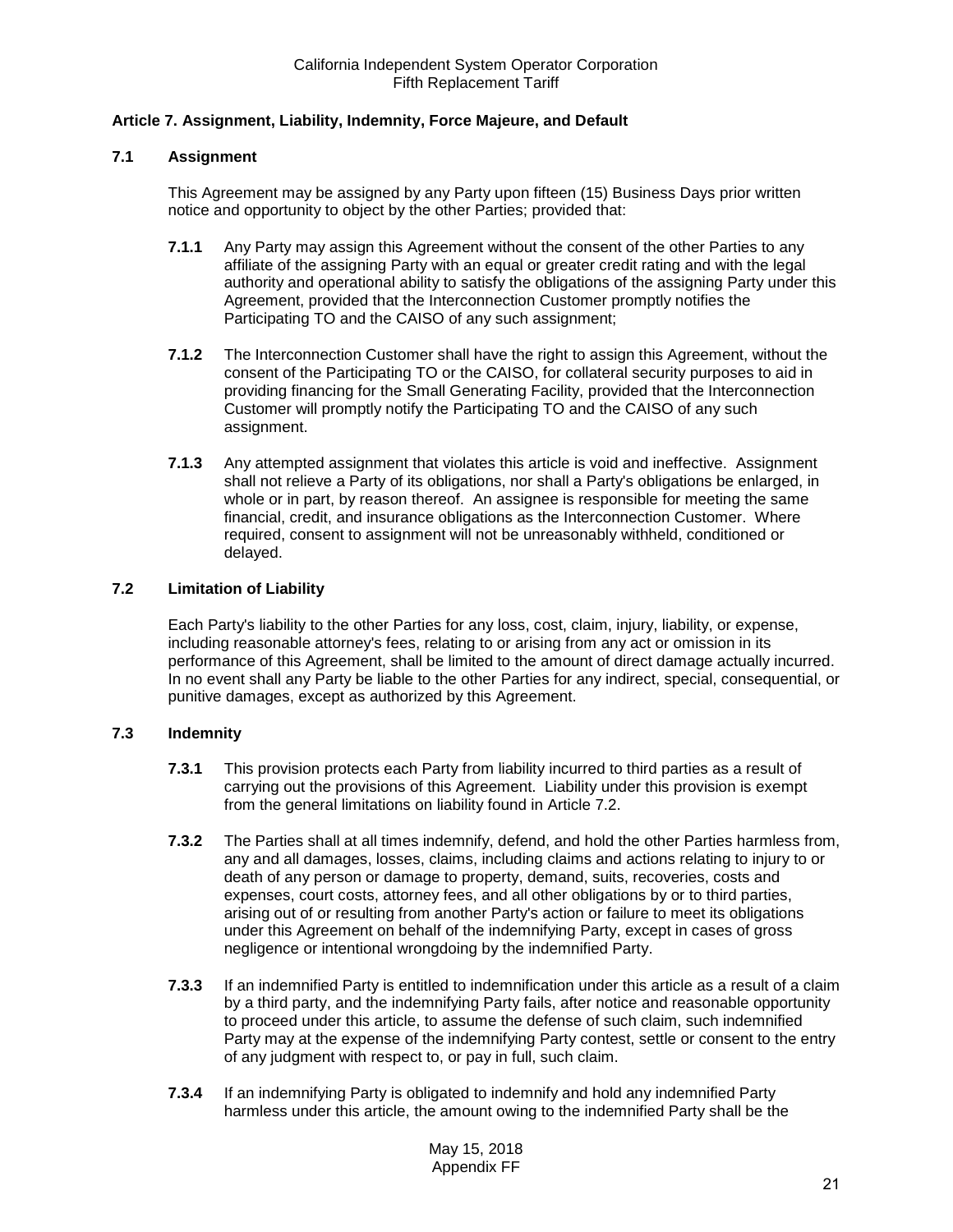amount of such indemnified Party's actual loss, net of any insurance or other recovery.

**7.3.5** Promptly after receipt by an indemnified Party of any claim or notice of the commencement of any action or administrative or legal proceeding or investigation as to which the indemnity provided for in this article may apply, the indemnified Party shall notify the indemnifying Party of such fact. Any failure of or delay in such notification shall not affect a Party's indemnification obligation unless such failure or delay is materially prejudicial to the indemnifying Party.

## <span id="page-21-0"></span>**7.4 Consequential Damages**

Other than as expressly provided for in this Agreement, no Party shall be liable under any provision of this Agreement for any losses, damages, costs or expenses for any special, indirect, incidental, consequential, or punitive damages, including but not limited to loss of profit or revenue, loss of the use of equipment, cost of capital, cost of temporary equipment or services, whether based in whole or in part in contract, in tort, including negligence, strict liability, or any other theory of liability; provided, however, that damages for which a Party may be liable to another Party under another agreement will not be considered to be special, indirect, incidental, or consequential damages hereunder.

#### <span id="page-21-1"></span>**7.5 Force Majeure**

- **7.5.1** As used in this article, a Force Majeure Event shall mean "any act of God, labor disturbance, act of the public enemy, war, insurrection, riot, fire, storm or flood, explosion, breakage or accident to machinery or equipment, any order, regulation or restriction imposed by governmental, military or lawfully established civilian authorities, or any other cause beyond a Party's control. A Force Majeure Event does not include an act of negligence or intentional wrongdoing by the Party claiming Force Majeure."
- **7.5.2** If a Force Majeure Event prevents a Party from fulfilling any obligations under this Agreement, the Party affected by the Force Majeure Event (Affected Party) shall promptly notify the other Parties, either in writing or via the telephone, of the existence of the Force Majeure Event. The notification must specify in reasonable detail the circumstances of the Force Majeure Event, its expected duration, and the steps that the Affected Party is taking to mitigate the effects of the event on its performance. The Affected Party shall keep the other Parties informed on a continuing basis of developments relating to the Force Majeure Event until the event ends. The Affected Party will be entitled to suspend or modify its performance of obligations under this Agreement (other than the obligation to make payments) only to the extent that the effect of the Force Majeure Event cannot be mitigated by the use of Reasonable Efforts. The Affected Party will use Reasonable Efforts to resume its performance as soon as possible.

## <span id="page-21-2"></span>**7.6 Default**

**7.6.1** No Default shall exist where such failure to discharge an obligation (other than the payment of money) is the result of a Force Majeure Event as defined in this Agreement or the result of an act or omission of another Party. Upon a Default, the affected nondefaulting Party(ies) shall give written notice of such Default to the defaulting Party. Except as provided in Article 7.6.2 and in Article 6.4.2, the defaulting Party shall have sixty (60) calendar days from receipt of the Default notice within which to cure such Default; provided however, if such Default is not capable of cure within 60 calendar days, the defaulting Party shall commence such cure within 20 calendar days after notice and continuously and diligently complete such cure within six months from receipt of the Default notice; and, if cured within such time, the Default specified in such notice shall cease to exist.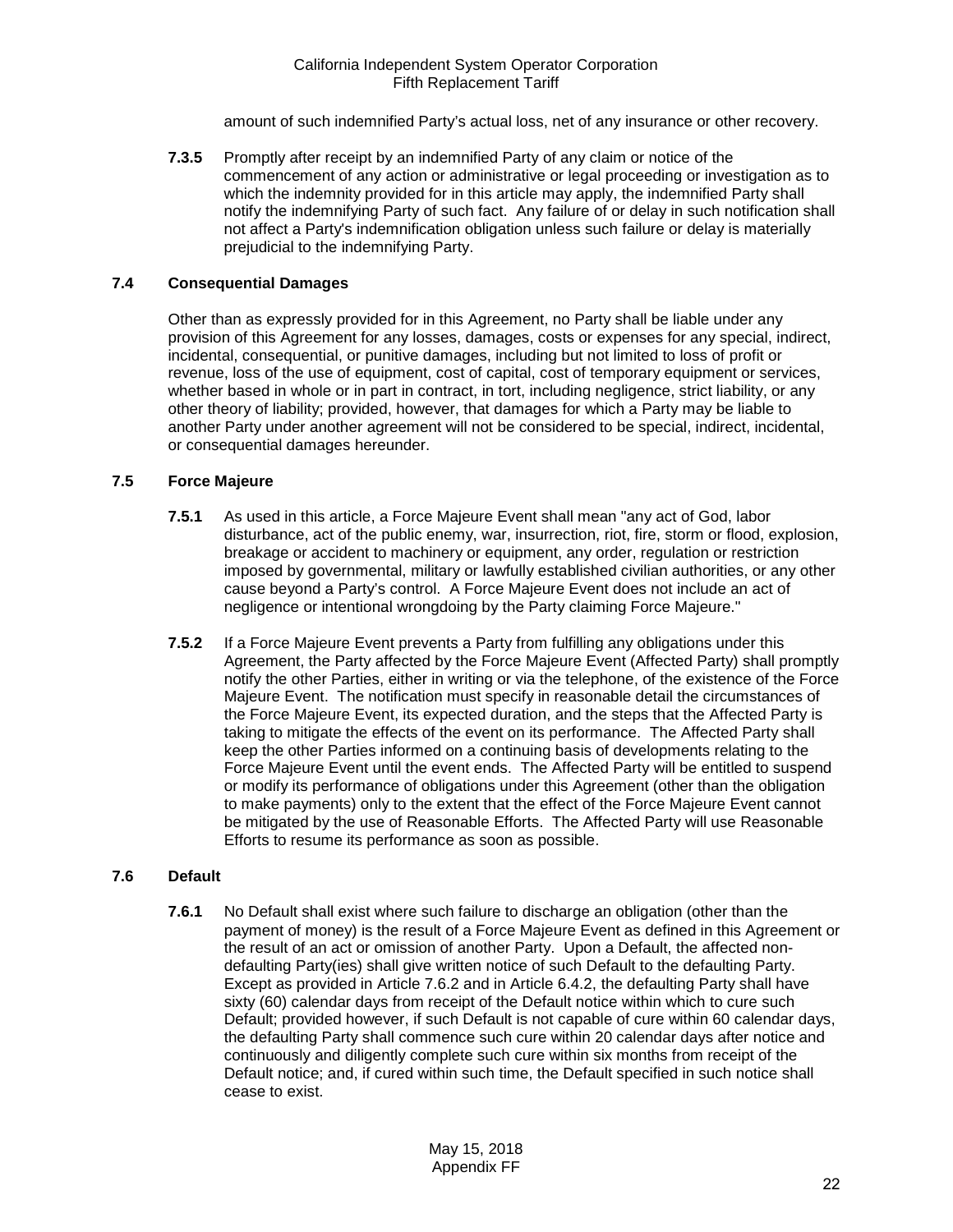**7.6.2** If a Default is not cured as provided in this article, or if a Default is not capable of being cured within the period provided for herein, the affected non-defaulting Party(ies) shall have the right to terminate this Agreement by written notice at any time until cure occurs, and be relieved of any further obligation hereunder and, whether or not such Party(ies) terminates this Agreement, to recover from the defaulting Party all amounts due hereunder, plus all other damages and remedies to which it is entitled at law or in equity. The provisions of this article will survive termination of this Agreement.

#### <span id="page-22-0"></span>**Article 8. Insurance**

- <span id="page-22-1"></span>**8.1** The Interconnection Customer shall, at its own expense, maintain in force general liability insurance without any exclusion for liabilities related to the interconnection undertaken pursuant to this Agreement. The amount of such insurance shall be sufficient to insure against all reasonably foreseeable direct liabilities given the size and nature of the generating equipment being interconnected, the interconnection itself, and the characteristics of the system to which the interconnection is made. The Interconnection Customer shall obtain additional insurance only if necessary as a function of owning and operating a generating facility. Such insurance shall be obtained from an insurance provider authorized to do business in the State where the interconnection is located. Certification that such insurance is in effect shall be provided upon request of the Participating TO or CAISO, except that the Interconnection Customer shall show proof of insurance to the Participating TO and CAISO no later than ten Business Days prior to the anticipated Commercial Operation Date. If the Interconnection Customer is of sufficient creditworthiness, it may propose to self-insure for such liabilities, and such a proposal shall not be unreasonably rejected.
- <span id="page-22-2"></span>**8.2** The Participating TO agrees to maintain general liability insurance or self-insurance consistent with the Participating TO's commercial practice. Such insurance or self-insurance shall not exclude coverage for the Participating TO's liabilities undertaken pursuant to this Agreement.
- <span id="page-22-3"></span>**8.3** The CAISO agrees to maintain general liability insurance or self-insurance consistent with the CAISO's commercial practice. Such insurance shall not exclude coverage for the CAISO's liabilities undertaken pursuant to this Agreement.
- <span id="page-22-4"></span>**8.4** The Parties further agree to notify each other whenever an accident or incident occurs resulting in any injuries or damages that are included within the scope of coverage of such insurance, whether or not such coverage is sought.

## <span id="page-22-5"></span>**Article 9. Confidentiality**

- <span id="page-22-6"></span>**9.1** Confidential Information shall mean any confidential and/or proprietary information provided by one Party to another Party that is clearly marked or otherwise designated "Confidential." For purposes of this Agreement all design, operating specifications, and metering data provided by the Interconnection Customer shall be deemed Confidential Information regardless of whether it is clearly marked or otherwise designated as such.
- <span id="page-22-7"></span>**9.2** Confidential Information does not include information previously in the public domain, required to be publicly submitted or divulged by Governmental Authorities (after notice to the other Parties and after exhausting any opportunity to oppose such publication or release), or necessary to be divulged in an action to enforce this Agreement. Each Party receiving Confidential Information shall hold such information in confidence and shall not disclose it to any third party nor to the public without the prior written authorization from the Party providing that information, except to fulfill obligations under this Agreement, or to fulfill legal or regulatory requirements.
	- **9.2.1** Each Party shall employ at least the same standard of care to protect Confidential Information obtained from the other Parties as it employs to protect its own Confidential Information.

May 15, 2018 Appendix FF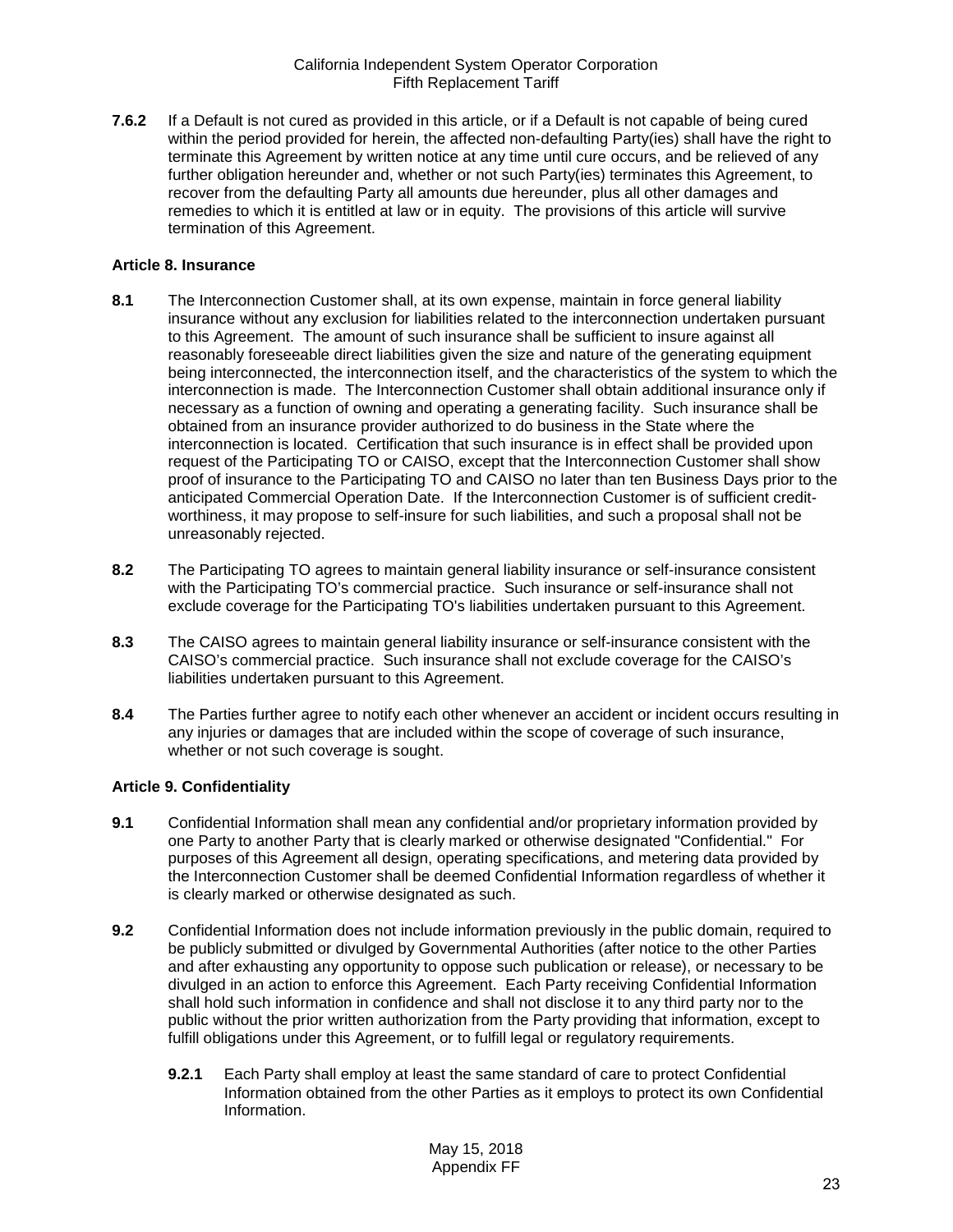- **9.2.2** Each Party is entitled to equitable relief, by injunction or otherwise, to enforce its rights under this provision to prevent the release of Confidential Information without bond or proof of damages, and may seek other remedies available at law or in equity for breach of this provision.
- <span id="page-23-0"></span>**9.3** Notwithstanding anything in this article to the contrary, and pursuant to 18 CFR § 1b.20, if FERC, during the course of an investigation or otherwise, requests information from one of the Parties that is otherwise required to be maintained in confidence pursuant to this Agreement, the Party shall provide the requested information to FERC, within the time provided for in the request for information. In providing the information to FERC, the Party may, consistent with 18 CFR § 388.112, request that the information be treated as confidential and non-public by FERC and that the information be withheld from public disclosure. Parties are prohibited from notifying the other Parties to this Agreement prior to the release of the Confidential Information to FERC. The Party shall notify the other Parties to this Agreement when it is notified by FERC that a request to release Confidential Information has been received by FERC, at which time any of the Parties may respond before such information would be made public, pursuant to 18 CFR § 388.112. Requests from a state regulatory body conducting a confidential investigation shall be treated in a similar manner if consistent with the applicable state rules and regulations.

#### <span id="page-23-1"></span>**Article 10. Disputes**

All disputes arising out of or in connection with this Agreement whereby relief is sought by or from CAISO shall be settled in accordance with the provisions of Article 13 of the CAISO Tariff, except that references to the CAISO Tariff in such Article 13 of the CAISO Tariff shall be read as reference to this Agreement. Disputes arising out of or in connection with this Agreement not subject to provisions of Article 13 of the CAISO Tariff shall be resolved as follows:

- <span id="page-23-2"></span>**10.1** The Parties agree to attempt to resolve all disputes arising out of the interconnection process according to the provisions of this article.
- <span id="page-23-3"></span>**10.2** In the event of a dispute, either Party shall provide the other Party with a written Notice of Dispute. Such Notice shall describe in detail the nature of the dispute.
- <span id="page-23-4"></span>**10.3** If the dispute has not been resolved within two Business Days after receipt of the Notice, either Party may contact FERC's Dispute Resolution Service (DRS) for assistance in resolving the dispute.
- <span id="page-23-5"></span>**10.4** The DRS will assist the Parties in either resolving their dispute or in selecting an appropriate dispute resolution venue (e.g., mediation, settlement judge, early neutral evaluation, or technical expert) to assist the Parties in resolving their dispute. DRS can be reached at 1-877-337-2237 or via the internet at [http://www.ferc.gov/legal/adr.asp.](http://www.ferc.gov/legal/adr.asp)
- <span id="page-23-6"></span>**10.5** Each Party agrees to conduct all negotiations in good faith and will be responsible for one-half of any costs paid to neutral third-parties.
- <span id="page-23-7"></span>**10.6** If neither Party elects to seek assistance from the DRS, or if the attempted dispute resolution fails, then either Party may exercise whatever rights and remedies it may have in equity or law consistent with the terms of this Agreement.

#### <span id="page-23-8"></span>**Article 11. Taxes**

<span id="page-23-9"></span>**11.1** The Parties agree to follow all applicable tax laws and regulations, consistent with FERC policy and Internal Revenue Service requirements.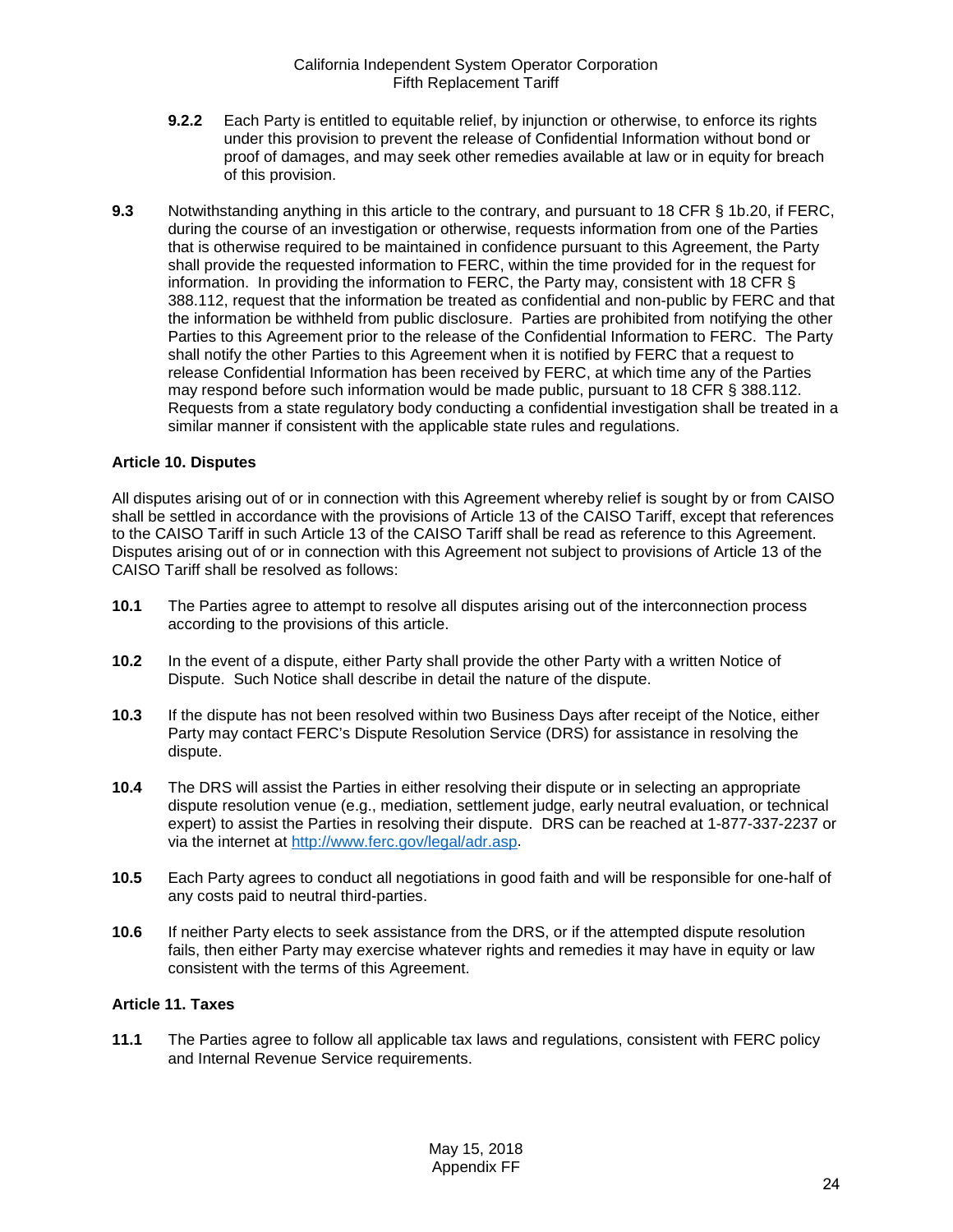<span id="page-24-0"></span>**11.2** Each Party shall cooperate with the other Parties to maintain the other Parties' tax status. Nothing in this Agreement is intended to adversely affect the Participating TO's tax exempt status with respect to the issuance of bonds including, but not limited to, local furnishing bonds.

#### <span id="page-24-1"></span>**Article 12. Miscellaneous**

#### <span id="page-24-2"></span>**12.1 Governing Law, Regulatory Authority, and Rules**

The validity, interpretation and enforcement of this Agreement and each of its provisions shall be governed by the laws of the state of (where the Point of Interconnection is (where the Point of Interconnection is located), without regard to its conflicts of law principles. This Agreement is subject to all Applicable Laws and Regulations. Each Party expressly reserves the right to seek changes in, appeal, or otherwise contest any laws, orders, or regulations of a Governmental Authority.

#### <span id="page-24-3"></span>**12.2 Amendment**

The Parties may amend this Agreement by a written instrument duly executed by all of the Parties, or under Article 12.12 of this Agreement.

#### <span id="page-24-4"></span>**12.3 No Third-Party Beneficiaries**

This Agreement is not intended to and does not create rights, remedies, or benefits of any character whatsoever in favor of any persons, corporations, associations, or entities other than the Parties, and the obligations herein assumed are solely for the use and benefit of the Parties, their successors in interest and where permitted, their assigns.

#### <span id="page-24-5"></span>**12.4 Waiver**

- **12.4.1** The failure of a Party to this Agreement to insist, on any occasion, upon strict performance of any provision of this Agreement will not be considered a waiver of any obligation, right, or duty of, or imposed upon, such Party.
- **12.4.2** Any waiver at any time by any Party of its rights with respect to this Agreement shall not be deemed a continuing waiver or a waiver with respect to any other failure to comply with any other obligation, right, duty of this Agreement. Termination or Default of this Agreement for any reason by Interconnection Customer shall not constitute a waiver of the Interconnection Customer's legal rights to obtain an interconnection from the Participating TO. Any waiver of this Agreement shall, if requested, be provided in writing.

## <span id="page-24-6"></span>**12.5 Entire Agreement**

This Agreement, including all Attachments, constitutes the entire agreement among the Parties with reference to the subject matter hereof, and supersedes all prior and contemporaneous understandings or agreements, oral or written, between or among the Parties with respect to the subject matter of this Agreement. There are no other agreements, representations, warranties, or covenants which constitute any part of the consideration for, or any condition to, any Party's compliance with its obligations under this Agreement.

#### <span id="page-24-7"></span>**12.6 Multiple Counterparts**

This Agreement may be executed in two or more counterparts, each of which is deemed an original but all constitute one and the same instrument.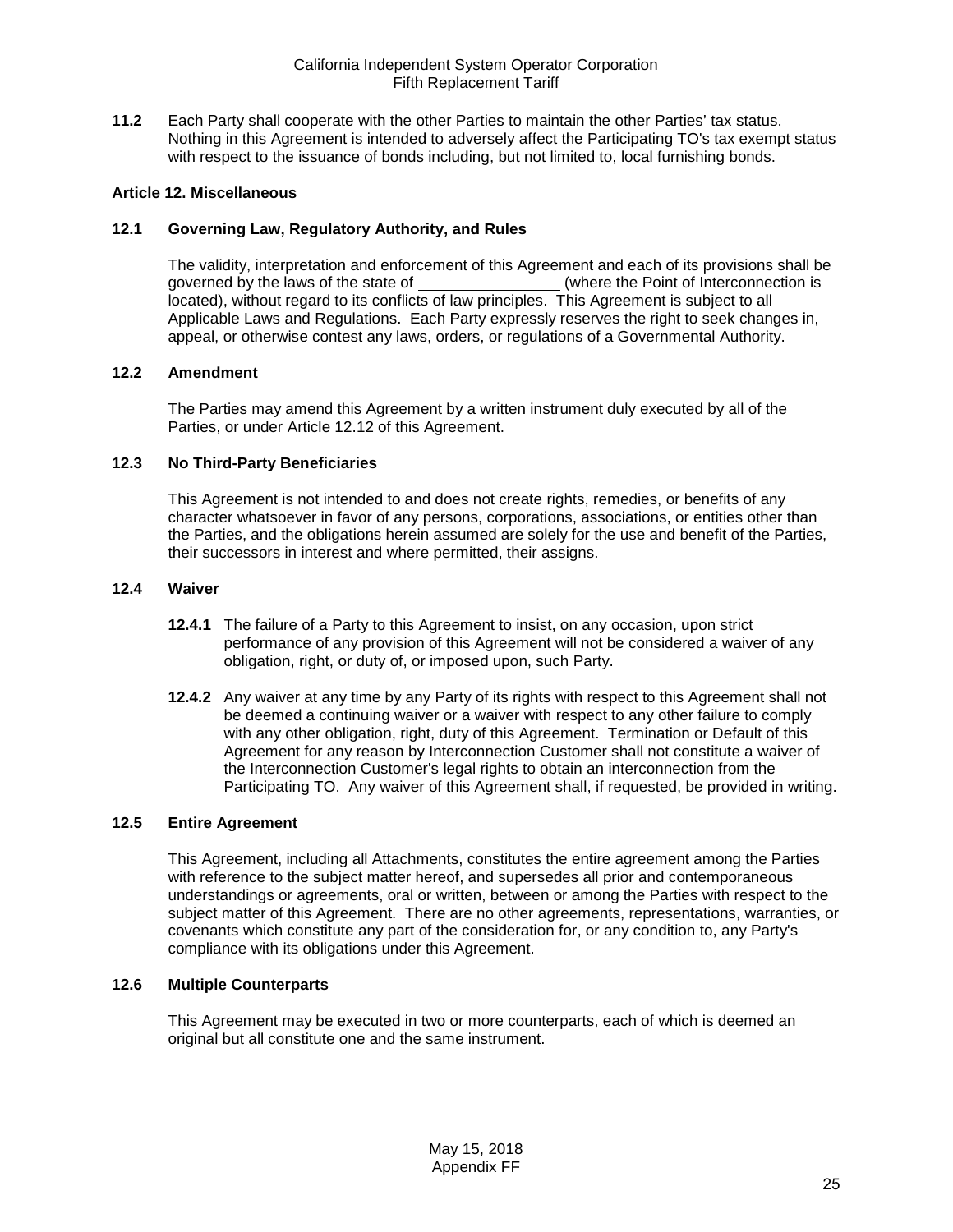## <span id="page-25-0"></span>**12.7 No Partnership**

This Agreement shall not be interpreted or construed to create an association, joint venture, agency relationship, or partnership among the Parties or to impose any partnership obligation or partnership liability upon any Party. No Party shall have any right, power or authority to enter into any agreement or undertaking for, or act on behalf of, or to act as or be an agent or representative of, or to otherwise bind, another Party.

## <span id="page-25-1"></span>**12.8 Severability**

If any provision or portion of this Agreement shall for any reason be held or adjudged to be invalid or illegal or unenforceable by any court of competent jurisdiction or other Governmental Authority, (1) such portion or provision shall be deemed separate and independent, (2) the Parties shall negotiate in good faith to restore insofar as practicable the benefits to each Party that were affected by such ruling, and (3) the remainder of this Agreement shall remain in full force and effect.

## <span id="page-25-2"></span>**12.9 Security Arrangements**

Infrastructure security of electric system equipment and operations and control hardware and software is essential to ensure day-to-day reliability and operational security. FERC expects all transmission providers, market participants, and interconnection customers interconnected to electric systems to comply with the recommendations offered by the President's Critical Infrastructure Protection Board and, eventually, best practice recommendations from the electric reliability authority. All public utilities are expected to meet basic standards for system infrastructure and operational security, including physical, operational, and cyber-security practices.

## <span id="page-25-3"></span>**12.10 Environmental Releases**

Each Party shall notify the other Parties, first orally and then in writing, of the release of any hazardous substances, any asbestos or lead abatement activities, or any type of remediation activities related to the Small Generating Facility or the Interconnection Facilities, each of which may reasonably be expected to affect the other Parties. The notifying Party shall (1) provide the notice as soon as practicable, provided such Party makes a good faith effort to provide the notice no later than 24 hours after such Party becomes aware of the occurrence, and (2) promptly furnish to the other Parties copies of any publicly available reports filed with any governmental authorities addressing such events.

## <span id="page-25-4"></span>**12.11 Subcontractors**

Nothing in this Agreement shall prevent a Party from utilizing the services of any subcontractor as it deems appropriate to perform its obligations under this Agreement; provided, however, that each Party shall require its subcontractors to comply with all applicable terms and conditions of this Agreement in providing such services and each Party shall remain primarily liable to the other Parties for the performance of such subcontractor.

**12.11.1** The creation of any subcontract relationship shall not relieve the hiring Party of any of its obligations under this Agreement. The hiring Party shall be fully responsible to the other Parties for the acts or omissions of any subcontractor the hiring Party hires as if no subcontract had been made; provided, however, that in no event shall the Participating TO or the CAISO be liable for the actions or inactions of the Interconnection Customer or its subcontractors with respect to obligations of the Interconnection Customer under this Agreement. Any applicable obligation imposed by this Agreement upon the hiring Party shall be equally binding upon, and shall be construed as having application to, any subcontractor of such Party.

> May 15, 2018 Appendix FF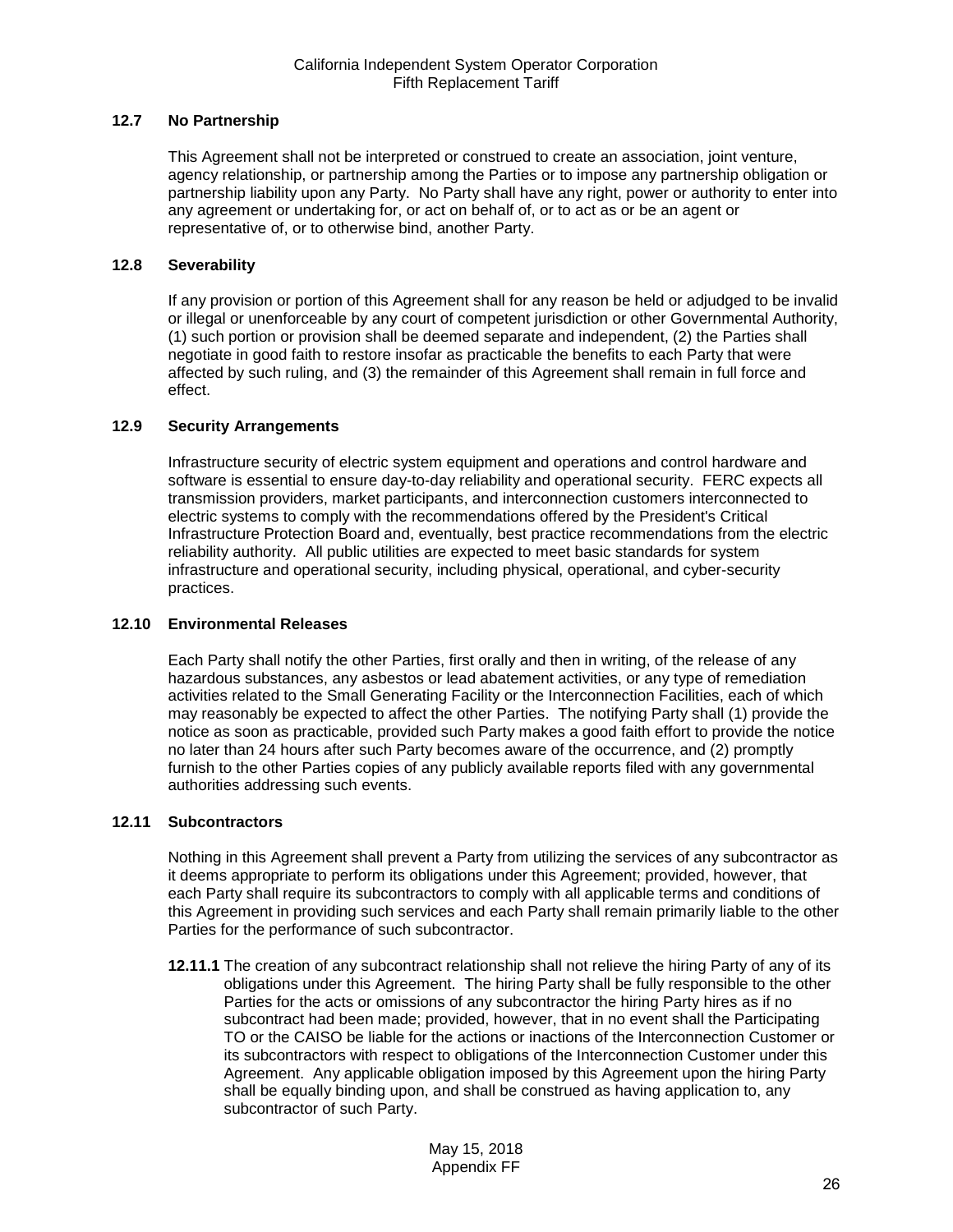**12.11.2** The obligations under this article will not be limited in any way by any limitation of subcontractor's insurance.

## <span id="page-26-0"></span>**12.12 Reservation of Rights**

The CAISO and Participating TO shall each have the right to make a unilateral filing with FERC to modify this Agreement pursuant to section 205 or any other applicable provision of the Federal Power Act and FERC's rules and regulations thereunder with respect to the following articles of this Agreement and with respect to any rates, terms and conditions, charges, classifications of service, rule or regulation covered by these articles:

Introductory Paragraph, 1.1, 1.2, 1.3, 1.4, 1.5.1, 1.5.2, 1.5.3, 1.5.4, 1.5.5, 1.5.6, 1.5.7, 1.6, 1.7, 1.8.1, 1.9, 2.1, 2.2.1, 2.3, 3, 4.1.1 (last sentence only), 5.1, 5.3, 6.2, 7, 8, 9, 11, 12, 13, Attachment 1, Attachment 4, Attachment 5, and Attachment 7.

The Participating TO shall have the exclusive right to make a unilateral filing with FERC to modify this Agreement pursuant to section 205 or any other applicable provision of the Federal Power Act and FERC's rules and regulations thereunder with respect to the following articles of this Agreement and with respect to any rates, terms and conditions, charges, classifications of service, rule or regulation covered by these articles:

2.2.2, 4.1.1 (all but the last sentence), 4.1.2, 4.2, 5.2, 6.1.1 (all but the last sentence), 6.1.2, 10 (all but preamble), Attachment 2, Attachment 3 and Attachment 6.

The CAISO shall have the exclusive right to make a unilateral filing with FERC to modify this Agreement pursuant to section 205 or any other applicable provision of the Federal Power Act and FERC's rules and regulations thereunder with respect to the following articles of this Agreement and with respect to any rates, terms and conditions, charges, classifications of service, rule or regulation covered by these articles:

1.8.2, 6.1.1 (last sentence only) and 10 (preamble only).

The Interconnection Customer, the CAISO, and the Participating TO shall have the right to make a unilateral filing with FERC to modify this Agreement under any applicable provision of the Federal Power Act and FERC's rules and regulations; provided that each Party shall have the right to protest any such filing by another Party and to participate fully in any proceeding before FERC in which such modifications may be considered. Nothing in this Agreement shall limit the rights of the Parties or of FERC under sections 205 or 206 of the Federal Power Act and FERC's rules and regulations, except to the extent that the Parties otherwise mutually agree as provided herein.

#### <span id="page-26-1"></span>**12.13 Annual Reassessment Process**

In accordance with Section 7.4 of the GIDAP, the CAISO will perform an annual reassessment in which it will update certain base case data prior to beginning the GIDAP Phase II Interconnection Studies. As set forth in Section 7.4 of the GIDAP, the CAISO may determine through this assessment that Delivery Network Upgrades already identified and included in executed Generator Interconnection Agreements should be modified in order to reflect the current circumstances of Interconnection Customers in the queue, including any withdrawals therefrom, and any additions and upgrades approved in the CAISO's most recent Transmission Planning Process cycle. To the extent that this determination modifies the scope or characteristics of, or the financial responsibility for, any Delivery Network Upgrades determined pursuant to this SGIA, such modification(s) will be reflected through an amendment to this SGIA.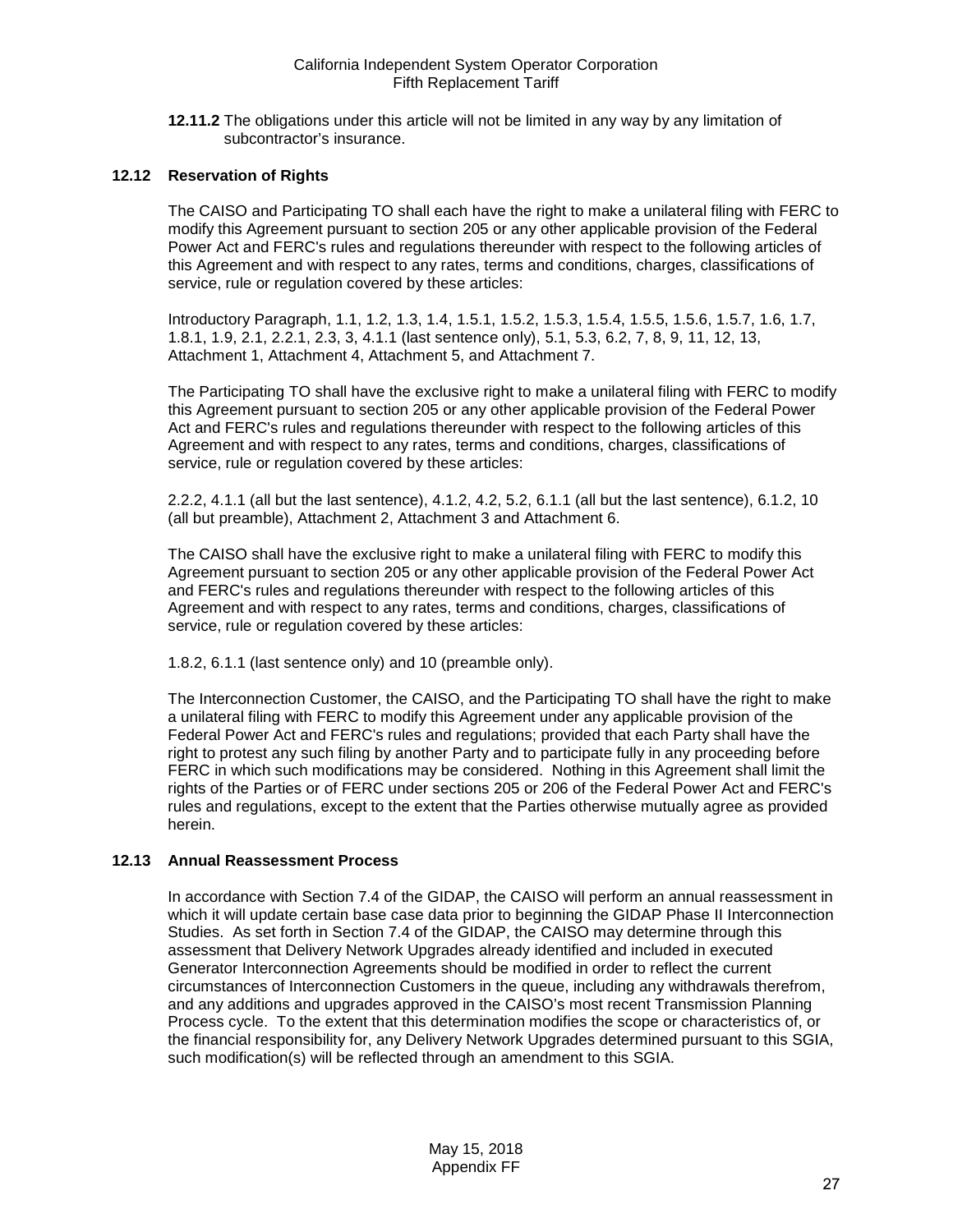## <span id="page-27-0"></span>**Article 13. Notices**

# <span id="page-27-1"></span>**13.1 General**

Unless otherwise provided in this Agreement, any written notice, demand, or request required or authorized in connection with this Agreement ("Notice") shall be deemed properly given if delivered in person, delivered by recognized national courier service, or sent by first class mail, postage prepaid, to the person specified below:

If to the Interconnection Customer:

|                                                    |                             |  | Fax: _________________________ |
|----------------------------------------------------|-----------------------------|--|--------------------------------|
|                                                    | If to the Participating TO: |  |                                |
|                                                    |                             |  |                                |
|                                                    |                             |  |                                |
|                                                    |                             |  |                                |
|                                                    |                             |  |                                |
|                                                    |                             |  |                                |
| If to the CAISO:                                   |                             |  |                                |
| California Independent System Operator Corporation |                             |  |                                |
|                                                    |                             |  |                                |
|                                                    | 250 Outcropping Way         |  |                                |
|                                                    | Folsom, CA 95630            |  |                                |
|                                                    |                             |  |                                |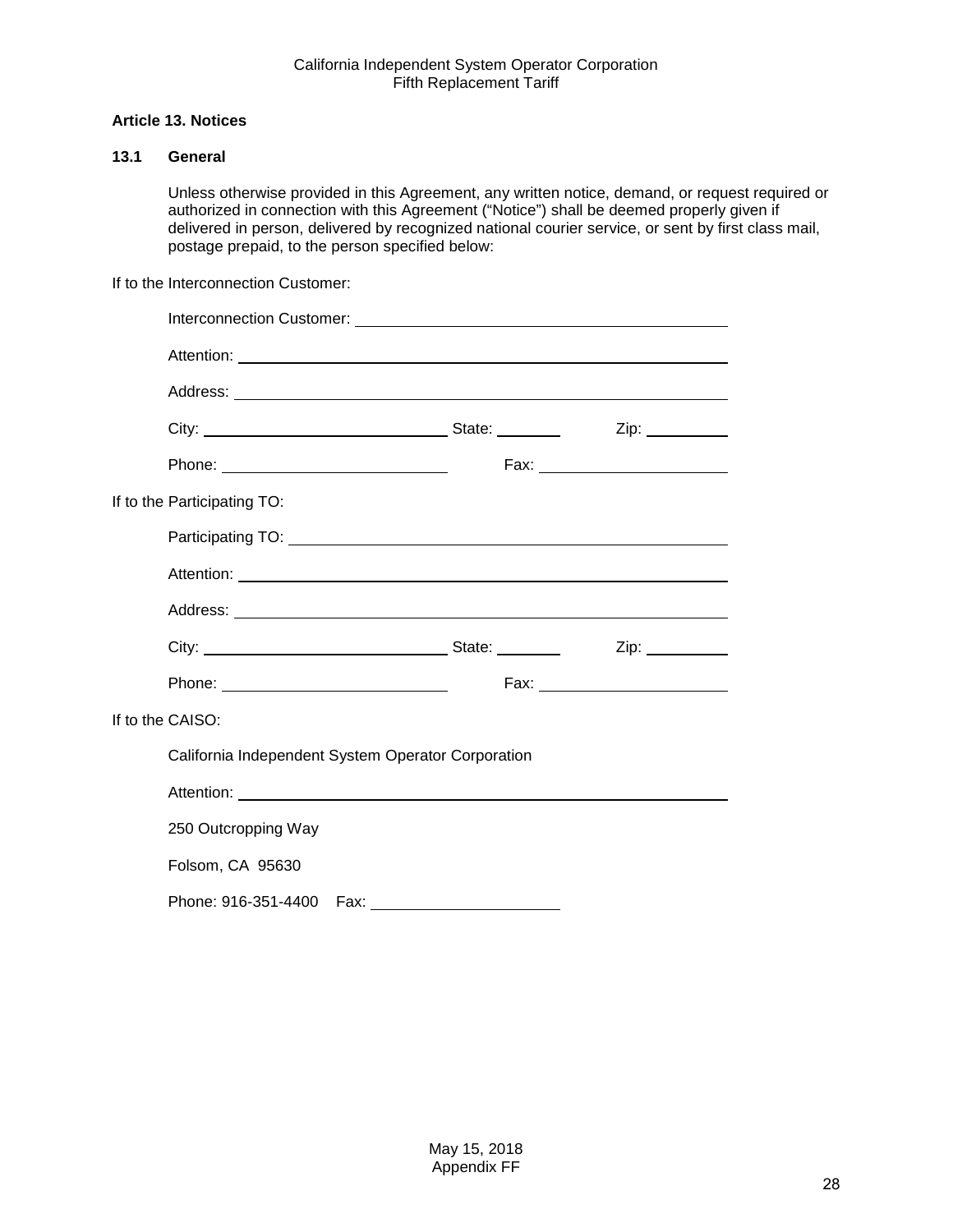## <span id="page-28-0"></span>**13.2 Billing and Payment**

Billings and payments shall be sent to the addresses set out below:

|                                                                                                                                                                                                                                      |                                                                                                                                                                                                                                | $Zip: \_\_\_\_\_\_\_\_\_\_\_\_\_\_\_\_\_\_\_\_\_\_\_\_\_\_\_\_\_\_$ |
|--------------------------------------------------------------------------------------------------------------------------------------------------------------------------------------------------------------------------------------|--------------------------------------------------------------------------------------------------------------------------------------------------------------------------------------------------------------------------------|---------------------------------------------------------------------|
|                                                                                                                                                                                                                                      |                                                                                                                                                                                                                                |                                                                     |
| Participating TO: <u>contract and a set of the set of the set of the set of the set of the set of the set of the set of the set of the set of the set of the set of the set of the set of the set of the set of the set of the s</u> |                                                                                                                                                                                                                                |                                                                     |
|                                                                                                                                                                                                                                      |                                                                                                                                                                                                                                |                                                                     |
|                                                                                                                                                                                                                                      |                                                                                                                                                                                                                                |                                                                     |
|                                                                                                                                                                                                                                      | State: and the state of the state of the state of the state of the state of the state of the state of the state of the state of the state of the state of the state of the state of the state of the state of the state of the | $\mathsf{Zip:}\_\_\_\_\_\_\_\_\_\$                                  |

#### <span id="page-28-1"></span>**13.3 Alternative Forms of Notice**

Any notice or request required or permitted to be given by any Party to the other Parties and not required by this Agreement to be given in writing may be so given by telephone, facsimile or email to the telephone numbers and e-mail addresses set out below:

If to the Interconnection Customer:

|                             | Interconnection Customer: <u>contained and contained and contained and contained and contained and contained and contained and contained and contained and contained and contained and contained and contained and contained and</u> |                                  |
|-----------------------------|--------------------------------------------------------------------------------------------------------------------------------------------------------------------------------------------------------------------------------------|----------------------------------|
|                             |                                                                                                                                                                                                                                      |                                  |
|                             |                                                                                                                                                                                                                                      |                                  |
|                             |                                                                                                                                                                                                                                      |                                  |
|                             |                                                                                                                                                                                                                                      | Fax: ___________________________ |
|                             |                                                                                                                                                                                                                                      |                                  |
| If to the Participating TO: |                                                                                                                                                                                                                                      |                                  |
|                             |                                                                                                                                                                                                                                      |                                  |
|                             |                                                                                                                                                                                                                                      |                                  |
|                             |                                                                                                                                                                                                                                      |                                  |
|                             |                                                                                                                                                                                                                                      |                                  |
|                             |                                                                                                                                                                                                                                      |                                  |
|                             |                                                                                                                                                                                                                                      |                                  |
|                             |                                                                                                                                                                                                                                      |                                  |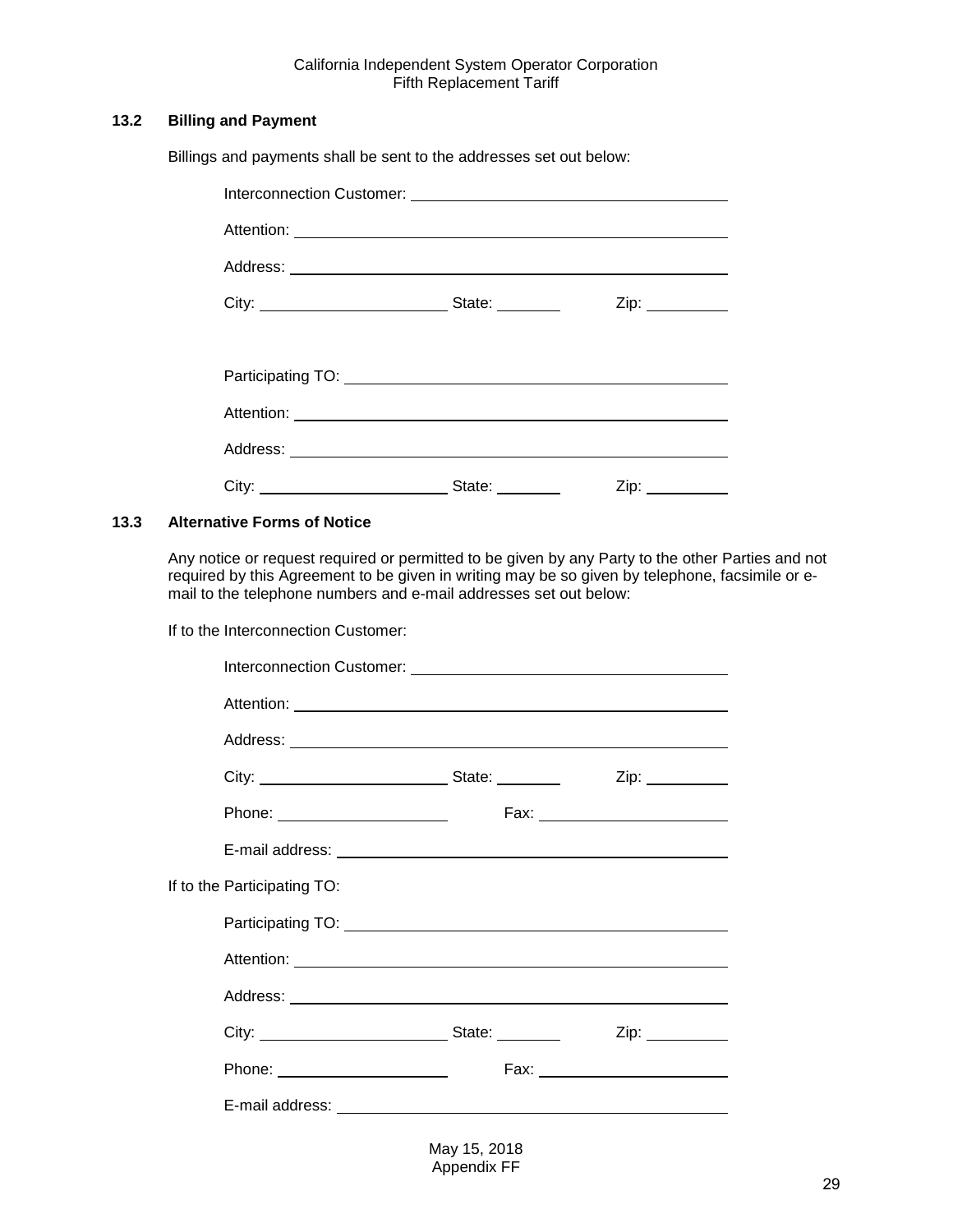If to the CAISO:

| California Independent System Operator Corporation |  |
|----------------------------------------------------|--|
| Attention:                                         |  |
| 250 Outcropping Way                                |  |
| Folsom, CA 95630                                   |  |
| Phone: 916-351-4400 Fax:                           |  |
| E-mail address:                                    |  |

# <span id="page-29-0"></span>**13.4 Designated Operating Representative**

The Parties may also designate operating representatives to conduct the communications which may be necessary or convenient for the administration of this Agreement. This person will also serve as the point of contact with respect to operations and maintenance of the Party's facilities.

Interconnection Customer's Operating Representative:

| Interconnection Customer: <b>container and container and container and container and container and container and container and container and container and container and container and container and container and container and</b> |  |  |
|--------------------------------------------------------------------------------------------------------------------------------------------------------------------------------------------------------------------------------------|--|--|
|                                                                                                                                                                                                                                      |  |  |
|                                                                                                                                                                                                                                      |  |  |
|                                                                                                                                                                                                                                      |  |  |
| Phone: _________________________                                                                                                                                                                                                     |  |  |
| Participating TO's Operating Representative:                                                                                                                                                                                         |  |  |
|                                                                                                                                                                                                                                      |  |  |
|                                                                                                                                                                                                                                      |  |  |
|                                                                                                                                                                                                                                      |  |  |
|                                                                                                                                                                                                                                      |  |  |
| Phone: _________________________                                                                                                                                                                                                     |  |  |
| <b>CAISO's Operating Representative</b>                                                                                                                                                                                              |  |  |
| California Independent System Operator Corporation                                                                                                                                                                                   |  |  |
|                                                                                                                                                                                                                                      |  |  |
| 250 Outcropping Way                                                                                                                                                                                                                  |  |  |
| Folsom, CA 95630                                                                                                                                                                                                                     |  |  |
|                                                                                                                                                                                                                                      |  |  |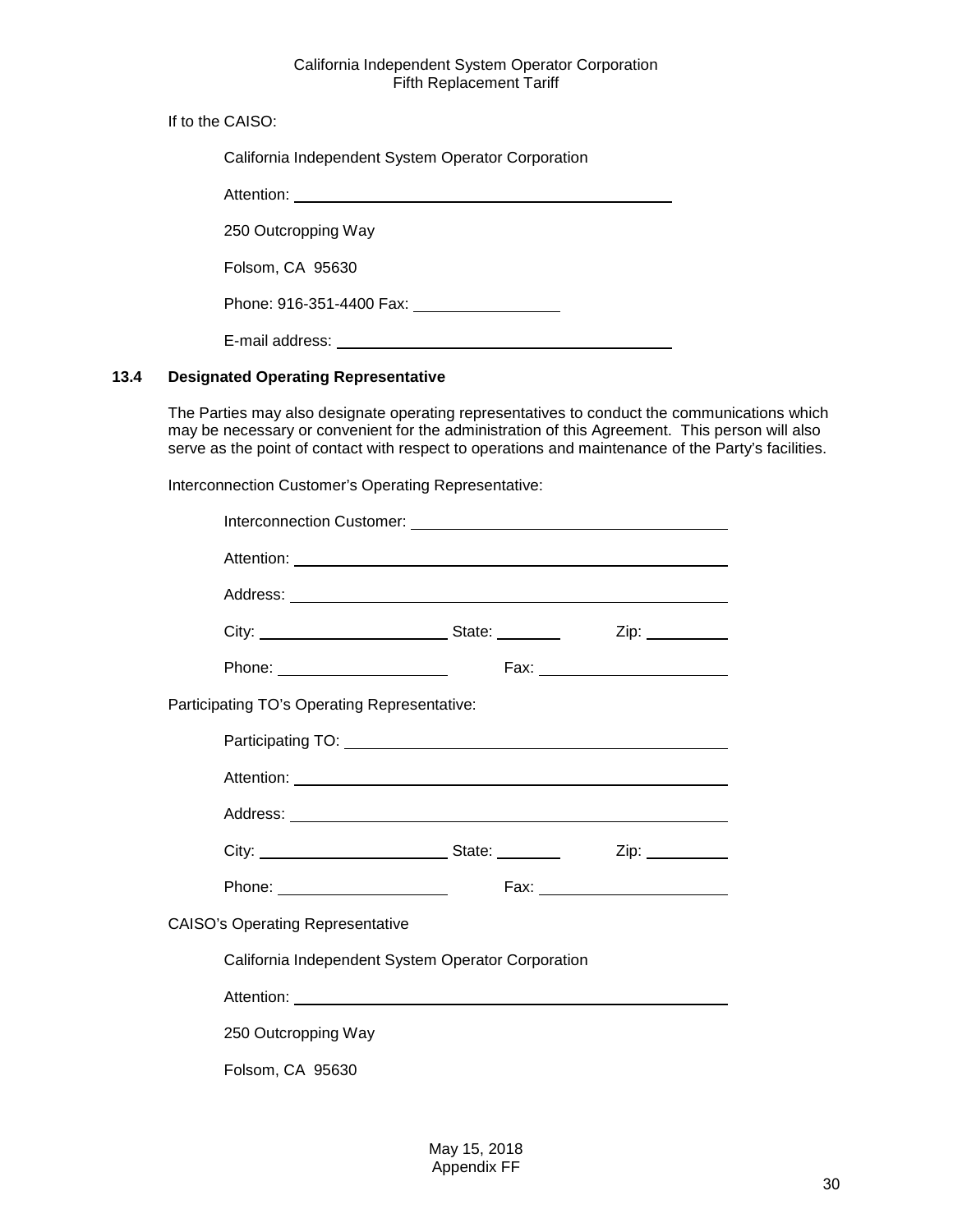## <span id="page-30-0"></span>**13.5 Changes to the Notice Information**

Any Party may change this information by giving five Business Days written notice to the other Parties prior to the effective date of the change.

## <span id="page-30-1"></span>**Article 14. Signatures**

**IN WITNESS WHEREOF,** the Parties have caused this Agreement to be executed by their respective duly authorized representatives.

| For the California Independent System Operator Corporation |
|------------------------------------------------------------|
|                                                            |
|                                                            |
|                                                            |
| Date: __________________________                           |
|                                                            |
| For the Participating TO                                   |
|                                                            |
|                                                            |
|                                                            |
|                                                            |
|                                                            |
| For the Interconnection Customer                           |
|                                                            |
|                                                            |
|                                                            |
| Date:                                                      |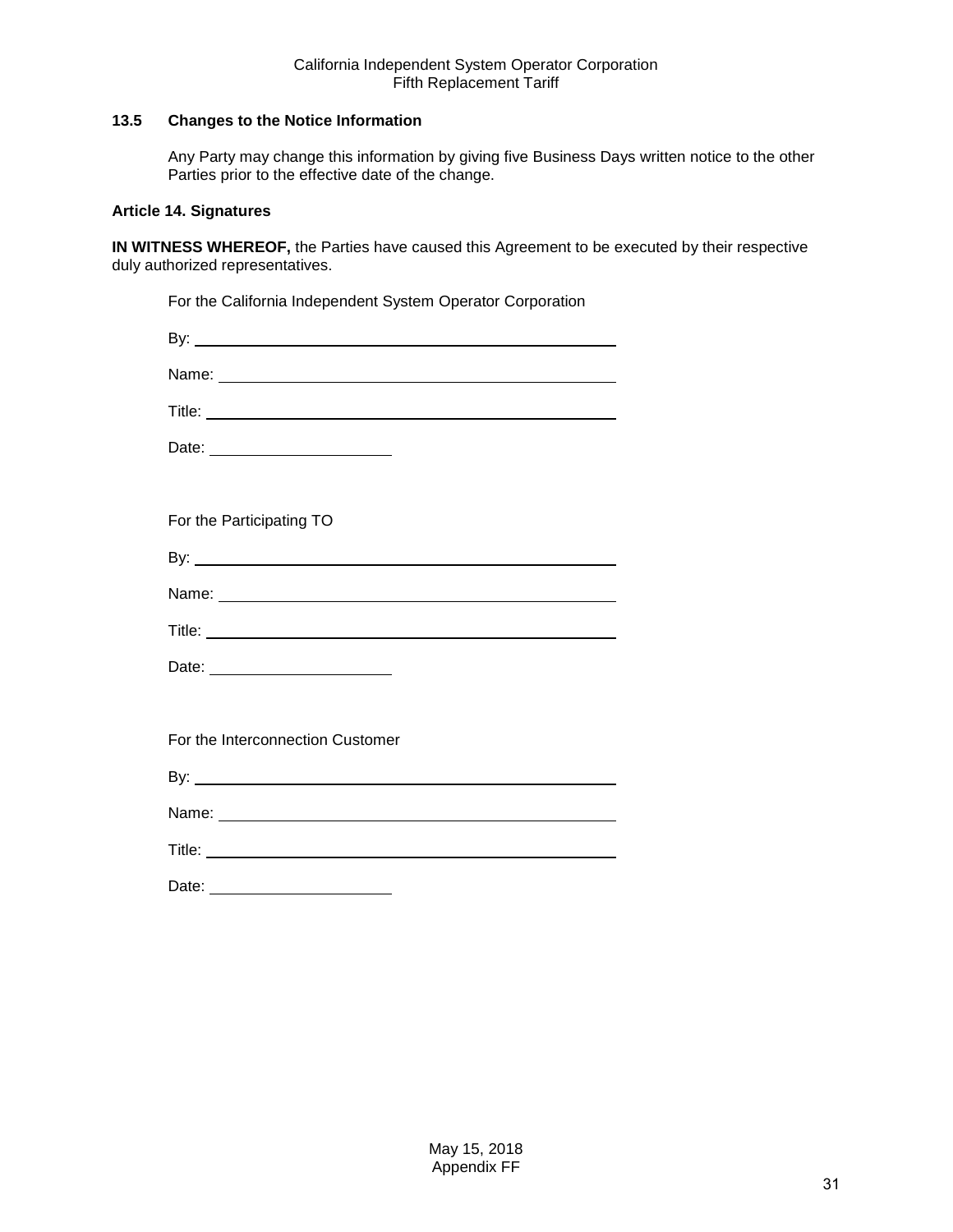## **Attachment 1**

## **Glossary of Terms**

<span id="page-31-0"></span>**Affected System** – An electric system other than the CAISO Controlled Grid that may be affected by the proposed interconnection, including the Participating TO's electric system that is not part of the CAISO Controlled Grid.

**Applicable Laws and Regulations** – All duly promulgated applicable federal, state and local laws, regulations, rules, ordinances, codes, decrees, judgments, directives, or judicial or administrative orders, permits and other duly authorized actions of any Governmental Authority.

**Area Deliverability Constraint** – A previously identified transmission system operating limit, based on a CAISO interconnection study or transmission planning study and listed on the CAISO website, that would constrain the deliverability of a substantial number of generators if the CAISO were to assign full capacity or partial capacity deliverability status to additional generating facilities in one or more specified geographic or electrical areas of the CAISO Controlled Grid in a total amount that is greater than the TP Deliverability for those areas. May also be a transmission system operating limit that constrains all or most of the same generation already constrained by a previously identified Area Deliverability Constraint.

**Area Delivery Network Upgrade (ADNU)** – A transmission upgrade or addition identified by the CAISO to relieve an Area Deliverability Constraint.

**Balancing Authority Area** – The collection of generation, transmission, and loads within the metered boundaries of the Balancing Authority. The Balancing Authority maintains load-resource balance within this area.

**Business Day** – Monday through Friday, excluding federal holidays and the day after Thanksgiving Day.

**CAISO Controlled Grid** – The system of transmission lines and associated facilities of the parties to a Transmission Control Agreement that have been placed under the CAISO's Operational Control.

**CAISO Tariff** – The CAISO's tariff, as filed with FERC, and as amended or supplemented from time to time, or any successor tariff.

**Commercial Operation Date** – The date on which a Small Generating Facility commenced generating electricity for sale as agreed upon by the Participating TO and the Interconnection Customer and in accordance with any implementation plan agreed to by the Participating TO and the CAISO for multiple individual generating units or project phases at a Small Generating Facility where an Interconnection Customer intends to establish separate Commercial Operation Dates for those generating units or project phases.

**Default** – The failure of a breaching Party to cure its breach under this Agreement.

**Distribution System** – Those non-CAISO-controlled transmission and distribution facilities owned by the Participating TO.

**Distribution Upgrades** – The additions, modifications, and upgrades to the Participating TO's Distribution System. Distribution Upgrades do not include Interconnection Facilities.

**Generator Interconnection and Deliverability Allocation Procedures (GIDAP)** – The CAISO protocol that sets forth the interconnection and allocation procedures applicable to an Interconnection Request pertaining to a Small Generating Facility that is included in CAISO Tariff Appendix DD.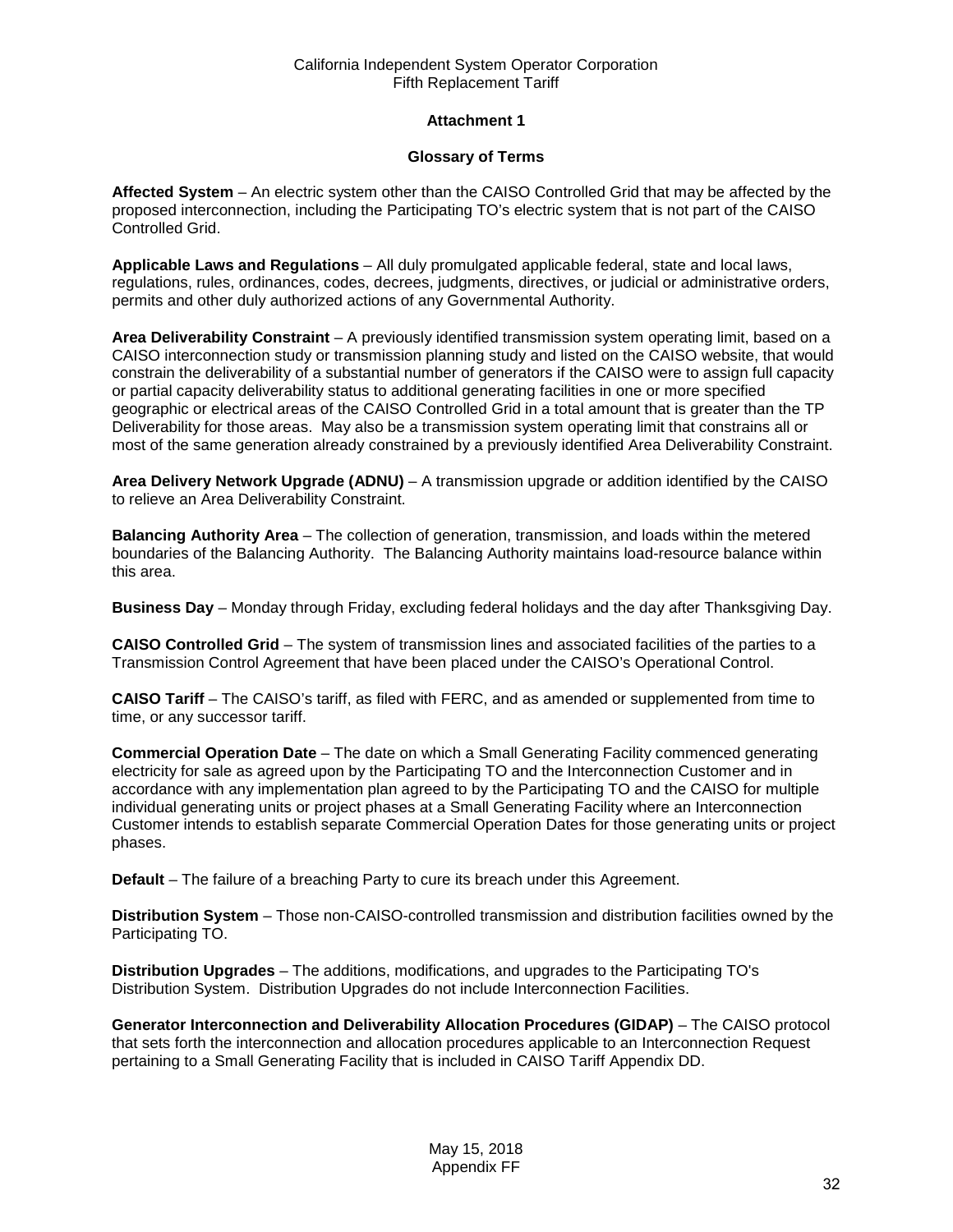**Good Utility Practice** – Any of the practices, methods and acts engaged in or approved by a significant portion of the electric utility industry during the relevant time period, or any of the practices, methods and acts which, in the exercise of reasonable judgment in light of the facts known at the time the decision was made, could have been expected to accomplish the desired result at a reasonable cost consistent with good business practices, reliability, safety and expedition. Good Utility Practice is not intended to be any one of a number of the optimum practices, methods, or acts to the exclusion of all others, but rather to be acceptable practices, methods, or acts generally accepted in the region.

**Governmental Authority** – Any federal, state, local or other governmental regulatory or administrative agency, court, commission, department, board, or other governmental subdivision, legislature, rulemaking board, tribunal, or other governmental authority having jurisdiction over the Parties, their respective facilities, or the respective services they provide, and exercising or entitled to exercise any administrative, executive, police, or taxing authority or power; provided, however, that such term does not include the Interconnection Customer, CAISO, Participating TO, or any affiliate thereof.

**Interconnection Facilities** – The Participating TO's Interconnection Facilities and the Interconnection Customer's Interconnection Facilities. Collectively, Interconnection Facilities include all facilities and equipment between the Small Generating Facility and the Point of Interconnection, including any modification, additions or upgrades that are necessary to physically and electrically interconnect the Small Generating Facility to the Participating TO's Transmission System. Interconnection Facilities are sole use facilities and shall not include Distribution Upgrades or Network Upgrades.

**Interconnection Financial Security** – Any of the financial instruments listed in Section 10.1 of the GIDAP that are posted by an Interconnection Customer.

**Interconnection Handbook** – A handbook, developed by the Participating TO and posted on the Participating TO's website or otherwise made available by the Participating TO, describing technical and operational requirements for wholesale generators and loads connected to the Participating TO's Transmission System, as such handbook may be modified or superseded from time to time. The Participating TO's standards contained in the Interconnection Handbook shall be deemed consistent with Good Utility Practice and applicable reliability standards.

**Interconnection Request** – A request, in accordance with the CAISO Tariff, to interconnect a new Small Generating Facility, or to increase the capacity of, or make a Material Modification to the operating characteristics of, an existing Small Generating Facility that is interconnected with the CAISO Controlled Grid.

## **Interconnection Study** –

- (i) For Interconnection Requests processed under the Cluster Study Process described in the GIDAP, any of the following: the Phase I Interconnection Study conducted or caused to be performed by the CAISO, the reassessment of the Phase I Interconnection Study Base Case conducted or caused to be performed by the CAISO prior to the commencement of the Phase II Interconnection Study, or the Phase II Interconnection Study conducted or caused to be performed by the CAISO, pursuant to the GIDAP.
- (ii) For Interconnection Requests processed under the Independent Study Process described in the GIDAP, the governing study(ies) conducted or caused to be performed by the CAISO pursuant to the GIDAP, which shall consist primarily of a system impact and facilities study as described in Section 4.4 of the GIDAP, and, as applicable to Full Capacity Deliverability Status or Partial Deliverability Status, Phase I and Phase Interconnection Studies as described in Section 2.4.3 of the GIDAP.

**Local Deliverability Constraint** – A transmission system operating limit modeled in the GIDAP study process that would be exceeded if the CAISO were to assign full capacity or partial capacity deliverability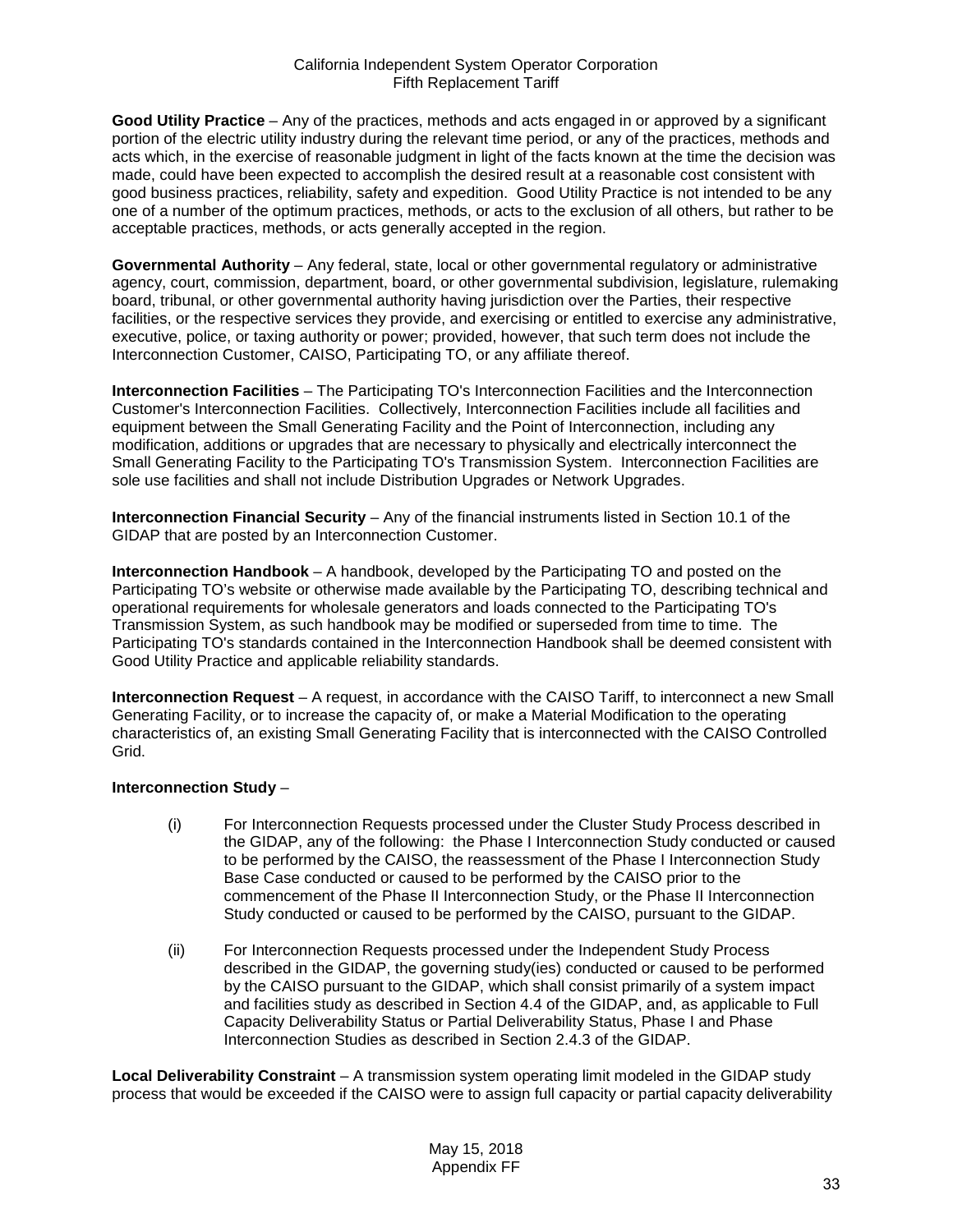status to one or more additional generating facilities interconnecting to the CAISO Controlled Grid in a specific local area, and that is not an Area Deliverability Constraint.

**Local Delivery Network Upgrade (LDNU)** – A transmission upgrade or addition identified by the CAISO in the GIDAP study process to relieve a Local Deliverability Constraint.

**Material Modification** – A modification that has a material impact on the cost or timing of any Interconnection Request or any other valid interconnection request with a later queue priority date.

**Merchant Network Upgrades** – Network Upgrades constructed and owned by an Interconnection Customer pursuant to Article 5.2.1 of this SGIA, Section 13.3 of the GIDAP, and Sections 24.4.6.1 and 36.11 of the CAISO Tariff.

**Network Upgrades** – Additions, modifications, and upgrades to the Participating TO's Transmission System required at or beyond the point at which the Small Generating Facility interconnects with the CAISO Controlled Grid to accommodate the interconnection of the Small Generating Facility with the CAISO Controlled Grid. Network Upgrades do not include Distribution Upgrades.

**Operational Control** – The rights of the CAISO under a Transmission Control Agreement and the CAISO Tariff to direct the parties to the Transmission Control Agreement how to operate their transmission lines and facilities and other electric plant affecting the reliability of those lines and facilities for the purpose of affording comparable non-discriminatory transmission access and meeting applicable reliability criteria.

**Operating Requirements** – Any operating and technical requirements that may be applicable due to the CAISO, Western Electricity Coordinating Council, Balancing Authority Area, or the Participating TO's requirements, including those set forth in this Agreement.

**Option (A) Interconnection Customer** – An Interconnection Customer that elects to interconnect pursuant to Option (A) as set forth in Section 7.2 of the GIDAP.

**Option (B) Interconnection Customer** – An Interconnection Customer that elects to interconnect pursuant to Option (B) as set forth in Section 7.2 of the GIDAP.

**Party or Parties** – The Participating TO, CAISO, Interconnection Customer or the applicable combination of the above.

**Phased Generating Facility** – A Small Generating Facility that is structured to be completed and to achieve Commercial Operation in two or more successive sequences that are specified in this SGIA, such that each sequence comprises a portion of the total megawatt generation capacity of the entire Small Generating Facility.

**Point of Interconnection** – The point where the Interconnection Facilities connect with the Participating TO's Transmission System.

**Reasonable Efforts** – With respect to an action required to be attempted or taken by a Party under this Agreement, efforts that are timely and consistent with Good Utility Practice and are otherwise substantially equivalent to those a Party would use to protect its own interests.

**Reliability Network Upgrades (RNU)** – The transmission facilities at or beyond the Point of Interconnection identified in the Interconnection Studies as necessary to interconnect one or more Generating Facility(ies) safely and reliably to the CAISO Controlled Grid, which would not have been necessary but for the interconnection of one or more Generating Facility(ies), including Network Upgrades necessary to remedy short circuit or stability problems, or system operating limits. Reliability Network Upgrades shall only be deemed necessary for system operating limits, occurring under any system condition, which such system operating limits cannot be adequately mitigated through Congestion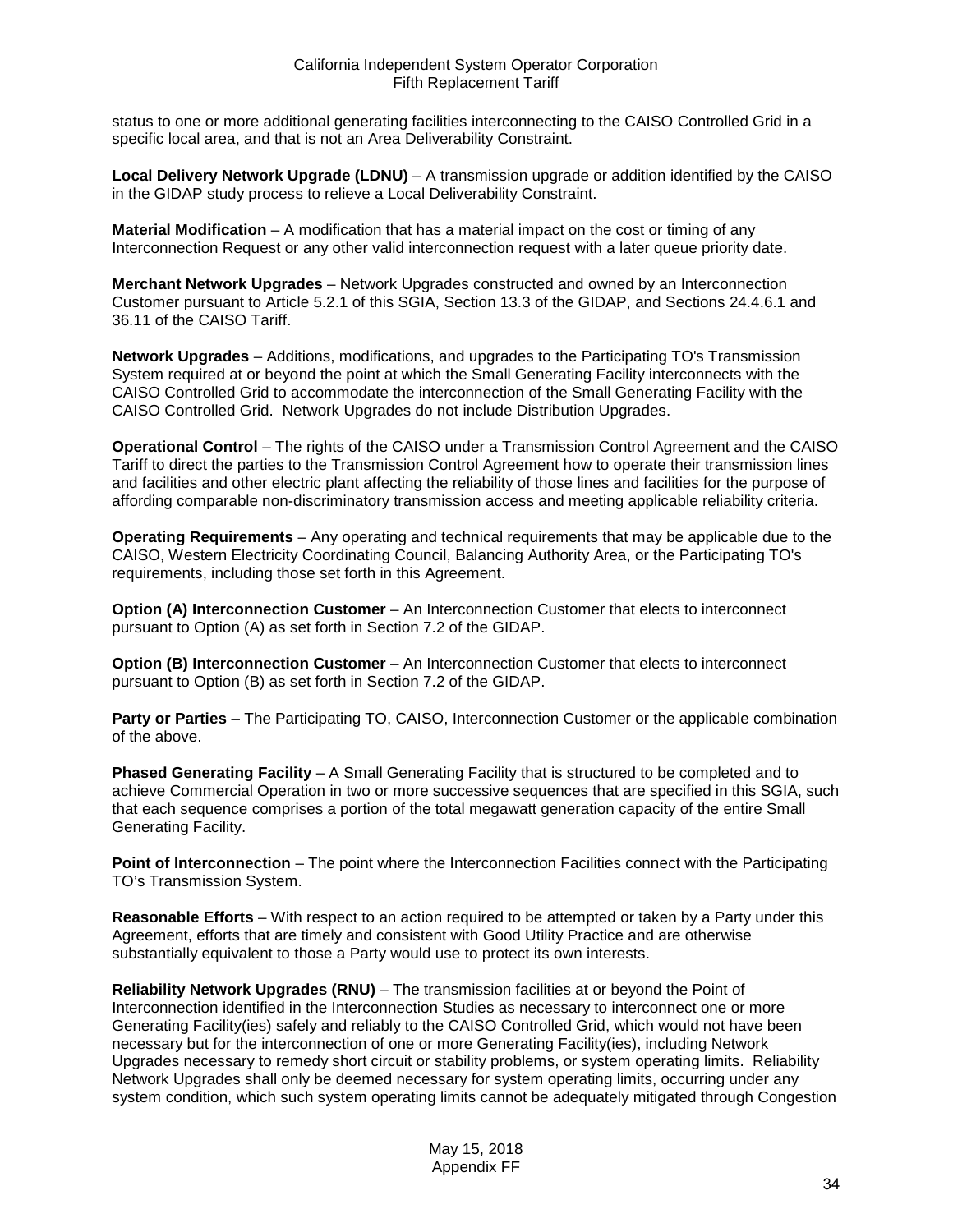Management, Operating Procedures, or Special Protection Systems based on the characteristics of the Generating Facilities included in the Interconnection Studies, limitations on market models, systems, or information, or other factors specifically identified in the Interconnection Studies. Reliability Network Upgrades also include, consistent with WECC practice, the facilities necessary to mitigate any adverse impact the Generating Facility's interconnection may have on a path's WECC rating.

**Small Generating Facility** – The Interconnection Customer's device for the production and/or storage for later injection of electricity identified in the Interconnection Request, but shall not include the Interconnection Customer's Interconnection Facilities.

**TP Deliverability** – The capability, measured in MW, of the CAISO Controlled Grid as modified by transmission upgrades and additions identified in the annual Transmission Plan to support the interconnection with Full Capacity Deliverability Status or Partial Capacity Deliverability Status of additional Generating Facilities in a specified geographic or electrical area of the CAISO Controlled Grid.

**Transmission Control Agreement** – CAISO FERC Electric Tariff No. 7.

**Transmission System** – The facilities owned and operated by the Participating TO and that have been placed under the CAISO's Operational Control, which facilities form part of the CAISO Controlled Grid.

**Upgrades** – The required additions and modifications to the Participating TO's Transmission System and Distribution System at or beyond the Point of Interconnection. Upgrades may be Network Upgrades or Distribution Upgrades. Upgrades do not include Interconnection Facilities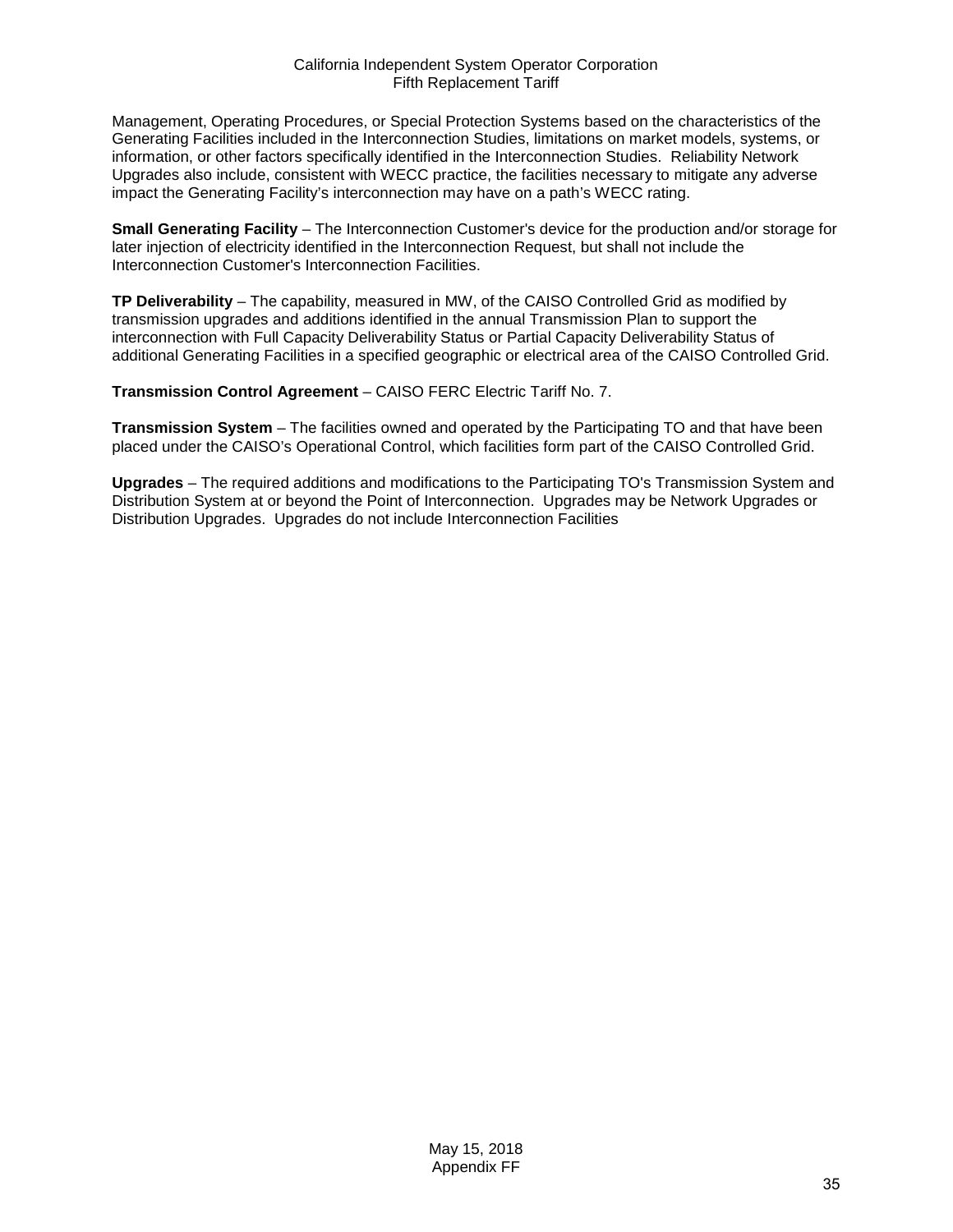# **Attachment 2**

## **Description and Costs of the Small Generating Facility,**

## **Interconnection Facilities, and Metering Equipment**

<span id="page-35-0"></span>Equipment, including the Small Generating Facility, Interconnection Facilities, and metering equipment shall be itemized and identified as being owned by the Interconnection Customer or the Participating TO. The Participating TO will provide a best estimate itemized cost, including overheads, of its Interconnection Facilities and metering equipment, and a best estimate itemized cost of the annual operation and maintenance expenses associated with its Interconnection Facilities and metering equipment.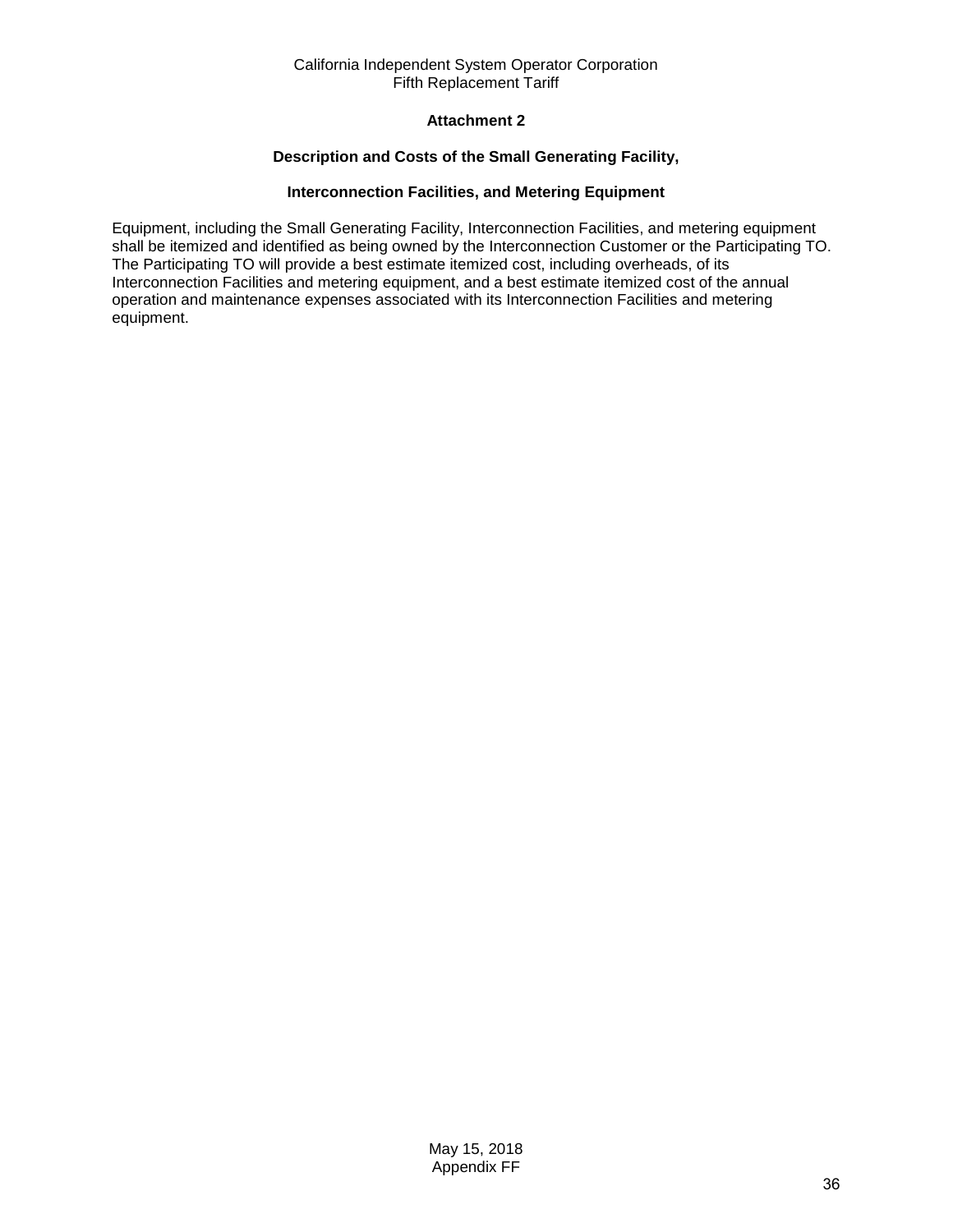# **Attachment 3**

# <span id="page-36-0"></span>**One-line Diagram Depicting the Small Generating Facility, Interconnection**

**Facilities, Metering Equipment, and Upgrades**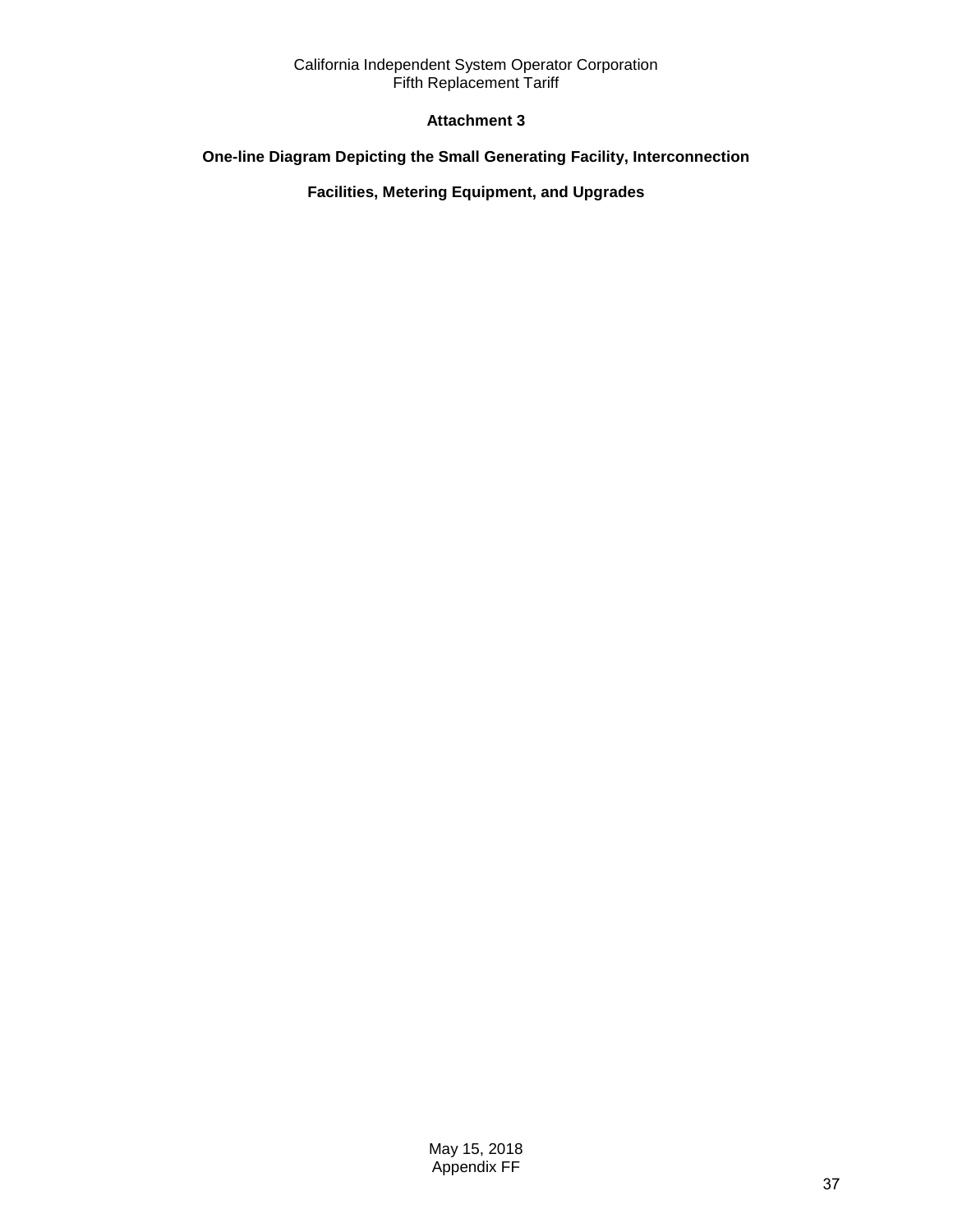# **Attachment 4**

## **Milestones**

<span id="page-37-0"></span>In-Service Date: \_\_\_\_\_\_\_\_\_\_\_\_\_\_\_\_\_\_\_\_\_\_\_\_\_\_

Critical milestones and responsibility as agreed to by the Parties:

|            | Milestone/Date                                                                                                                                                                                                                       | Responsible Party |
|------------|--------------------------------------------------------------------------------------------------------------------------------------------------------------------------------------------------------------------------------------|-------------------|
| (1)<br>(2) |                                                                                                                                                                                                                                      |                   |
| (3)        |                                                                                                                                                                                                                                      |                   |
| (4)<br>(5) | <u>and the company of the company of the company of the company of the company of the company of the company of the company of the company of the company of the company of the company of the company of the company of the com</u> |                   |
| (6)        |                                                                                                                                                                                                                                      |                   |
| (7)<br>(8) |                                                                                                                                                                                                                                      |                   |
| (9)        |                                                                                                                                                                                                                                      |                   |
| (10)       |                                                                                                                                                                                                                                      |                   |
|            |                                                                                                                                                                                                                                      |                   |

Agreed to by:

| For the CAISO                    | Date |
|----------------------------------|------|
| For the Participating TO         | Date |
| For the Interconnection Customer | Date |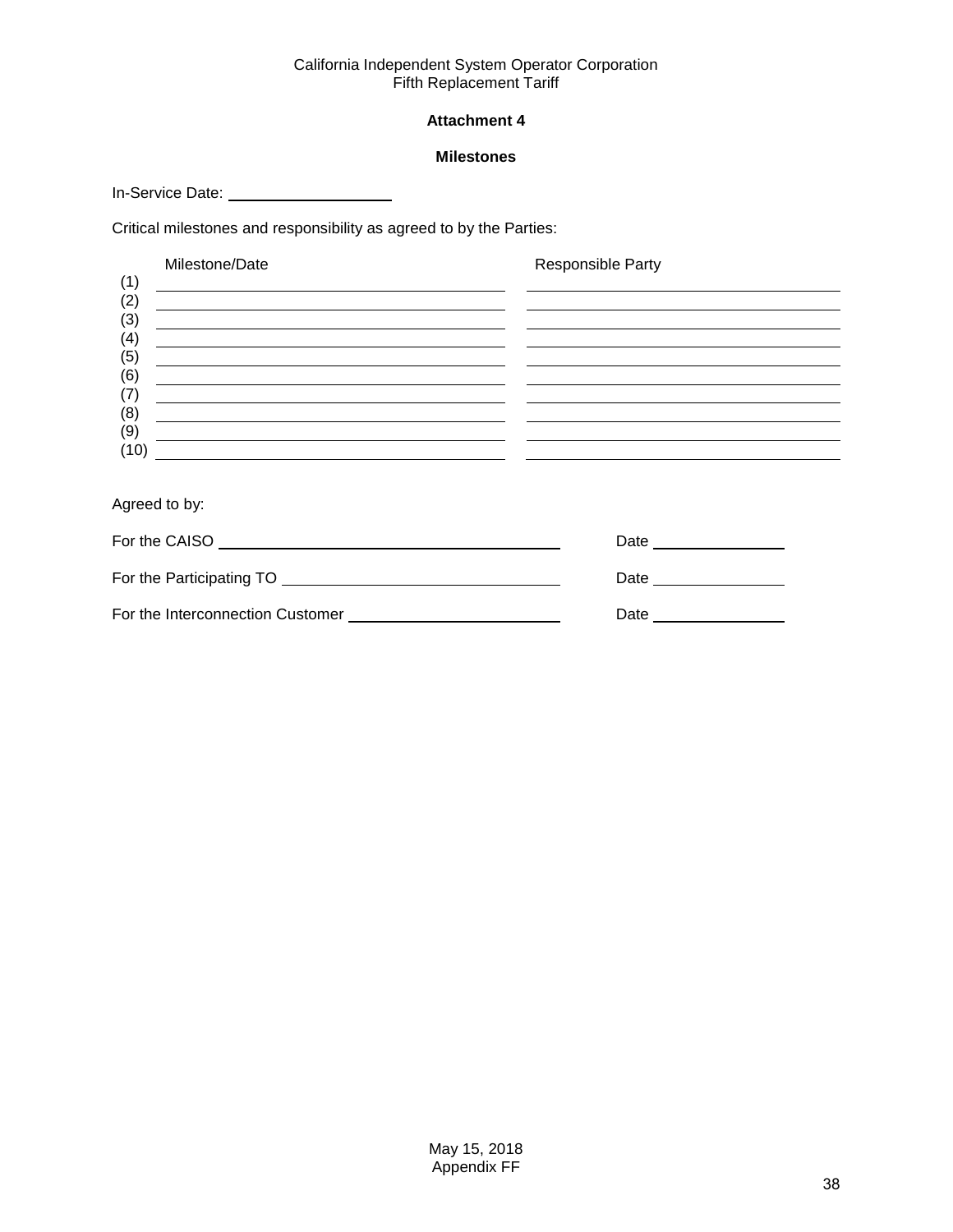# **Attachment 5**

#### <span id="page-38-0"></span>**Additional Operating Requirements for the CAISO Controlled Grid and Affected Systems Needed**

## **to Support the Interconnection Customer's Needs**

The Participating TO and the CAISO shall also provide requirements that must be met by the Interconnection Customer prior to initiating parallel operation with the CAISO Controlled Grid.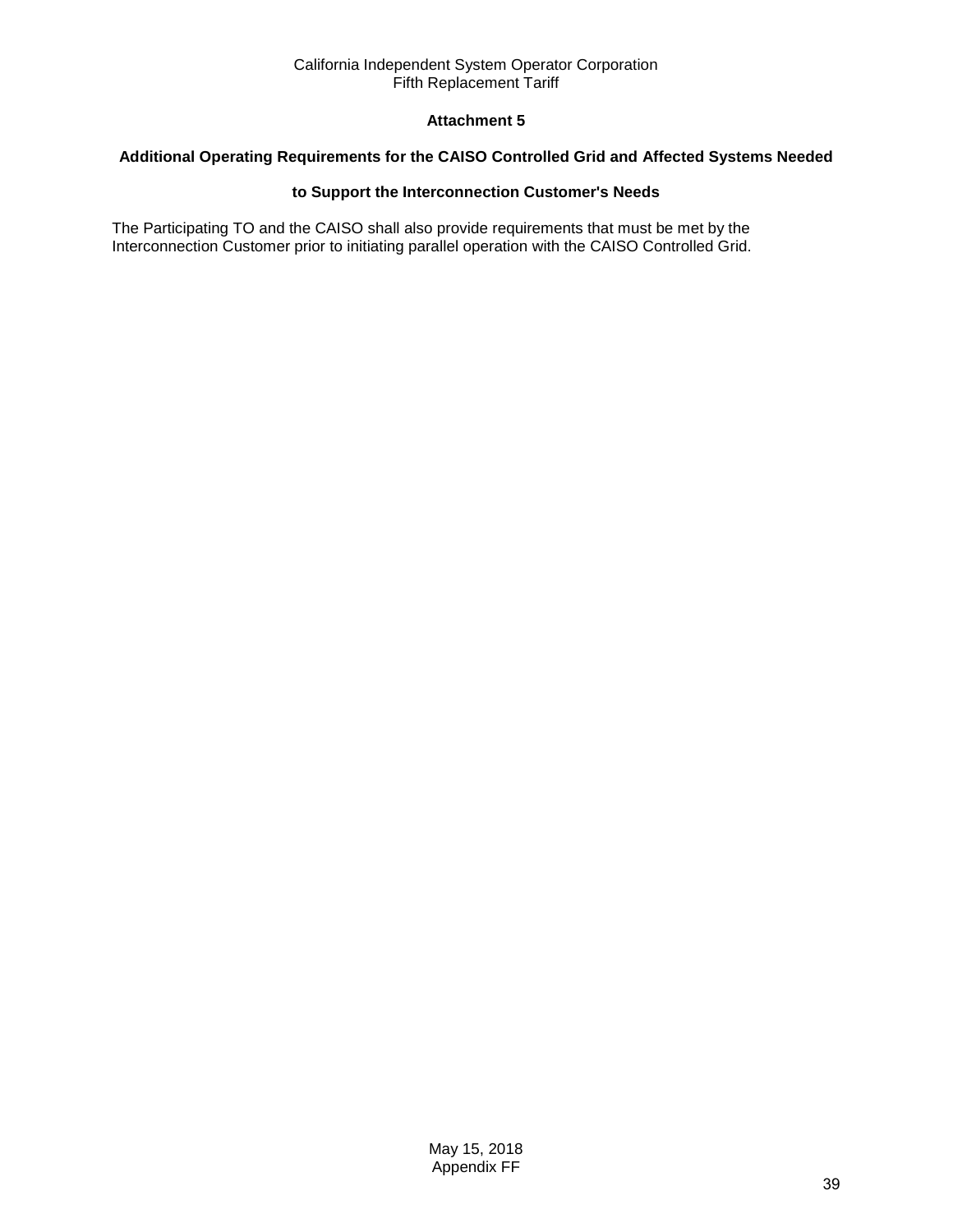## **Attachment 6**

#### <span id="page-39-0"></span>**Participating TO's Description of its Upgrades and Best Estimate of Upgrade Costs**

The Participating TO shall describe Upgrades and provide an itemized best estimate of the cost, including overheads, of the Upgrades and annual operation and maintenance expenses associated with such Upgrades. The Participating TO shall functionalize Upgrade costs and annual expenses as either transmission or distribution related.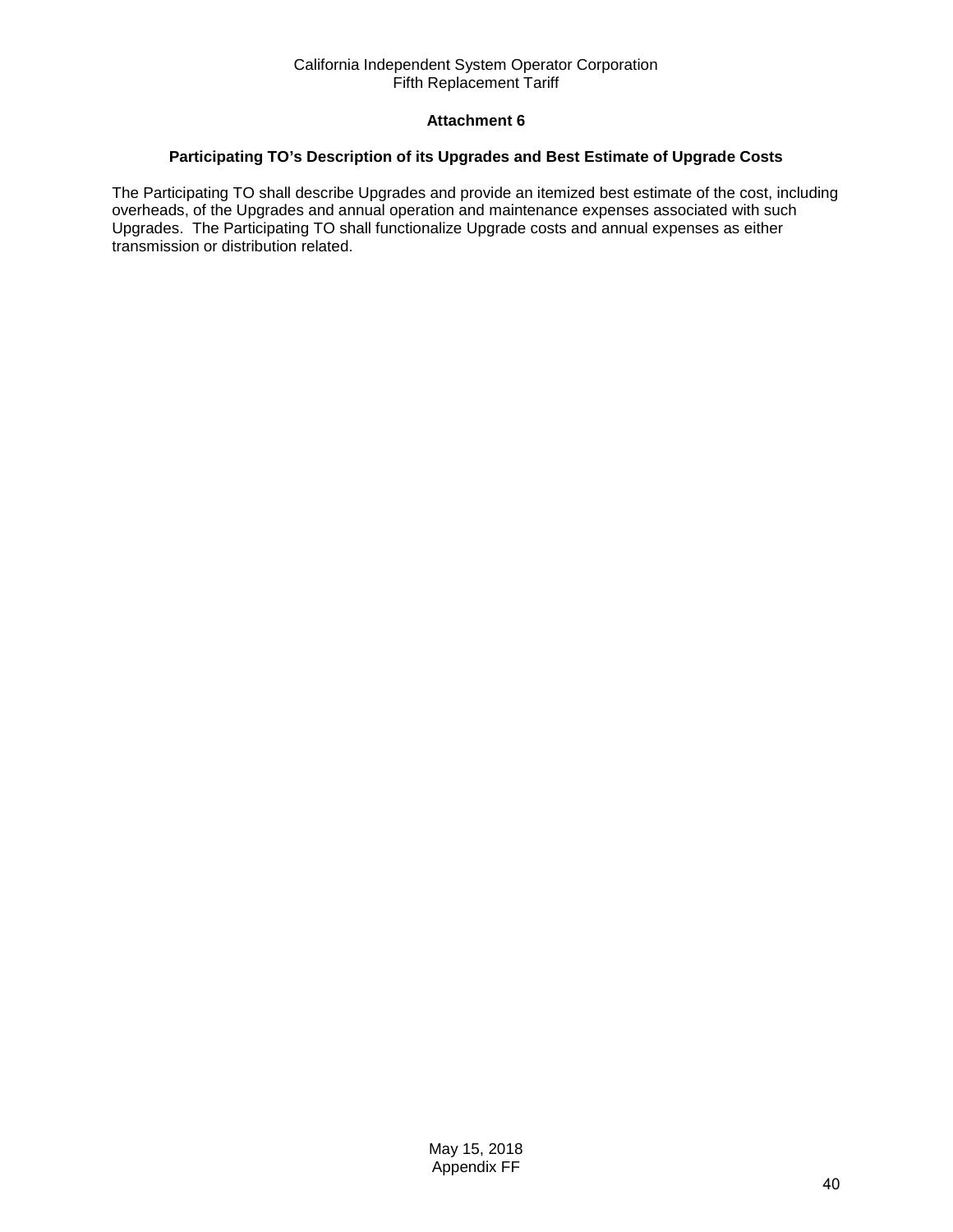# **Attachment 7**

#### **Interconnection Requirements for an Asynchronous Small Generating Facility**

<span id="page-40-0"></span>Attachment 7 sets forth requirements and provisions specific to all Asynchronous Generating Facilities. All other requirements of this Agreement continue to apply to all Asynchronous Generating Facility interconnections.

## **A. Technical Standards Applicable to Asynchronous Generating Facilities**

## **i. Low Voltage Ride-Through (LVRT) Capability**

An Asynchronous Generating Facility shall be able to remain online during voltage disturbances up to the time periods and associated voltage levels set forth in the requirements below.

- 1. An Asynchronous Generating Facility shall remain online for the voltage disturbance caused by any fault on the transmission grid, or within the Asynchronous Generating Facility between the Point of Interconnection and the high voltage terminals of the Asynchronous Generating Facility's step up transformer, having a duration equal to the lesser of the normal three-phase fault clearing time (4-9 cycles) or one-hundred fifty (150) milliseconds, plus any subsequent post-fault voltage recovery to the final steady-state post-fault voltage. Clearing time shall be based on the maximum normal clearing time associated with any three-phase fault location that reduces the voltage at the Asynchronous Generating Facility's Point of Interconnection to 0.2 per-unit of nominal voltage or less, independent of any fault current contribution from the Asynchronous Generating Facility.
- 2. An Asynchronous Generating Facility shall remain online for any voltage disturbance caused by a single-phase fault on the transmission grid, or within the Asynchronous Generating Facility between the Point of Interconnection and the high voltage terminals of the Asynchronous Generating Facility's step up transformer, with delayed clearing, plus any subsequent post-fault voltage recovery to the final steady-state post-fault voltage. Clearing time shall be based on the maximum backup clearing time associated with a single point of failure (protection or breaker failure) for any single-phase fault location that reduces any phase-to-ground or phase-to-phase voltage at the Asynchronous Generating Facility's Point of Interconnection to 0.2 per-unit of nominal voltage or less, independent of any fault current contribution from the Asynchronous Generating Facility.
- 3. Remaining on-line shall be defined as continuous connection between the Point of Interconnection and the Asynchronous Generating Facility's units, without any mechanical isolation. Asynchronous Generating Facilities may cease to inject current into the transmission grid during a fault.
- 4. The Asynchronous Generating Facility is not required to remain on line during multi-phased faults exceeding the duration described in Section A.i.1 of this Attachment 7 or single-phase faults exceeding the duration described in Section A.i.2 of this Attachment 7.
- 5. The requirements of this Section A.i of this Attachment 7 do not apply to faults that occur between the Asynchronous Generating Facility's terminals and the high side of the step-up transformer to the high-voltage transmission system.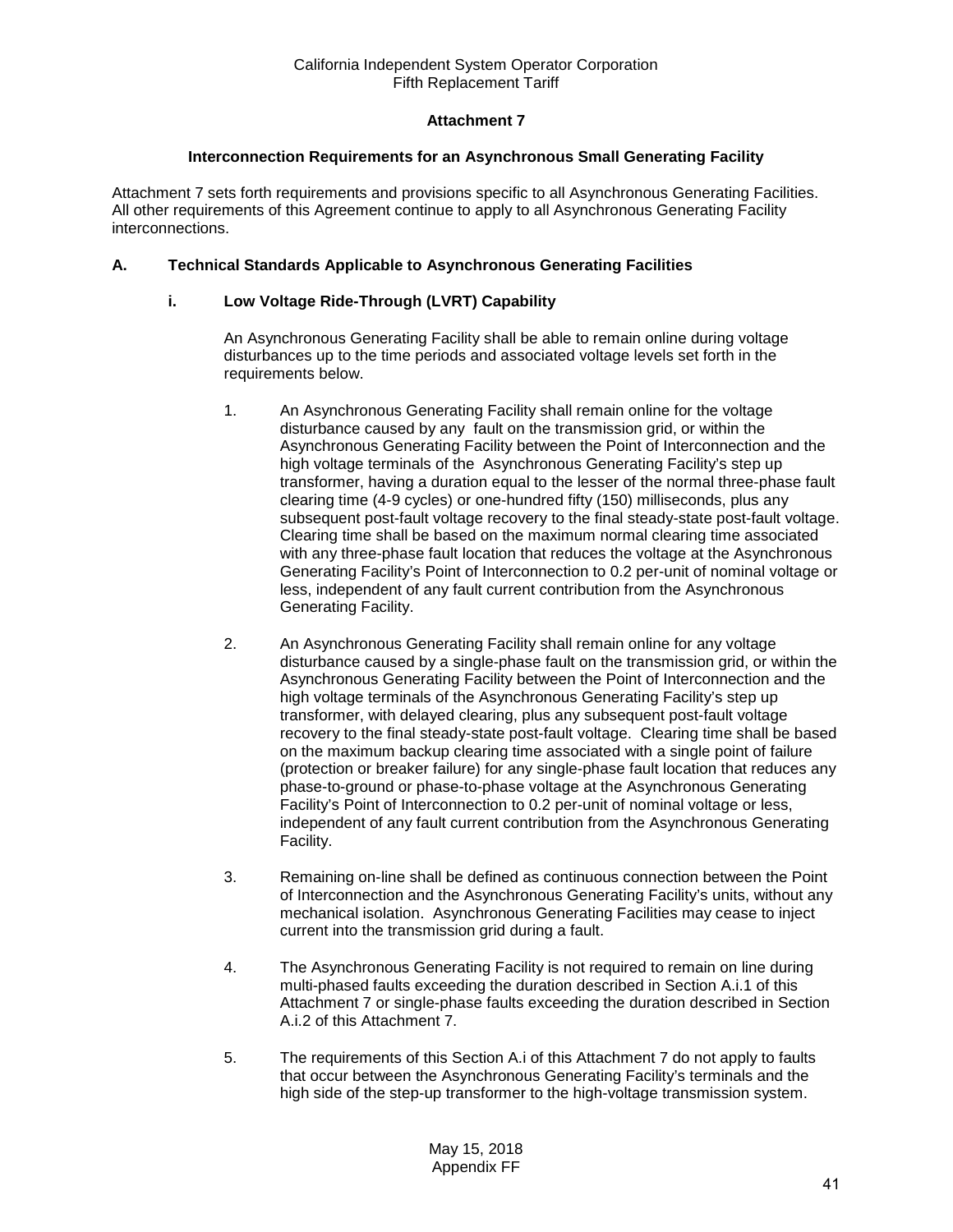- 6. Asynchronous Generating Facilities may be tripped after the fault period if this action is intended as part of a special protection system.
- 7. Asynchronous Generating Facilities may meet the requirements of this Section A of this Attachment 7 through the performance of the generating units or by installing additional equipment within the Asynchronous Generating Facility or by a combination of generating unit performance and additional equipment.
- 8. The provisions of this Section A.i of this Attachment 7 apply only if the voltage at the Point of Interconnection has remained within the range of 0.9 and 1.10 perunit of nominal voltage for the preceding two seconds, excluding any sub-cycle transient deviations.

## **ii. Frequency Disturbance Ride-Through Capacity**

An Asynchronous Generating Facility shall comply with the off nominal frequency requirements set forth in the WECC Under Frequency Load Shedding Relay Application Guide or successor requirements as they may be amended from time to time.

## **iii. Power Factor Design Criteria (Reactive Power)**

An Asynchronous Generating Facility not studied under the Independent Study Process, as set forth in Section 4 of Appendix DD, shall operate within a power factor within the range of 0.95 leading to 0.95 lagging, measured at the Point of Interconnection as defined in this SGIA in order to maintain a specified voltage schedule, if the Phase II Interconnection Study shows that such a requirement is necessary to ensure safety or reliability. An Asynchronous Generating Facility studied under the Independent Study Process, as set forth in Section 4 of Appendix DD, shall operate within a power factor within the range of 0.95 leading to 0.95 lagging, measured at the Point of Interconnection as defined in this SGIA in order to maintain a specified voltage schedule. The power factor range standards set forth in this section can be met by using, for example, power electronics designed to supply this level of reactive capability (taking into account any limitations due to voltage level, real power output, etc.) or fixed and switched capacitors, or a combination of the two, if agreed to by the Participating TO and CAISO. The Interconnection Customer shall not disable power factor equipment while the Asynchronous Generating Facility is in operation. Asynchronous Generating Facilities shall also be able to provide sufficient dynamic voltage support in lieu of the power system stabilizer and automatic voltage regulation at the generator excitation system if the Phase II Interconnection Study shows this to be required for system safety or reliability.

# **iv. Supervisory Control and Data Acquisition (SCADA) Capability**

An Asynchronous Generating Facility shall provide SCADA capability to transmit data and receive instructions from the Participating TO and CAISO to protect system reliability. The Participating TO and CAISO and the Asynchronous Generating Facility Interconnection Customer shall determine what SCADA information is essential for the proposed Asynchronous Generating Facility, taking into account the size of the plant and its characteristics, location, and importance in maintaining generation resource adequacy and transmission system reliability.

## **v. Power System Stabilizers (PSS)**

Power system stabilizers are not required for Asynchronous Generating Facilities.